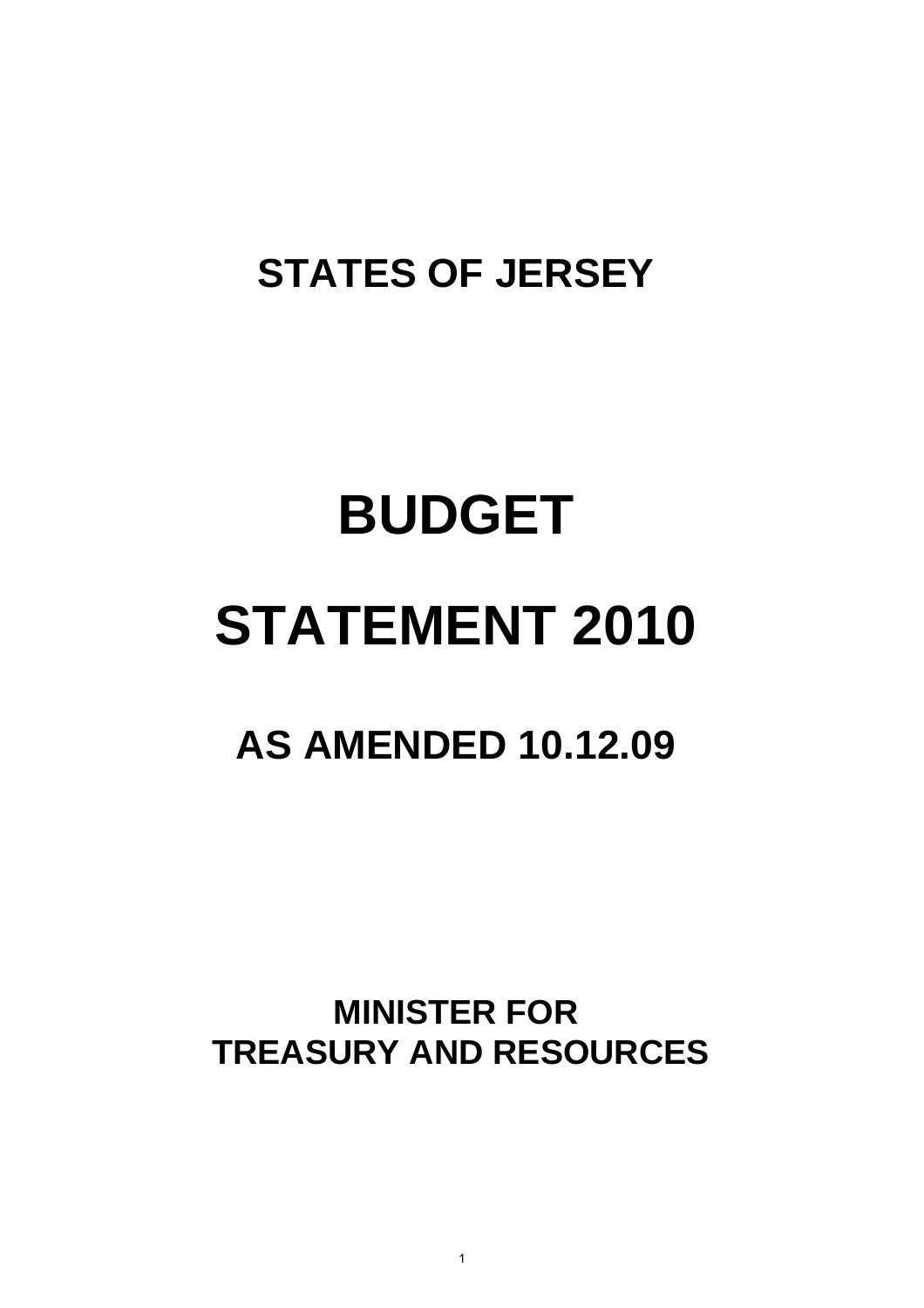#### **DRAFT BUDGET STATEMENT 2010**

#### **PROPOSITION**

#### **The States are asked to decide whether they are of opinion:**

- a) to approve the estimate of total taxation revenue in 2010 of £518,680,000 **(£514,430,000 as amended)** as set out in summary table A on page 40 of the Budget Statement, with the sum to be raised through existing taxation measures, the proposed changes to income tax and impôts duty **(the changes to impôts duty were rejected by the States)** and the introduction of a vehicle emissions duty and a land transactions tax for 2010 as set out in the Budget Statement;
- b) to agree that the sum of £37,000,000 should be transferred to the Consolidated Fund from the Stabilisation Fund in 2010.

#### **MINISTER FOR TREASURY AND RESOURCES**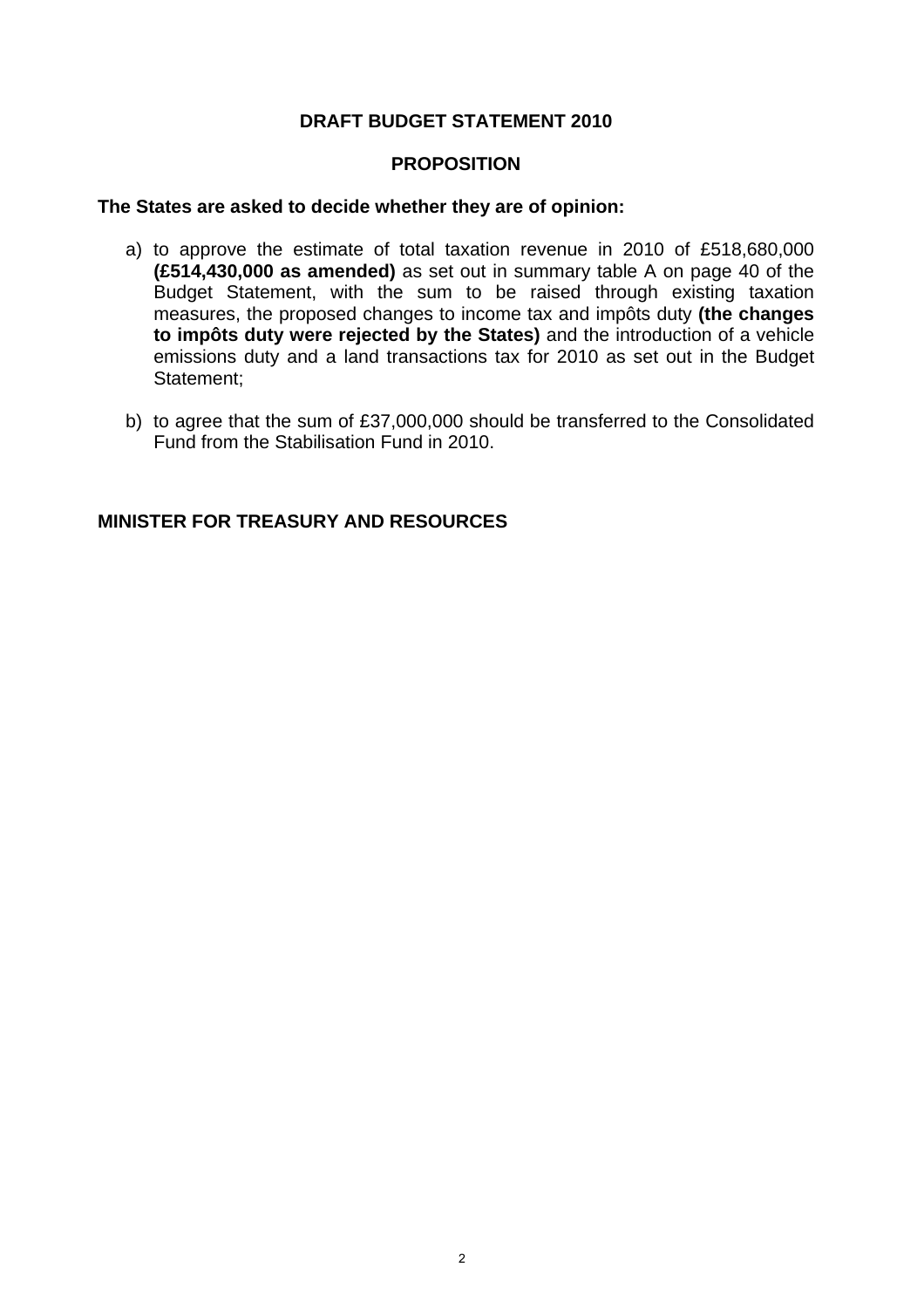#### <span id="page-2-0"></span>**ADDENDUM**

#### **Introduction**

As a result of the debate on the Draft Budget Statement 2010 which concluded on 10th December 2009, the following amendment was approved:-

#### **Impôts Duty**

That the proposed estimate of total taxation revenue in 2010 shall be decreased by £4.25 million by removing all proposed increases in impôts duty on alcohol, tobacco and fuel for 2010.

#### **Summary**

As a result of the agreed Amendments to the Budget 2010, the total taxation revenue of the States in 2010 is estimated at £514,430,000, total States income in 2010 is estimated at £554,040,000, the estimated deficit in 2010 will increase to £64,414,000 and the balance on the Consolidated Fund at the end of 2010 is estimated to be £15,663,000.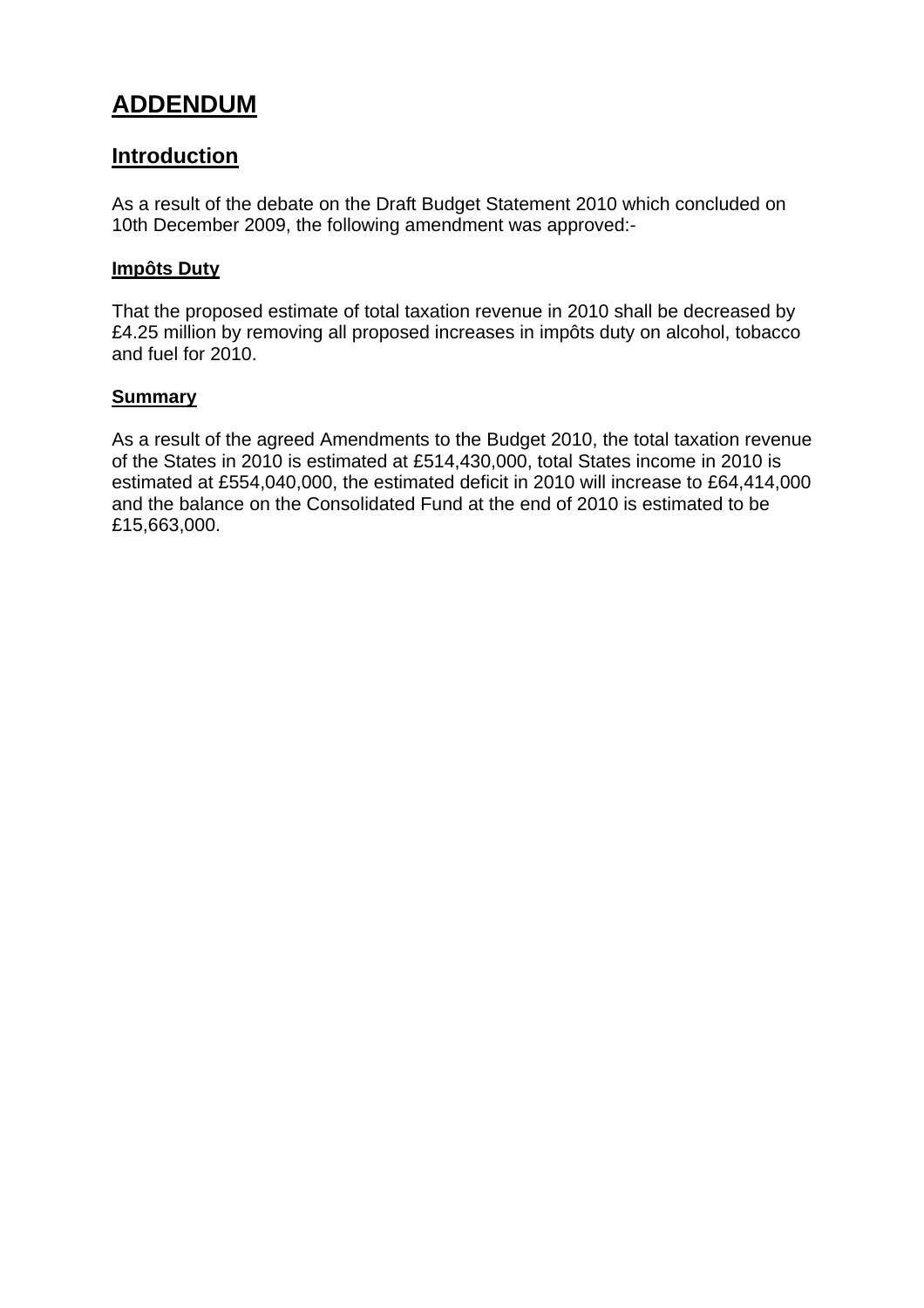### **Contents**

|     | Addendum                                                          |                |  |  |  |  |  |  |
|-----|-------------------------------------------------------------------|----------------|--|--|--|--|--|--|
| 1.  | Foreword                                                          | 4              |  |  |  |  |  |  |
| 2.  | <b>Executive Summary</b>                                          | $\overline{7}$ |  |  |  |  |  |  |
| 3.  | <b>Financial Forecast</b>                                         | 10             |  |  |  |  |  |  |
| 4.  | Income Tax Proposals                                              | 16             |  |  |  |  |  |  |
| 5.  | Goods and Services Tax Proposals                                  | 23             |  |  |  |  |  |  |
| 6.  | Impôts Duty Proposals                                             | 24             |  |  |  |  |  |  |
| 7.  | <b>Stamp Duty Proposals</b>                                       | 28             |  |  |  |  |  |  |
| 8.  | <b>Funding Environmental Initiatives</b>                          | 30             |  |  |  |  |  |  |
| 9.  | <b>Comprehensive Spending Review</b>                              | 33             |  |  |  |  |  |  |
| 10. | <b>Fiscal Strategy Review</b>                                     | 35             |  |  |  |  |  |  |
| 11. | <b>Financial and Manpower Implications</b>                        | 38             |  |  |  |  |  |  |
|     | <b>Summary Tables</b>                                             |                |  |  |  |  |  |  |
|     | Table A - States Income                                           | 40             |  |  |  |  |  |  |
|     | Table B - States Expenditure                                      | 41             |  |  |  |  |  |  |
|     | Table C - Summary Graphs                                          | 42             |  |  |  |  |  |  |
|     | Table D - Consolidated Fund                                       | 43             |  |  |  |  |  |  |
|     | <b>Index of Figures</b>                                           |                |  |  |  |  |  |  |
|     | Figure 3.1 Graph of Financial Position                            | 13             |  |  |  |  |  |  |
|     | Figure 3.2 Financial Forecast 2009-2012                           | 14             |  |  |  |  |  |  |
|     | Figure 4.1 Proposed Exemption Thresholds                          | 20             |  |  |  |  |  |  |
|     | Figure 4.2 Proposed Allowances                                    | 21             |  |  |  |  |  |  |
|     | Figure 6.1 Proposed Duty Increases                                | 26             |  |  |  |  |  |  |
|     | Figure 6.2 Comparison of 2009 Tax and Duty Levels                 | 26             |  |  |  |  |  |  |
|     | Figure 6.3 2009 Retail Price Margins - Comparisons with the UK    | 27             |  |  |  |  |  |  |
|     | Figure 7.1 Stamp Duty Rates for 2010<br>28                        |                |  |  |  |  |  |  |
|     | Figure 8.1 Proposed Rates of Vehicle Emissions Duty               | 31             |  |  |  |  |  |  |
|     | Figure 8.2 Proposed Rates of Vehicle Emissions Duty (based on cc) | 32             |  |  |  |  |  |  |

na di pagbabaran na kabupatèn Kabupatèn Bangung Kabupatèn Bangung Kabupatèn Bangung Kabupatèn Bangung Kabupatèn

3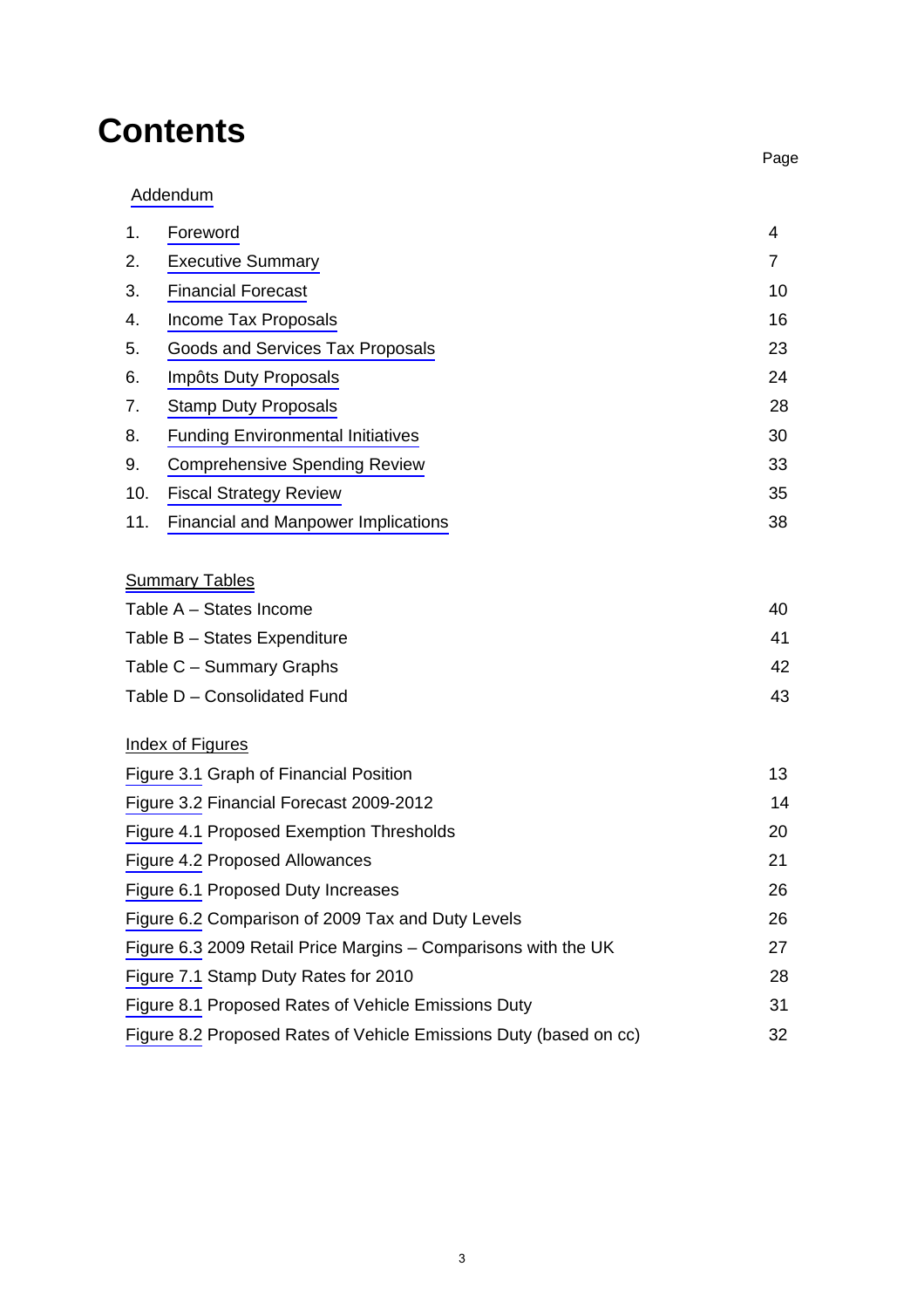### <span id="page-4-0"></span>**1. FOREWORD**

#### **MINISTER FOR TREASURY AND RESOURCES**



This Budget is set against the backdrop of the most serious global economic crisis for a generation. Jersey is not insulated from world events and whilst we have seen a lag between global developments and their impact on the island, we have been and will continue to be affected. There is a risk of complacency and I have no intention of letting this happen. This Budget aims to lay the foundations for a sound and long-term financial framework, to deliver necessary public services and position Jersey for sustainable economic growth when the global economy recovers.

We start from a position of strength and this is thanks in no small measure to the foresight of my predecessor Senator Le Sueur. In the last few years our tax base has been broadened, we have protected our reserves and created a Stabilisation Fund. This fund has enabled a stimulus to the economy in the downturn whilst maintaining the level of essential services without incurring a debt for future generations, unlike most other nations.

We do face a challenging schedule over the next twelve months. Whilst managing the £44 million fiscal stimulus project, I will continue to assess appropriate projects to provide stimulus to the economy, with the valuable input of the Corporate Services Scrutiny Panel.

I now need to produce a contingency plan to deal with a potential structural deficit of £40 million to £50 million which could occur in 2012 and beyond. In addition, there are potential threats to our tax structure and significant spending pressures of an ageing population, improvements in healthcare and replacement of infrastructure.

In this Budget I am proposing to recover the additional expenditure agreed in the recent Business Plan debate. I am responding to the concerns shared by the Home Affairs and Health Ministers relating to the effects of alcohol consumption. Therefore I will be supporting the Health Minister to develop new alcohol and tobacco strategies and at the same time to consider a policy which would seek to bring duty and tax in line with UK levels over the next three to four years. Having considered the options I am proposing increases to alcohol and tobacco duty, above the annual RPI increases, sufficient to fund the £1.6 million additional revenue expenditure agreed for Health.

As I stated in the Town Park debate it is my intention to undertake a review of the future indicative capital programme and to reduce funding from the 2011 to 2014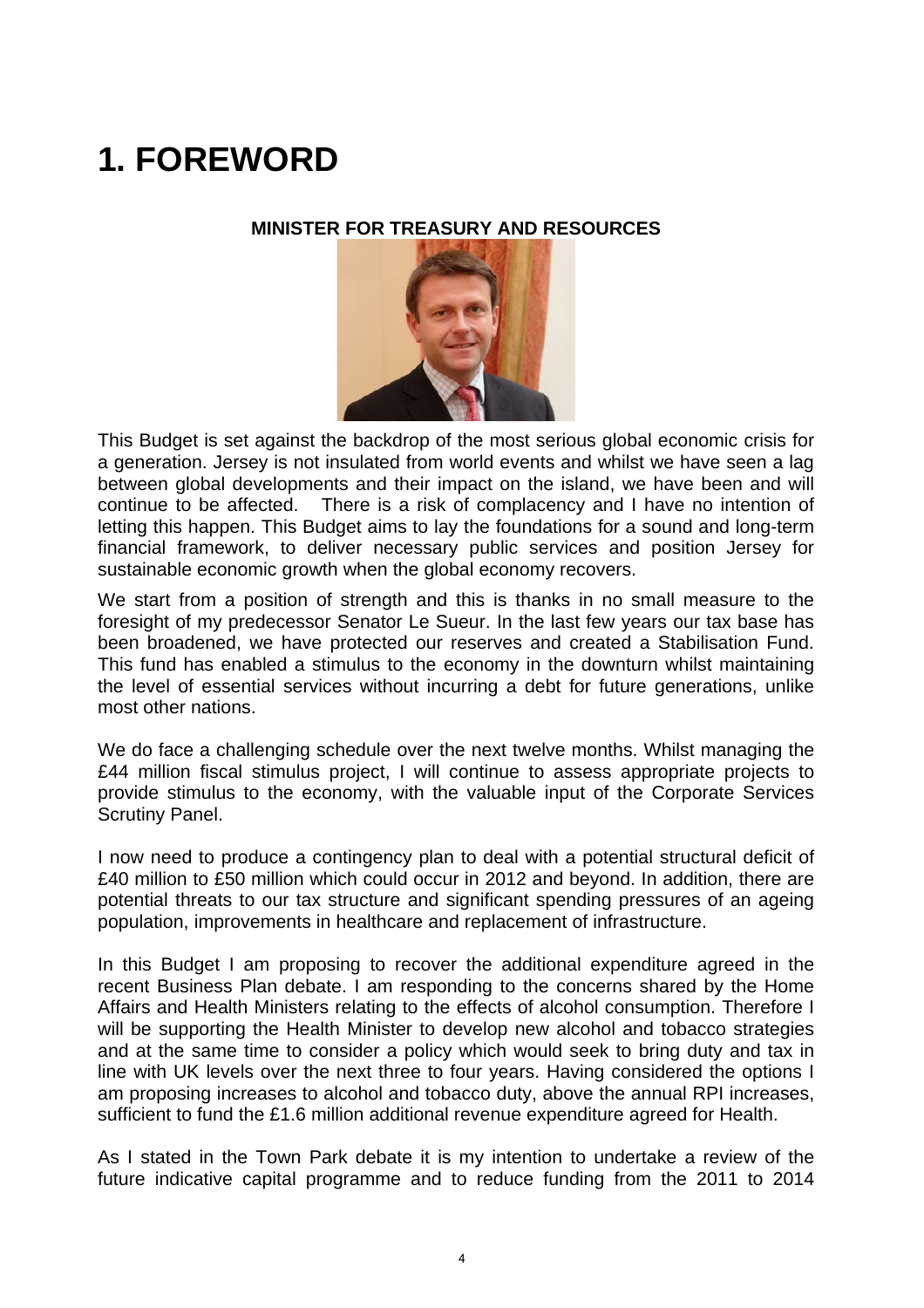equivalent to the additional capital expenditure approved. I will return to the States with these proposals as part of the 2011 Business Plan.

I have discussed with the Economic Development Minister the contribution that the marine sector is making to the economy. The outcome is that I have required a financial return from the Harbours Trading Account of £200,000 in 2010 - this is equivalent to about a third of the marine fuel duty concession and I regard this as a first step. This financial contribution was agreed as part of the Business Plan.

In last year's Business Plan it was agreed to go out to further consultation on the options for funding the environmental initiatives for energy efficiency, recycling and transport. Consultation has been carried out with the Minister for Planning and Environment. I am including proposals for a low level Vehicle Emissions Duty as part of this Budget. The proposals are for the introduction of this duty to be deferred until September 2010 at a time where we would expect to be seeing the first signs of economic recovery. In the meantime I am proposing an additional increase in fuel duty which, together with the introduction of VED, will provide funding in 2010 equivalent to the £2 million **(£0.5 million as amended)** of environmental initiatives agreed in the Business Plan.

Earlier this year I committed to review the effect of the "20 means 20" proposals based on the first three years of the five year scheme. These proposals continue to deliver the required progressive element to the fiscal strategy alongside GST and ITIS and after giving careful consideration I am clear that it is important that these are maintained. The fourth year of withdrawal of allowances will affect those on higher incomes and the significant increases in the tax exemption thresholds over the last three years have protected those on low to middle incomes from the full effect of the proposals. The 5% increase in exemption thresholds agreed in last year's Budget will benefit those middle and lower income earners in 2010, which is appropriate in the current downturn.

I am proposing that the long awaited Land Transactions Tax will commence from 1 January 2010. This will bring equity to stamp duty on residential property transactions by capturing those share transfer transactions that previously had been free from duty.

I have also given careful consideration to the reports of the Corporate Services Scrutiny Panel in relation to "Deemed Rent" and I am proposing an important step to remove the anomaly whereby tax breaks have been available to UK Superannuation Funds. Whilst it is difficult to estimate precisely the exact revenue from this measure it has the potential to raise a reasonable level of income to the States. I restate my commitment to finding an effective revenue raising measure for non-locally owned companies as part of my Fiscal Strategy Review.

The financial forecasts have been revised since the Business Plan to take account of the increases in expenditure that were approved and also to reflect improved forecasts of States income. The estimated deficits shown in the financial forecasts at Figure 3.2 of £60 million and £68 million **(£64 million and £72 million as amended)** for 2010 and 2011 respectively can be funded from the Stabilisation Fund, after which it would be almost exhausted. Action will need to be taken to avoid deficits in subsequent years and I will not allow such deficits to happen.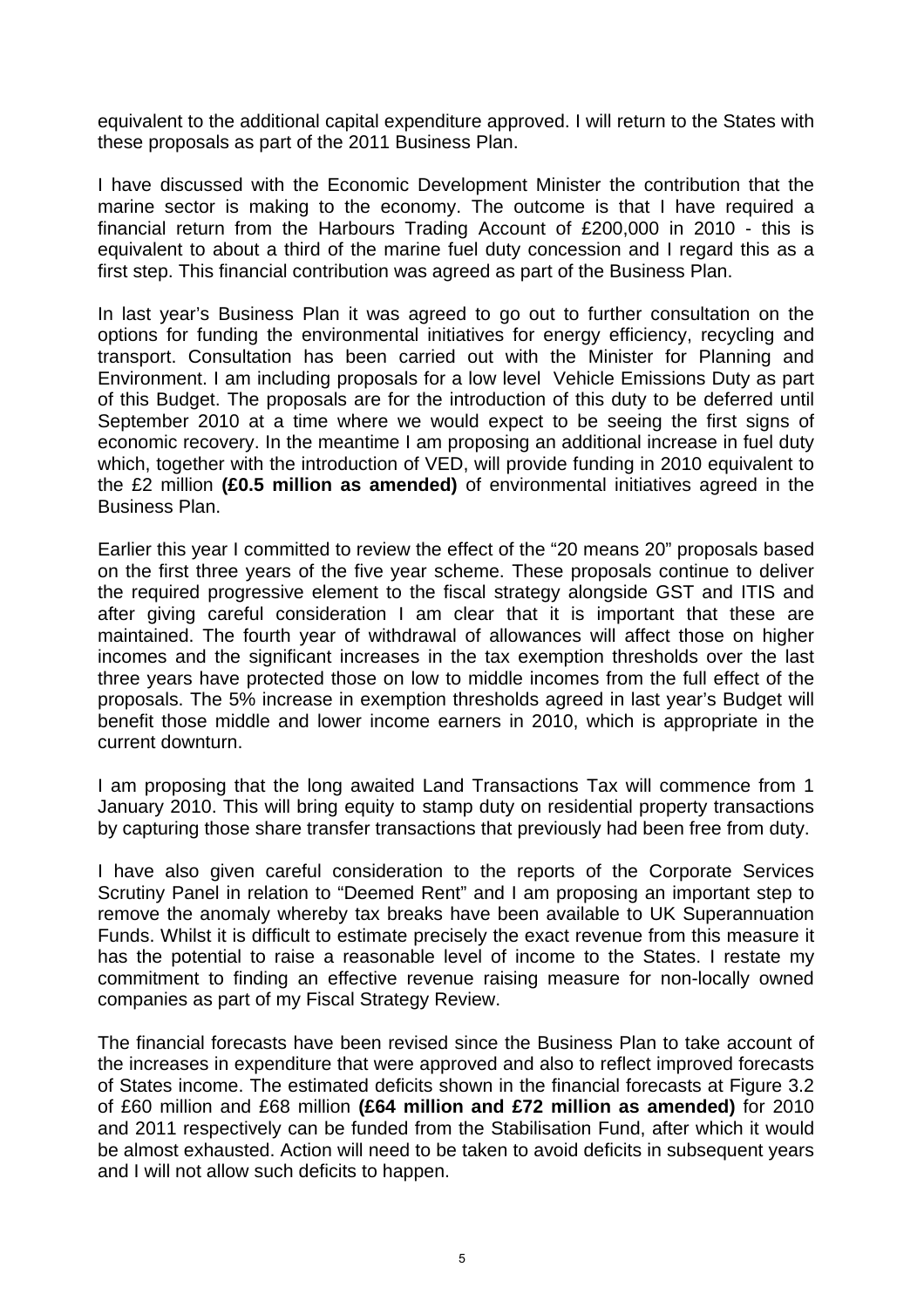There is still a high level of uncertainty within these forecasts, as illustrated by the range of outcomes in Figure 3.1, and we will continue to review the economic assumptions and revise the forecasts as new data becomes available. The Fiscal Policy Panel will provide a further update in November to inform the Budget debate. The Island is fortunate to have access to this level of independent and expert economic advice during a period of such financial and economic uncertainty, not least advice that led to the current discretionary fiscal stimulus and funds to sustain deficits over the next two years.

Over the next twelve months we will commence two significant new projects; a Comprehensive Spending Review (CSR) and a wide ranging Fiscal Strategy Review (FSR). I want to ensure that there is a realistic and honest debate on tax and spending. I will do everything I can to ensure that the Island has the appropriate options to enable an informed debate about what the level of public spending and taxation should be. I am determined to do everything I can to deliver savings and realistic efficiencies. To do this will require a strong and restructured Treasury and finance function, and I will achieve that. The aim is for the appropriate manpower, resources and skills to be put in place to deliver these essential projects to maintain strong financial management across the States.

I am committed in the next twelve months to review the return from all States owned companies, including the States of Jersey Development Company (SoJDC), to ensure that the public are getting an appropriate return from these investments.

This Budget seeks to address the short-term issues and provide some consolidation following a period of significant fiscal change arising from the previous fiscal strategy. The CSR and FSR must identify the information, analysis and options with which to address the medium to long term challenges on tax and spending. The result must be a strategy which will enable Jersey to remain competitive as a leading finance jurisdiction.

I should also like to record my appreciation for the support of the Council of Ministers and my Assistant Ministers in bringing together this Budget and following on from the challenges of the recent Annual Business Plan. I should also like to thank the Treasurer of the States, the Comptroller of Income Tax, the Customs and Immigration Director responsible for revenue, the Economic Adviser, the Law Draftsman and the small dedicated team of officers working in the Treasury, without whom this Budget Statement and the associated proposals could not have been produced in such a timely and efficient manner.

 $QLilpQd$ 

**Senator Philip Ozouf Minister for Treasury and Resources Constrainer Constrainer Constrainer Property Constrainer Property Constrainer**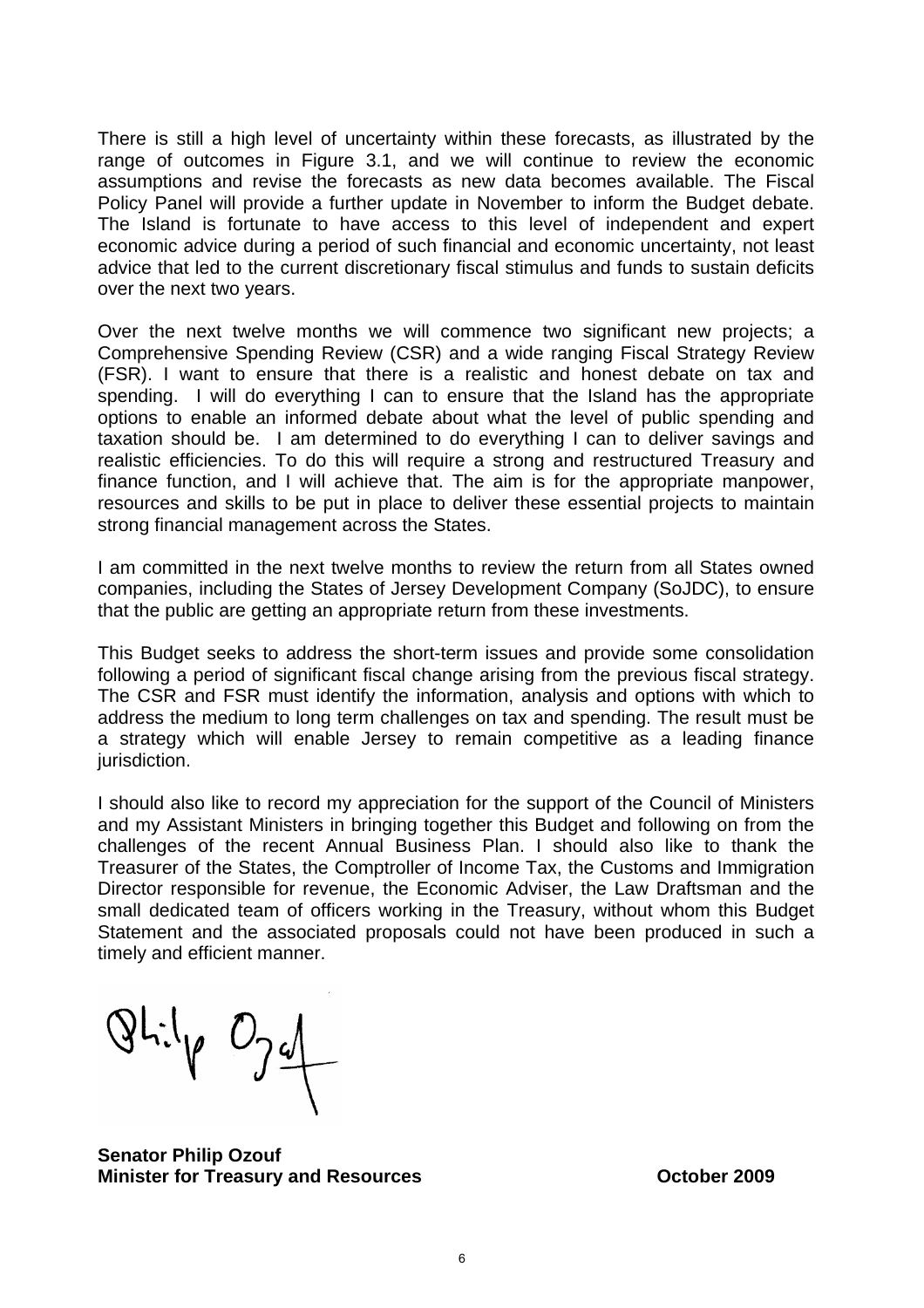### <span id="page-7-0"></span>**2. EXECUTIVE SUMMARY**

#### **Introduction**

The 2010 Budget consolidates the position from the last fiscal strategy and proposes to recover the additional expenditure agreed in the Business Plan. The Budget also introduces the Comprehensive Spending Review and Fiscal Strategy Review which will identify the tax and spending options to address the likely structural deficit and lay the foundations for sustainable finances, sustainable public services and sustainable growth when the economy recovers.

The key features of the 2010 Budget are as follows:

#### **Income Tax Proposals**

The Minister's income tax proposals in the 2010 Budget are to:

- Maintain income tax exemption limits at 2009 levels;
- Abolish Article 115(g) and 115 (ga) removing tax breaks for UK Superannuation Funds as a first step in the Blampied proposals;
- Close loopholes and improve interpretation of the 0/10% provisions within the Income Tax (Jersey) Law 200-; and
- Align the Income Tax (Jersey) Law 200- with the Goods and Services Tax Law.

#### **Goods and Services Tax Proposals**

The Minister is proposing various changes to the GST Law and Regulations following the experience of the first year of operation. The proposals can be summarised as follows:

- Extending GST exemption to higher education
- Business facilitation and administrative measures
- Anti-avoidance measures
- Align the GST Law and Income Tax (Jersey) Law 200- and Regulations

#### **Impôts Duty Proposals (as amended)**

The Minister's impôts duty proposals were to:

- Increase alcohol and tobacco duty to recover £0.7 million and £0.9 million respectively which is equivalent to the £1.6 million additional funding allocated to Health and Social Services in the 2010 Business Plan;
- Align tax and duty rates on tobacco with those in the UK over a three to four year period;
- Increase fuel duty by 4 pence per litre, including 3 pence to provide funding for environmental initiatives ahead of the proposed introduction of a Vehicle Emissions Duty (VED) from September 2010; **- this was rejected by the States.**
- The increase in duty to give effect to these proposals represent:
	- o 58 pence on a litre of spirits;
	- o 7 pence on a bottle of wine;
	- o 2 pence on a pint of ordinary beer;
	- o 30 pence on a packet of 20 cigarettes;
	- o 4 pence on a litre of petrol

#### **– but these were rejected by the States.**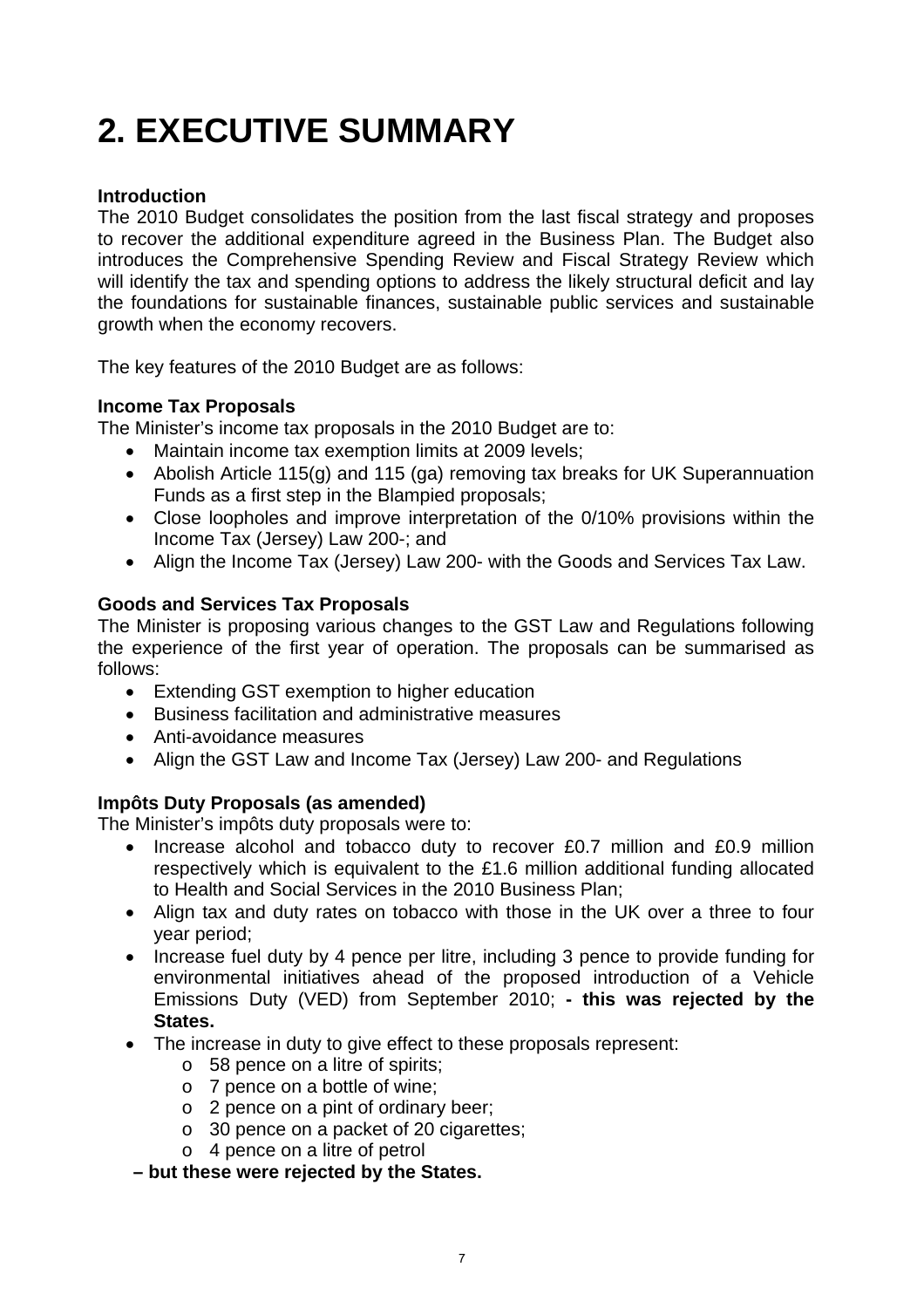• Support the Health Minister to respond to health concerns relating to alcohol and tobacco by developing new strategies including a policy which in time would bring duty and tax on alcohol and tobacco in line with UK levels.

The Health and Social Services department supports the proposals which are in line with the current States alcohol and tobacco strategies.

The Treasury and Resources and Economic Development Ministers have discussed the contribution that the marine sector is making to the economy. The outcome is that a financial return has been required from the Harbours Trading Account of £200,000 in 2010; this is an initial contribution and equivalent to about a third of the marine fuel duty concession. This financial contribution was agreed as part of the Business Plan.

#### **Proposals relating to Stamp Duty**

The Minister's main proposal relating to stamp duty is the introduction of a Land Transactions Tax from January 2010. This tax will ensure that residential share transfer property transactions are liable to the same level of tax/duty as equivalent freehold property transactions.

There are no proposals to change stamp duty bands or rates at this time recognising the fragile state of the housing market.

The proposed stamp duty review has been deferred pending the new fiscal strategy review.

#### **Funding Environmental Initiatives**

Following further consultation during the year the Minister is proposing a low level Vehicle Emissions Duty (VED) with similar exemptions and discounts to the previous Vehicle Registration Duty which would be introduced from September 2010, raising £0.5 million in 2010 and generate £2 million in a full year.

#### **Financial Forecasts (as amended)**

- The figures have been updated since those published in the draft 2010 Business Plan to reflect the increases in expenditure agreed as a result of the Business Plan debate; a review of income tax forecasts; and a review of all other States income.
- The revised forecasts show that the intended surplus in 2009 ahead of the move to 0/10% corporate tax structure has improved since the draft Business Plan, but that the financial position from 2010-2012 is little changed.
- Looking forward to a period where the Island is recovering from the downturn, the overall loss in tax from 0/10% could be slightly less than previously expected resulting in a potential ongoing structural deficit in the central range of between £40 million and £50 million.

**The deficit has increased by £4.25 million per annum as a result of the successful amendment of Deputy Power to freeze impôt duties and reduce proposed revenues by £4.25 million per annum from 2010.** 

 The extent of the potential structural deficit will be influenced by a number of factors, not least the depth and duration of the economic downturn, but it also relies on current spending targets agreed in the 2010 Business Plan being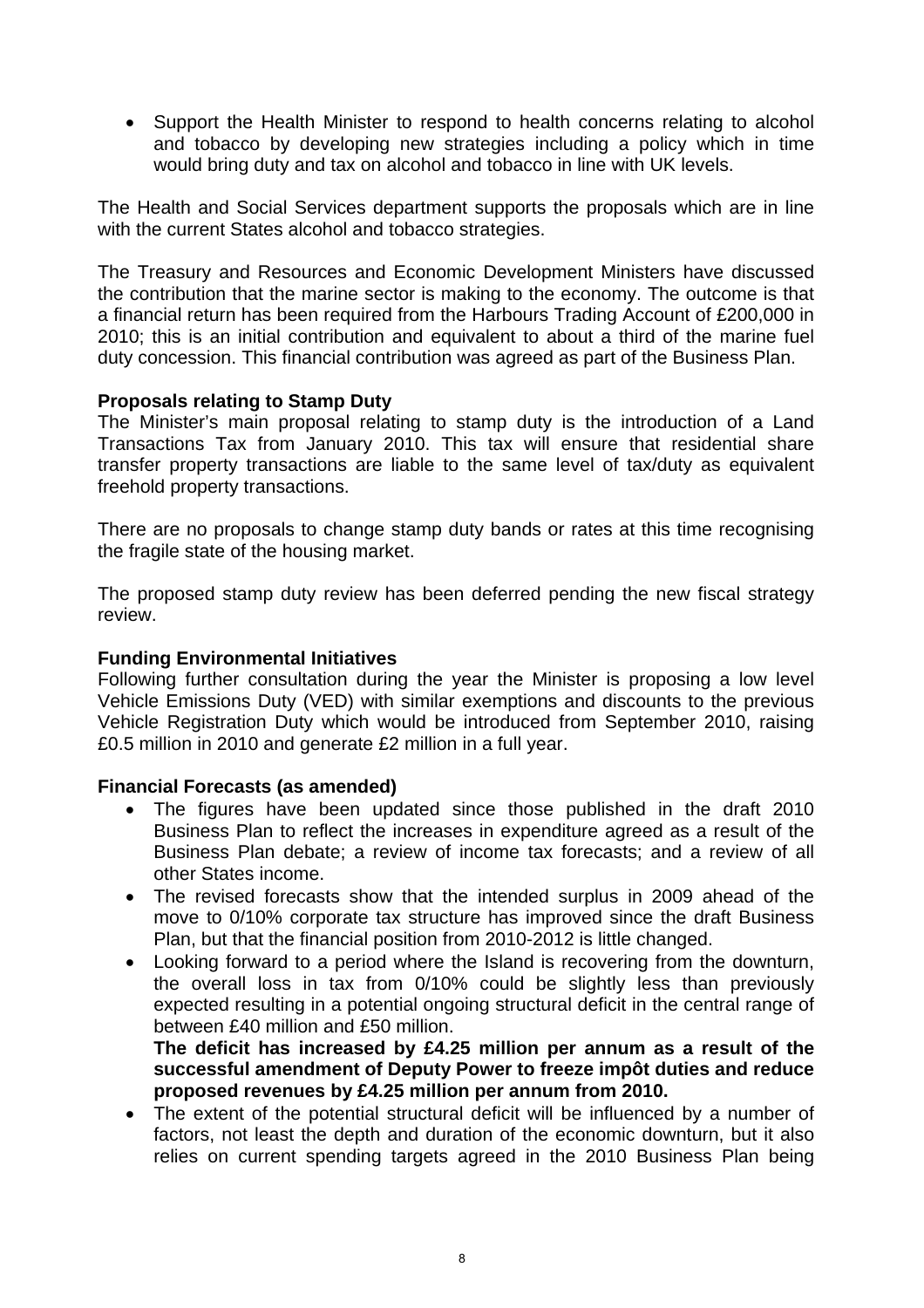adhered to. The proposed Comprehensive Spending Review will focus on delivering more sustainable levels of public expenditure.

- The Fiscal Strategy Review is intended to identify options for increasing income to address the potential structural deficit and return to balanced budgets.
- There remains a high level of uncertainty within the financial forecasts and this is indicated by the range of possible outcomes in the forecast graph at figure 3.1 on page 13.

#### **Stabilisation Fund**

The Stabilisation Fund was established to enable funds to be provided in a downturn to maintain the level of public services. The Minister took a proposition to the States in May 2009 to agree the use of the fund for a Fiscal Stimulus package.

The Fiscal Stimulus package includes £44 million transferred to the Consolidated Fund (the States "current account") and to be used for discretionary stimulus projects subject to agreed criteria and targeted at stimulating certain sectors of the economy. A further £112 million was also earmarked to replace the predicted fall in States revenues as a result of the current economic downturn.

In this Budget a transfer from the Stabilisation Fund of £37 million is proposed to replace the fall in States revenues in 2010 and to enable a working balance of £20 million to be maintained in the Consolidated Fund in 2010.

#### **Consolidated Fund**

The balance on the Consolidated Fund is estimated to be at a minimum working balance of £20 million **(£16 million as amended)** at the end of 2010. The financial forecasts indicate further significant deficits in 2011 and beyond. The Fiscal Strategy Review and Comprehensive Spending Review will identify measures and options from which decisions will need to be taken to ensure the forecast deficits do not cause the Consolidated Fund to be overdrawn.

#### **Proposals for the coming year:**

#### **Comprehensive Spending Review (CSR)**

The proposals are for longer-term financial planning with three year spending limits which, once set, are adhered to. This process could replace the Strategic Plan and Annual Business planning structure. The review would draw on experience from the UK, France, Canada and other jurisdictions. It would focus initially on in-depth reviews of the main spending departments and also a review of pay and remuneration. The objective would be to determine an appropriate and sustainable level of spending after identifying a target level of savings for all departments.

#### **Fiscal Strategy Review (FSR)**

The Minister announced in October the plans for an Island Fiscal Strategy Review to ensure an appropriate level of public services can continue to be sustained from public finances in the face of significant pressures, not least the likelihood of a structural deficit in future years. Following extensive analysis, review and consultation the Minister's intention is for initial proposals for appropriate fiscal measures to be considered later in 2010 in preparation for the 2011 Budget.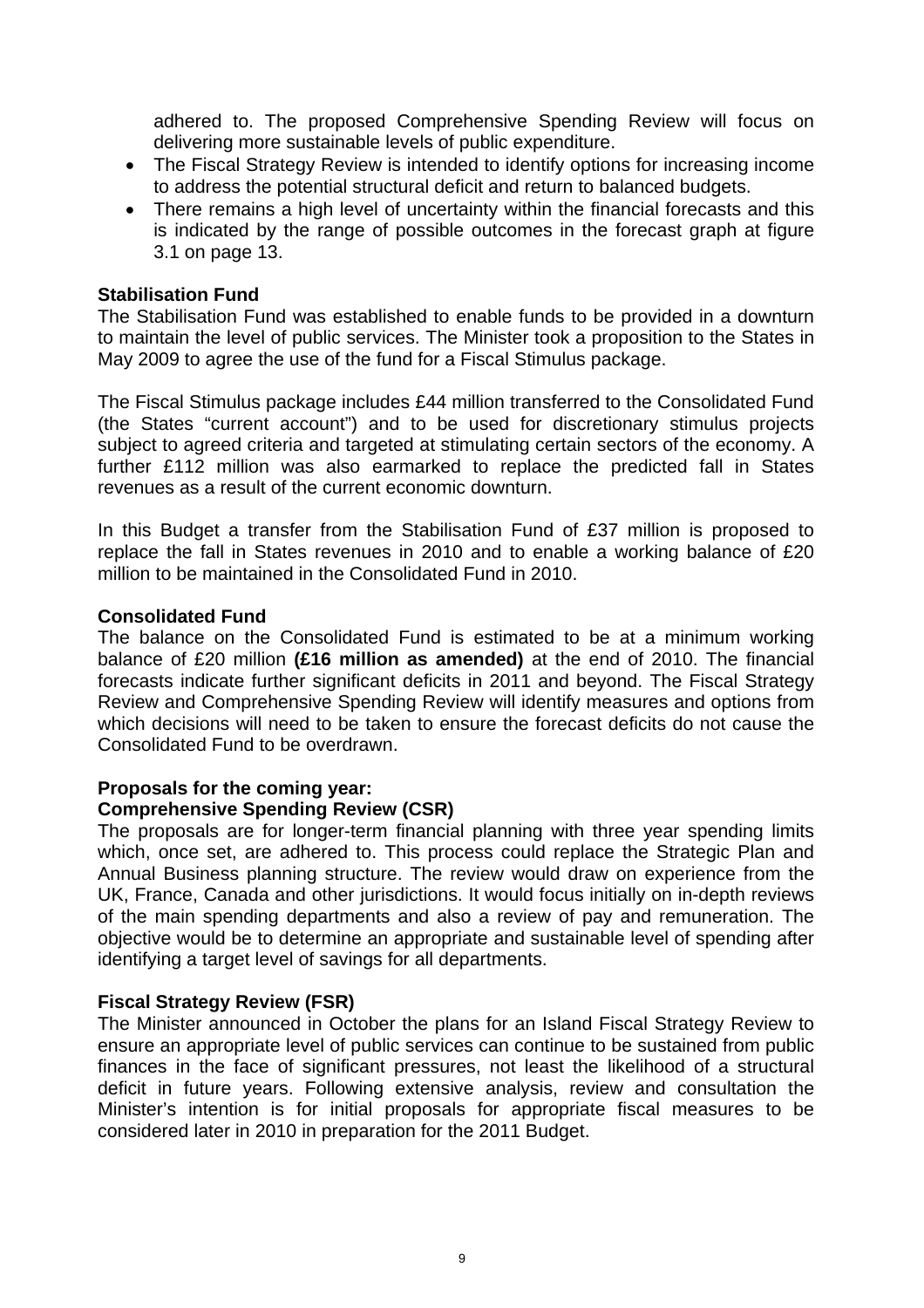### <span id="page-10-0"></span>**3. FINANCIAL FORECAST**

#### **Background**

The financial forecasts have been produced twice this year: in March to inform the Business Plan and the Fiscal Stimulus; and then in October to inform the Budget.

The forecasts in March showed a significant deterioration in the financial position from those produced in October 2008 for the 2009 Budget, the forecast deficit in 2010 increasing from £1 million to £51 million.

The latest forecasts reflect States expenditure approvals agreed in the recent Business Plan and a revised forecast of all States income. The economic assumptions on which the future forecasts are based have also been revised.

#### **Analysis of the Forecast (October 2009)**

#### Expenditure approvals

Since the draft Annual Business Plan 2010 was lodged in July the States has considered and approved the expenditure proposals, including some significant amendments. The approved spending levels for 2010 have increased by £1.6 million in revenue expenditure and £11.5 million for capital expenditure, so in total over £13 million. The Minister's intention is to reprioritise the indicative 2011-2014 capital programme to recover the additional expenditure and these proposals would form part of the 2011 Business Plan proposals.

In the case of the £1.6 million revenue expenditure the increases recur, so increasing the deficit in all future years, unless additional taxes are raised equivalent to this spending. The Minister is therefore proposing additional increases in impôts duty to fund these agreed increases in Health spending.

Not only have expenditure approvals for 2010 been exceeded but a number of additional expenditure approvals have been agreed in 2009 which draw down further funds from the Consolidated Fund, e.g. Reciprocal Health Agreement (£2.9 million), Historic Child Abuse Enquiry (£4.3 million), Pandemic Flu (£1.3 million), Williamson Review implementation (£1.3 million).

The new information available since the forecasts of States revenues were last prepared in March 2009 have identified a number of variations which are summarised as follows:

#### Income Tax

The income tax assessments for the current year are substantially complete and show that the expected receipts for 2009 are £14 million higher than forecast in March. The main driver of the improvement is better than expected performance from investment income. In terms of future years the forecasts are influenced by the latest economic assumptions and these are largely unchanged from those in March.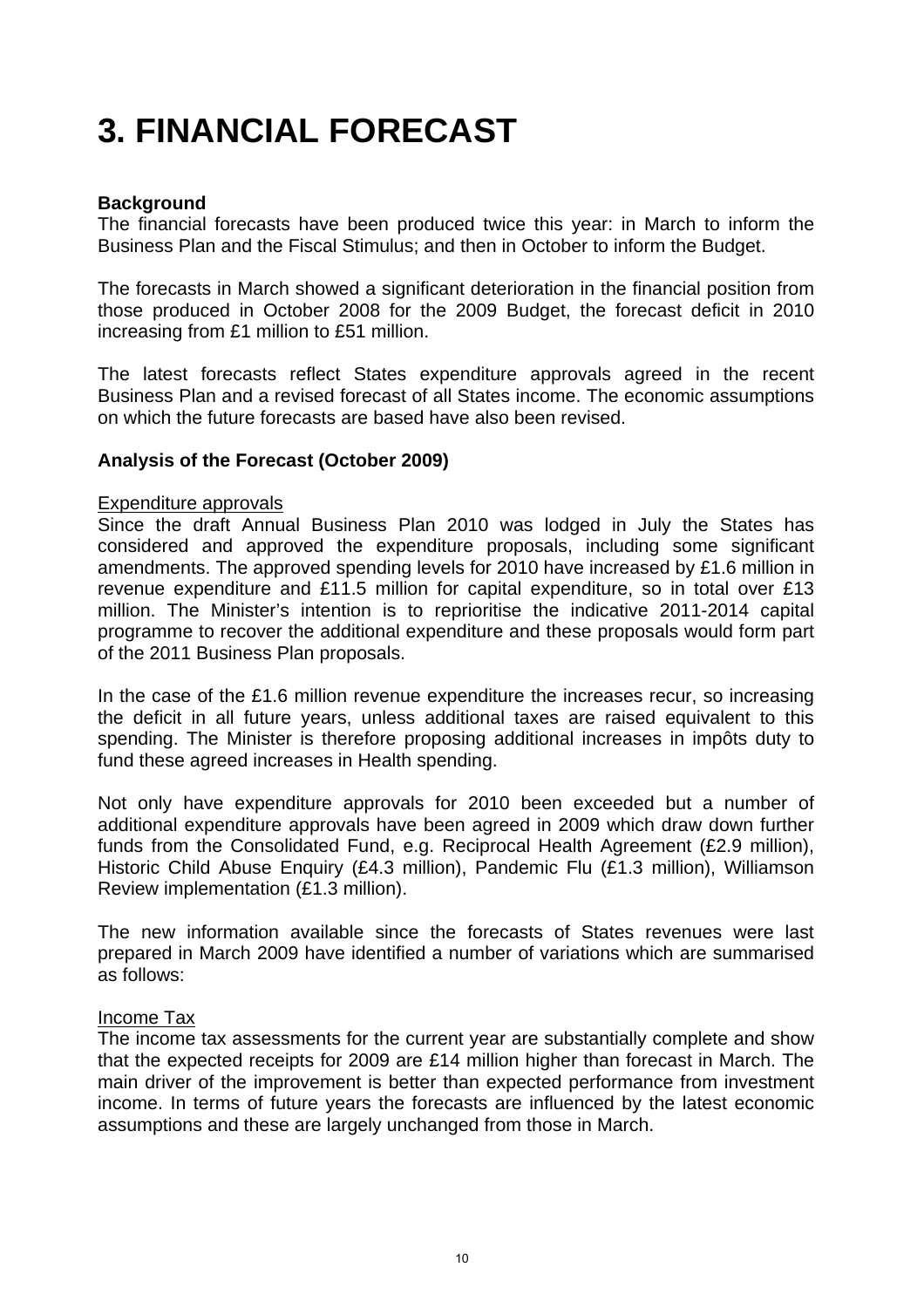The main change since the March forecasts has been a review of the effect of the move to a 0/10% corporate tax structure. The review has been able to use the latest tax data on company profits and apply similar assumptions in respect of the relative effect on different companies of the new structure. The result of the review is that the effect of 0/10% in terms of the loss of corporate tax is likely to be less than previously forecast. This is primarily because company profits and therefore company tax have fallen with the downturn, so the loss of corporate tax to 0/10% has reduced proportionately.

Overall, taking into account a slightly improved starting position in 2009 and a reduction of the expected loss from 0/10%, the income tax forecasts have improved over the forecast period. However, it must be reiterated that there remains a high level of uncertainty within the forecasts based on the economic assumptions and the uncertainty about the scale and duration of the downturn.

#### Goods and Services Tax (GST)

There is now a full year's data from the GST system and whilst it will be some time before any reasonable trends or seasonal variations are identified, the data on which to base the forecasts is now more complete. The first seven months of 2009 suggest that the forecast of £50 million for the first full year should be achieved. This suggests that the previous forecasts were robust and as predicted there will be only a limited effect of the downturn on what is essentially a consumption tax. This is also the trend seen in the UK in respect of VAT receipts in previous downturns.

#### Impôts Duties

As with GST the importation and consumption of commodities subject to Impôts duties do not seem to have been materially affected by the downturn. The forecasts for 2009 are slightly better than in March, and, as a result of the proposals in this year's Budget, the forecasts for future years have increased.

The major change during 2010 will be the introduction of a Vehicle Emissions Duty, if agreed, this will provide a further £2 million of duty in a full year. It is assumed within the forecasts that the rates of alcohol duty growth are maintained above inflation and that the proposal to harmonise tobacco duty with the UK is followed through, as a result of this there is a further increase in the future forecasts **(this will need to be reviewed following the successful amendment of Deputy Power to remove all impôts duty increases in 2010).**

#### Stamp Duty

The housing market has seen a significant reduction in the turnover of properties in the last twelve months, essentially from the second half of 2008. It had been expected that the reduced demand and turnover, coupled with a loss of confidence due to the downturn, would see house prices fall quite significantly as they have done in the UK. In fact the house price index has held up better than expected. Consequently the forecasts have been revised to reflect a much smaller fall in house prices. This factor combined with slightly better trends in 2009 to date have resulted in the stamp duty forecasts being revised upwards by as much as £5 million in each year.

2010 will see the introduction of a Land Transactions Tax (LTT), for which a cautious yield of £1 million has been estimated, as there is currently no data on the value or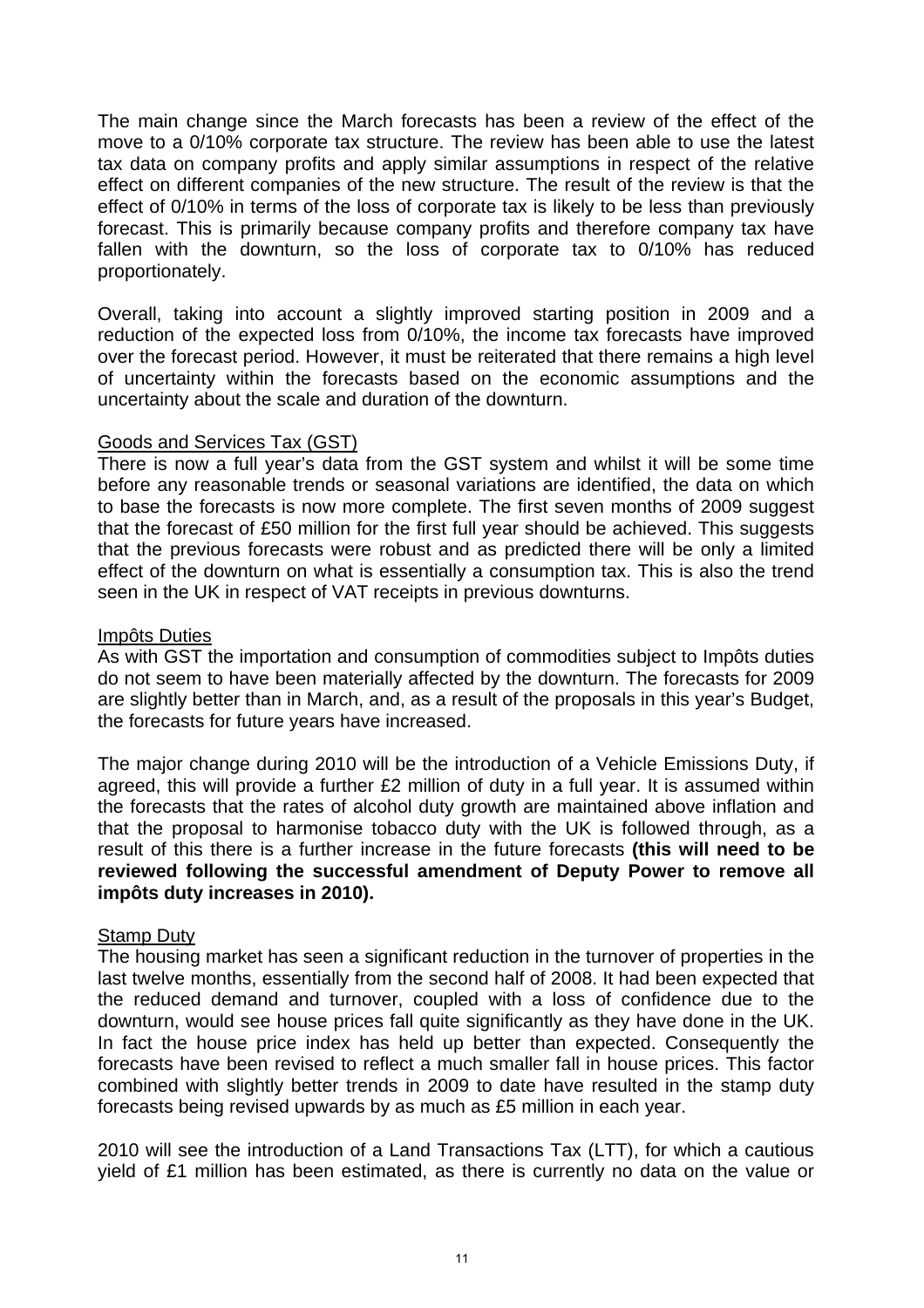volume of share transfer residential property transactions available. Once LTT comes into force then statistics will be collected which will help future forecasting

#### Other Income

There are two main variations in the forecasts of other income. Firstly, there have been announcements relating to the automatic exchange of information. This will mean that the current revenue from EUSD Retention Tax of about £9 million will disappear from 2012, or maybe sooner. Although previously the forecasts had assumed a diminishing return as the level of retention tax increased, this is now a more significant loss of revenue in the next couple of years.

The other main variation in the forecasts is in respect of investment income from cash balances. This is the return from the investment of the States "current account", the Consolidated Fund, and also funds from the Currency and Coinage account. With interest rates at an all time low the investment income forecast has reduced. The size of the Consolidated Fund to invest has also reduced, mainly due to unplanned additional expenditure approvals in 2009. The reductions in Other Income forecasts partly offset the improvements in Stamp and Impôts duty revenues.

#### Overall Financial Position

The revised financial forecast at Figure 3.2 shows that notwithstanding the amendments to increase States expenditure in the business plan the financial position from 2010-2012 is little changed. In each of these three years there are significant deficits.

The financial position has improved in 2009 to a surplus of £55 million; this is before the Fiscal Stimulus. But, this is still £11 million down on the surplus expected in 2009, ahead of the move to 0/10% and predicted in the 2009 Budget.

The principal variation in the financial position is looking ahead to 2013 when the Island should be recovering from the downturn. In March the forecasts were for a possible structural deficit of between £50 million and £60 million, which has now reduced to between £40 million and £50 million.

However, there are still high levels of uncertainty in the forecasts and the achievement of the forecast financial position relies on States spending not increasing above the levels agreed by the States, which have not previously been adhered to. The forecasts also rely upon the Jersey economy continuing to show low levels of growth in what will be an uncertain global economy. In this context the views of the Fiscal Policy Panel are important in that they stress that most of the risks in relation to economic growth, tax revenues and from expenditure pressures are more likely to result in a deterioration of the forecast financial position rather an improvement.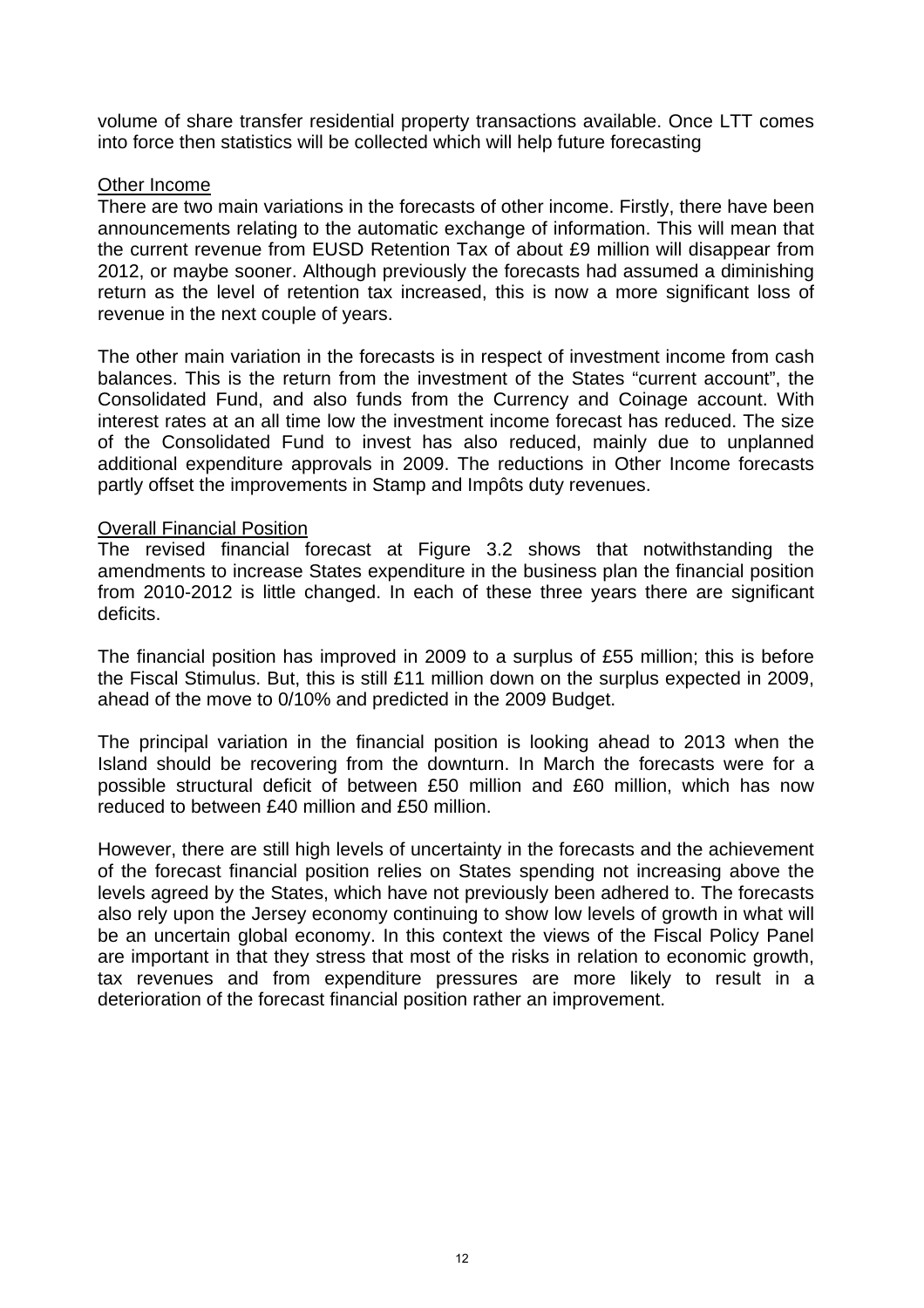<span id="page-13-0"></span>The graph at Figure 3.1 illustrates the change from the March forecasts used in the Business Plan and the potential range of outcomes over the forecast period.





#### Stabilisation Fund

Following the agreed transfer of £63 million in 2009, the Stabilisation Fund has a balance estimated at £156 million. The States agreed a proposition in May to apply £44 million for a discretionary fiscal stimulus package and the balance of the Fund to be applied to enable public services to be maintained as States revenues are reduced during the downturn and additional expenditure on benefits is required. According to the latest forecast £37 million will be required in 2010 with a further transfer of £68 million required in 2011, after which the Stabilisation Fund will be almost exhausted.

#### Consolidated Fund

The Consolidated Fund, the States "current account", has in recent years been in surplus and has provided sums to establish and top-up the Stabilisation Fund. This was part of an agreed counter-cyclical policy. The Fiscal Policy Panel has commented that a minimum working balance of £20 million be retained in the Consolidated Fund to provide for unforeseen items and manage variations in States revenue forecasts. In 2009 for example, there have been significant approvals under Article 11(8) amounting to £18 million.

At the end of 2010 there will be an estimated balance of £20 million **(£16 million as amended)**. After the Stabilisation Fund is exhausted in 2011 only a small balance, estimated at £20 million **(£12 million as amended)** will remain in the Consolidated Fund against a predicted deficit in 2012 of £50 million **(£54 million as amended)**. If no action is taken then the Consolidated Fund would be overdrawn. The Public Finances (Jersey) Law 2005 does not allow a budget to be set projecting the Consolidated Fund as overdrawn. The Fiscal Strategy Review will need to identify options to implement as early as 2012 to address the potential structural deficit.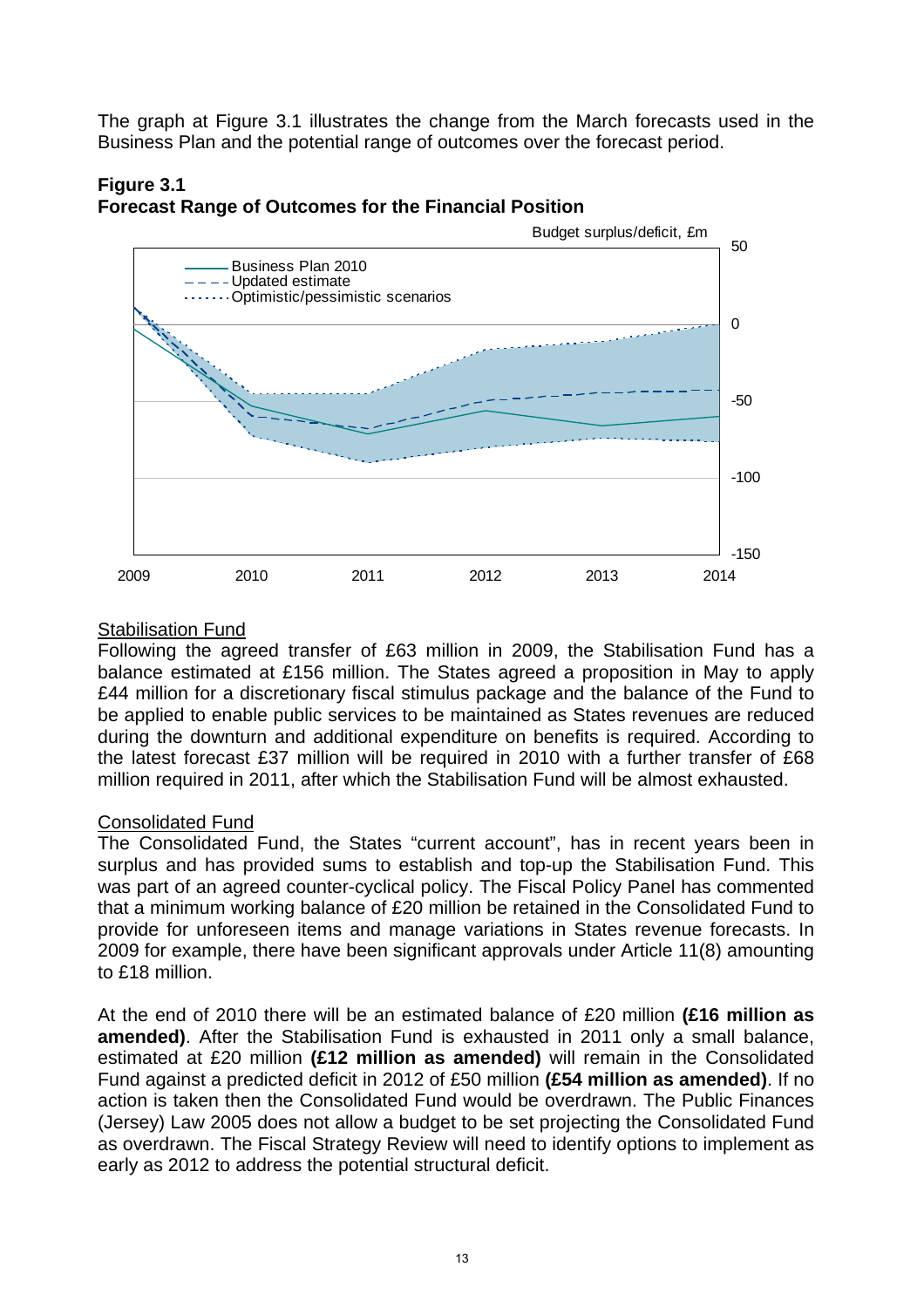| <b>Probable</b><br>2009<br>£m |                                         | <---------- Forecasts<br>2010<br>£m | 2011<br>£m | 2012<br>£m |
|-------------------------------|-----------------------------------------|-------------------------------------|------------|------------|
|                               | <b>States Income</b>                    |                                     |            |            |
| 499                           | Income Tax                              | 472                                 | 469        | 495        |
| (11)                          | 0/10% Corporate Tax Structure           | (81)                                | (78)       | (82)       |
| 50                            | Goods and Services Tax                  | 51                                  | 52         | 54         |
| 51                            | Impôts Duty                             | 52                                  | 55         | 55         |
|                               | <b>Proposed Environment Tax</b>         | $\overline{2}$                      | 2          | 2          |
|                               | <b>Amendment - Deputy Power</b>         | (4)                                 | (4)        | (4)        |
| 19                            | <b>Stamp Duty</b>                       | 21                                  | 22         | 24         |
|                               | Land Transaction Tax (Share Transfer)   | 1                                   | 1          | 1          |
| 34                            | Other Income                            | 29                                  | 30         | 29         |
| 11                            | <b>Island Rate</b>                      | 11                                  | 11         | 12         |
| 653                           | <b>States Income</b>                    | 554                                 | 560        | 586        |
|                               | <b>States Expenditure</b>               |                                     |            |            |
| 542                           | Net Revenue Expenditure                 | 586                                 | 611        | 620        |
| 18                            | Additional expenditure                  |                                     |            |            |
| 38                            | Net Capital Expenditure Allocation      | 32                                  | 21         | 19         |
|                               |                                         |                                     |            |            |
| 598                           | <b>Total States Net Expenditure</b>     | 618                                 | 632        | 639        |
| 55                            | Forecast Surplus/(Deficit) for the year | (64)                                | (72)       | (53)       |
|                               |                                         |                                     |            |            |

#### <span id="page-14-0"></span>**Figure 3.2 Revised Financial Forecast (October 2009) (as amended)**

The revised Financial Forecast reflects the successful amendment of Deputy Power to remove all proposed impôt duty increases which reduces the forecast of impôt duty revenues by  $£4.25$  million per annum and therefore increases the forecast deficit by similar amounts,

#### *Assumptions:*

*There are a number of assumptions behind the financial forecasts in Figure 3.2. Income Tax*

- *The base income tax forecasts are drawn from the 2009 tax assessments for earnings and profits in 2008 and the current economic assumptions for GVA and other factors.*
- *The impact of the change to a corporate structure 0/10% has been reviewed and is based on the most recent and reduced corporate tax revenues. The latest range is £73 million to £97 million, the mid-point of this range is £85 million in 2013, and a revised profile over the years 2009 to 2013 is included in these forecasts.*
- *The income tax forecast model is used to apply the range of economic assumptions to the current data from the different income tax schedules to estimate a range of impact of the economic downturn and future tax revenues.*
- *The range of income tax forecast from optimistic to pessimistic is £17 million in 2010 and £49 million in 2013.*

*Goods and Services Tax*

- *The forecast is based on only one year's data and therefore assumes that the profile of current revenues is repeated in future years.*
- *The future forecasts assume there will be little or no impact of the downturn and this is supported by the UK experience of stable VAT receipts during past economic downturns.*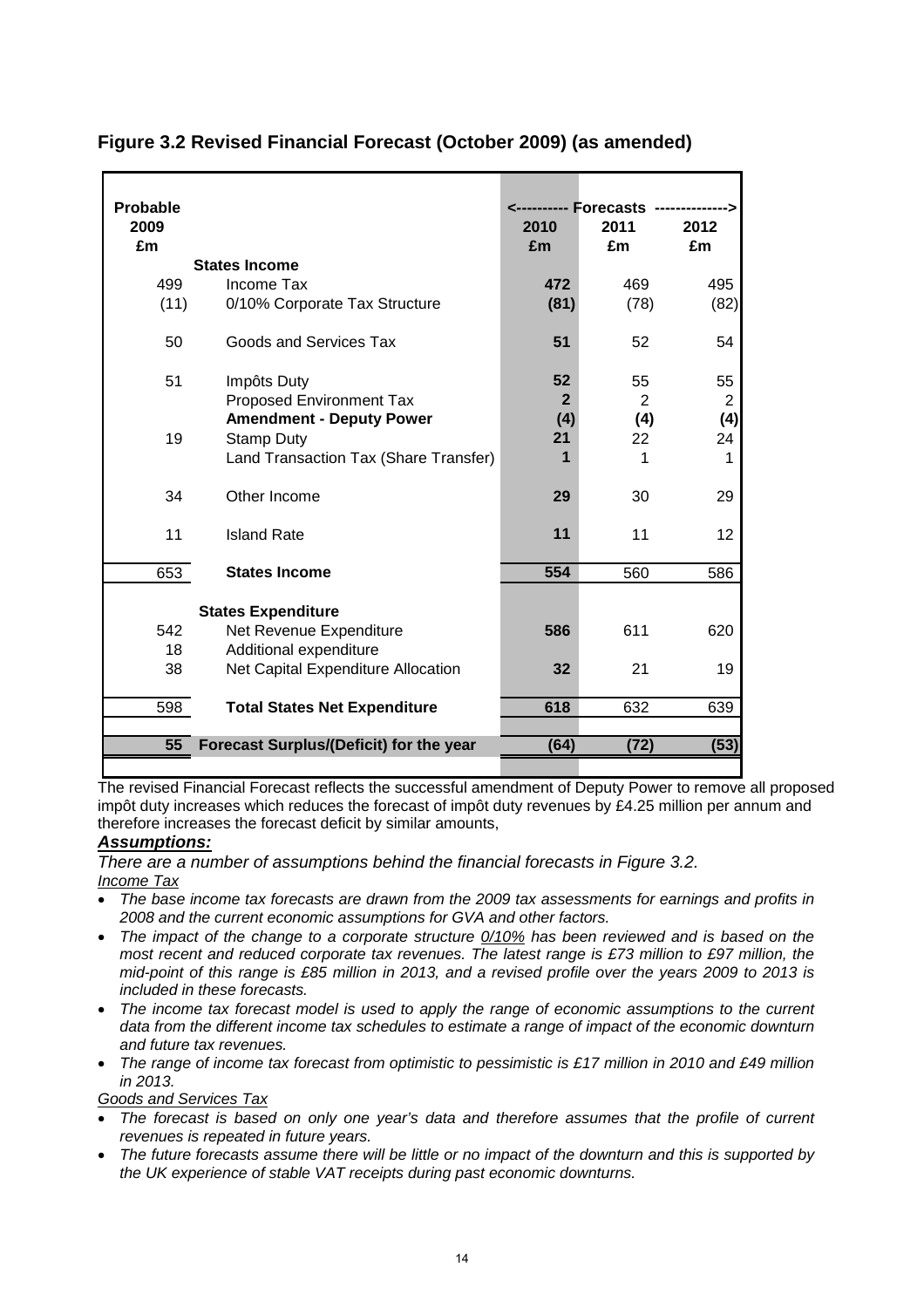#### <span id="page-15-0"></span>*Impôts Duty*

- *The impacts of the 2010 Budget proposals are included in the forecast including the proposed introduction of Vehicle Emissions Duty (VED) from September 2010.*
- *The forward forecasts reflect the proposed policy to harmonise tobacco duty with UK tax and duty rates over the next three to four year.*
- *The forecasts assume that the predicted trends in consumption are maintained, which include a drop off for some goods, but also include an assumption that there would be annual increases in duty at a level equivalent to the Island RPI.*
- *There is an economic assumption that impôt duties are based on consumption and that there will be no material effect of the economic downturn on future revenues.*

#### *\* The forecasts of impôt duties are amended to reflect the successful amendment of Deputy Power to remove ALL impôt duty increases for 2010 – reducing revenues by £4.25 million per annum from 2010.*

*Stamp Duty*

- *The forecasts reflect the reduced activity seen in 2009 and assume this will continue into 2010.*
- *The assumption regarding house prices has been amended to reflect the house price trend in 2009 and only a small fall-off in price in 2010. Any recovery in the housing market both in price and activity is expected to be slow.*

 *The estimated impact of the new Land Transactions Tax in 2010 is assumed to collect £1 million. Other Income*

 *At the time of the Stimulus in March 2009 the assumption was that the effect of a fall in interest rates would not impact quite as significantly as they have. This is compounded by slightly larger deficits in 2010 and a slight fall in the projections for investment income.* 

 *The base assumption is to achieve a small margin on the Bank of England forecast interest rate. Island Rate*

- *The Island Rate will increase annually according to the Island RPI (March) as prescribed in the Rates Law and the proposed rate is reported annually to the States by the Comité de Connétables.*
- *There should be no effect of the economic downturn on Island Rates.*

*Total States Net Expenditure*

- *The forecasts for total States net expenditure have been updated for the proposals in this Business Plan and reflect the amendments agreed during the debate for additional funding.*
- *The forecasts include the £1.6m additional net revenue expenditure allocation for Health and Social Services and the Capital Expenditure includes the amendments amounting to £11.5 million in respect of Town Park, Bellozanne Odour Control and the Eastern Cycle track.*

 *The forecasts assume that the total spending envelope, agreed in the Business Plan, is adhered to. Revised Forecast Surplus/(Deficit)*

 *The figures should be thought of as indicative forecasts and are only as accurate as the assumptions they are based on. The deficits resulting from the range of economic assumptions reflect the uncertainty that currently exists.* 

*Fiscal Stimulus Package - The approval of P55/2009 for £44 million spending approval for the Minister and Treasury and Resources to allocate for Fiscal Stimulus will be matched by an equivalent transfer*  from the Stabilisation Fund. While the spending approval by the States for £44 million is made in 2009 *the actual profile of the project spending will take place over 2009 to 2011.*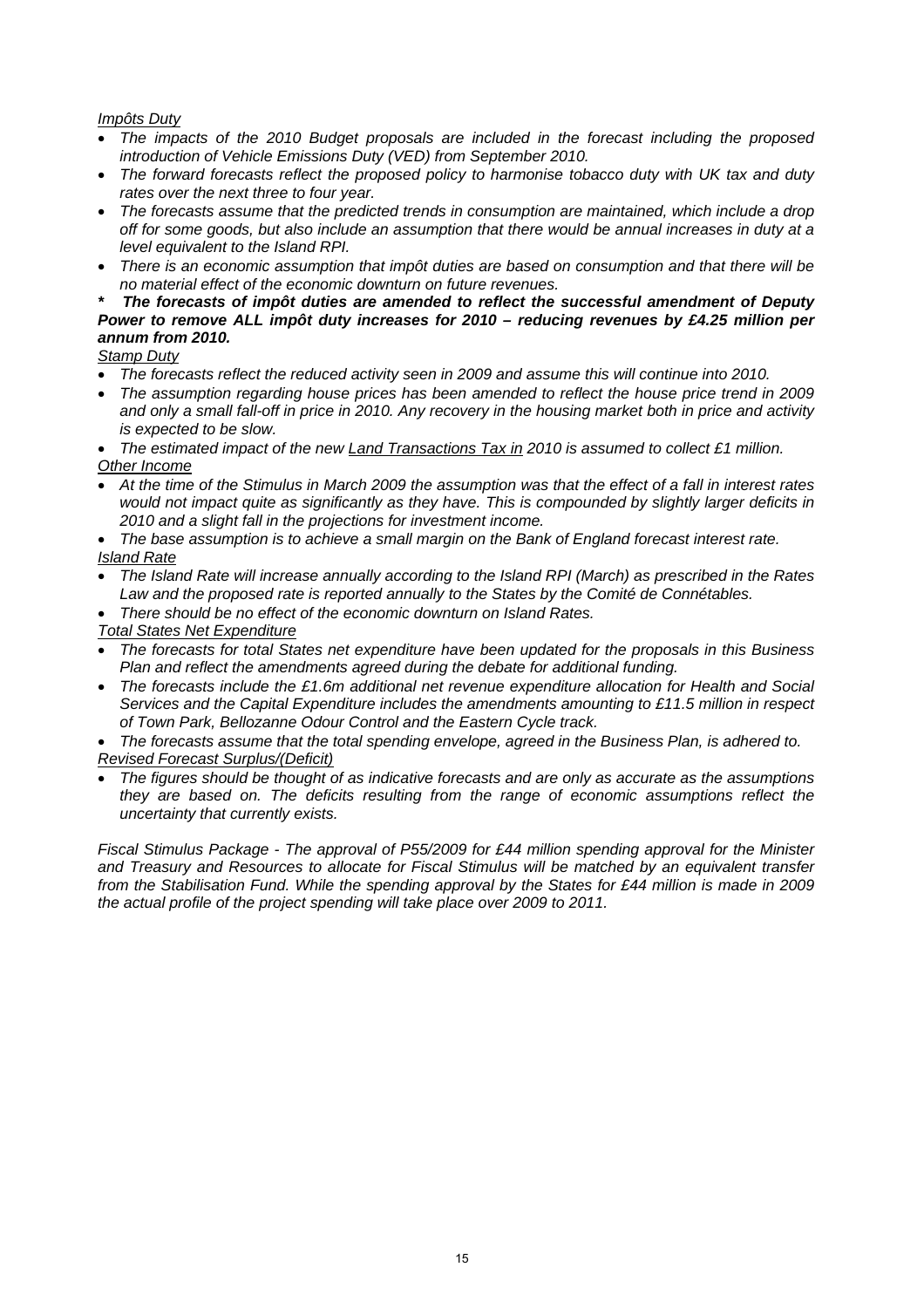### **4. INCOME TAX PROPOSALS (approved as lodged)**

#### **Background**

The new corporate tax structure 0/10%, which came into effect from 1 January 2009, will significantly reduce income tax revenues received from 2010 onwards. Ahead of the move to 0/10% the States has agreed a number of measures to broaden the tax base and to mitigate this loss including the introduction of a new indirect tax in the form of a Goods and Services Tax from May 2008. The States has also introduced new measures for personal income tax in the form of an Income Tax Instalment System (ITIS), the apportionment of allowances for new and ceasing residents as well as seasonal workers, and the gradual withdrawal of certain tax allowances as part of the "20 means 20" proposals. Together these measures have increased both the number of personal taxpayers and the level of personal tax paid by those on higher incomes. As promised the Minister has reviewed the impact of the "20 means 20" proposals and can confirm that they deliver the required progressive element of the Fiscal Strategy. However, at the same time significant increases in the tax exemption thresholds have reduced the impact of these tax changes on low to middle incomes.

Against the background of these vast changes in recent years no further proposals are made in this Budget to vary exemptions or allowances. The income tax structure and the success of the new 0/10% corporate tax structure will be reviewed as part of the new Fiscal Strategy Review announced by the Minister.

This year's proposals therefore consolidate this position with the fourth year of the five year phasing out of tax allowances for those on higher incomes, and a number of minor proposals improving the income tax structure, aligning the Income Tax (Jersey) Law 200- with the new Goods and Services Law and closing any loopholes that have been identified. The Minister had intended to implement the Deemed Rental Charges recommended as part of the Blampied proposals, but following further consultation and the views of the Corporate Services Scrutiny Panel, as a first step proposals are brought to remove tax breaks for UK Superannuation Funds.

#### **Detailed Proposals for 2010**

#### **Income Tax Exemption Limits**

Over the last three years income tax exemption limits have increased significantly by 14%. A large proportion of these increases were planned as part of the measures to lessen the impact of the "20 means 20" proposals and also to lessen the impact in 2009 and 2010 of the Goods and Services Tax, higher food and fuel prices and the current economic downturn.

Any change to exemption limits in this Budget would be in respect of 2010 and therefore not affect individuals and tax revenues until 2011. It is therefore intended to freeze income tax exemption thresholds in this Budget until the outcomes of the Fiscal Strategy Review identify the options for fiscal measures in future years.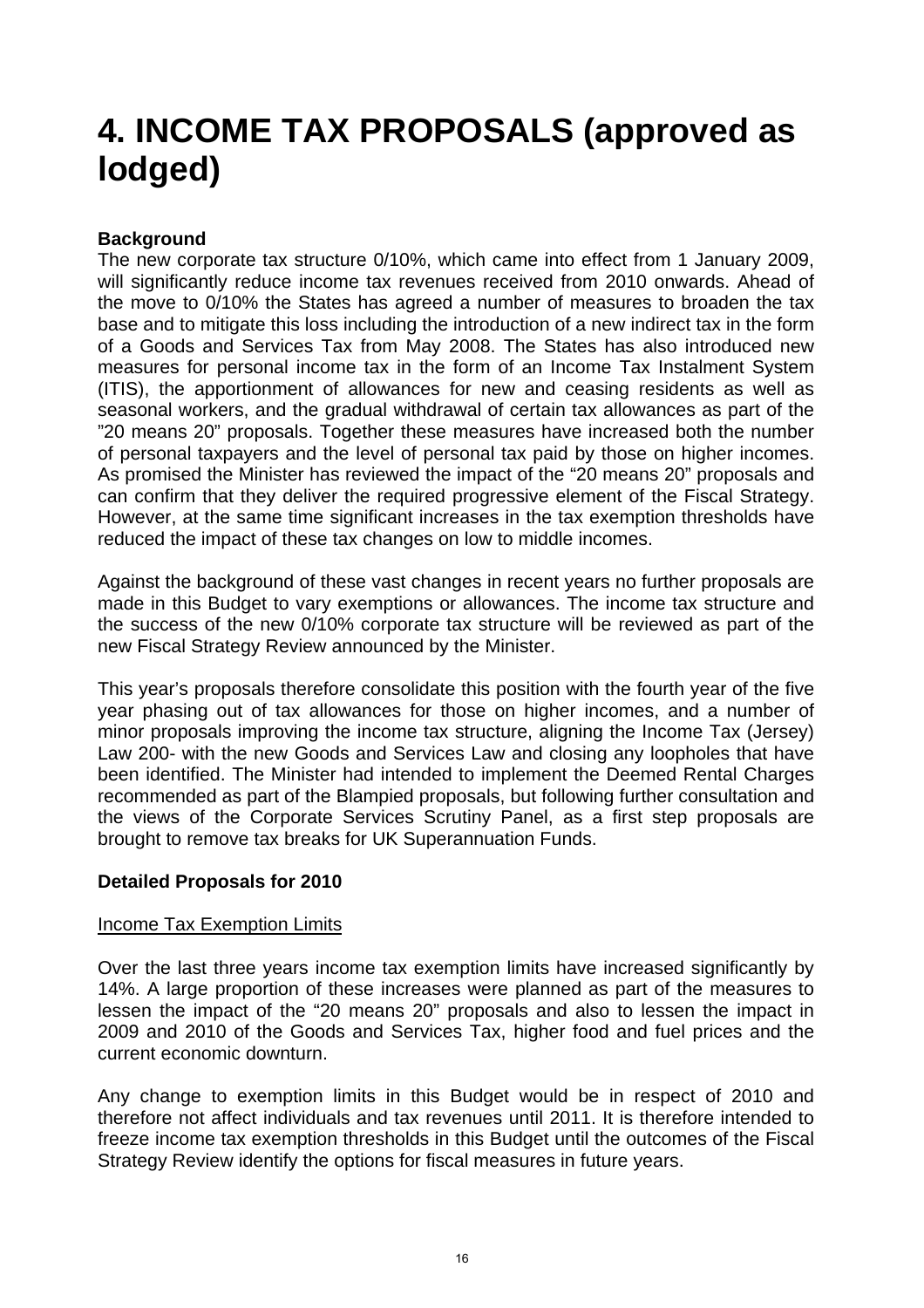#### Deemed Rental Charge (Blampied proposals)

In the 2009 Budget it was proposed that a new Deemed Rental Charge be introduced to ensure that non-finance non-Jersey owned companies, who will have a 0% rate of tax under the new 0/10% corporate tax provisions, make a suitable contribution to corporate tax revenues.

After further consultation, and a Report by the Corporate Services Scrutiny Panel, it is now proposed that Articles 115(g) and (ga) are abolished. This removes tax breaks to UK Superannuation funds and would have been done if a Deemed Rental Charge was to be introduced. The effects and consequences of these changes will be considered before the Deemed Rental Charge is progressed any further. The Minister is hopeful that whilst it is difficult to estimate the revenue from this measure that it has the potential to raise a reasonable level of income to the States. There remains a commitment to finding an effective revenue raising measure for non-locally owned companies as part of the Fiscal Strategy Review.

#### Tax relief to landlords making energy efficiency improvements

It is proposed to allow tax relief to landlords making certain energy efficiency capital improvements, such as draught proofing, loft and cavity wall insulation and hot water tank and pipe installation. No relief would be allowed to an individual who simply has lodgers and improves his own home. There would be a cap of £1,500 per year per building for a maximum of 3 years.

#### Amendments to occupational and private pensions tax legislation

Amendments are proposed to the current pension provisions in the Income Tax (Jersey) Law 200-. They include:

- Increasing greater flexibility on retirement for the Retirement Annuity Trust vehicle introduced in last year's Budget.
- Preventing funds from the Retirement Annuity Trust vehicle being used to obtain purchased life annuities.
- Introducing a monetary cap when an individual dies before retirement to prevent excessive accumulation of tax relieved funds being received tax free.
- Limiting the number of commutations taken on the grounds of triviality to prevent segmentation of a large fund into a number of smaller funds to take advantage of the trivial pensions funds commutation provision introduced in last year's Budget.
- Defining the term 'accrued rights'.
- Limiting the number of tax free commuted lump sums it is possible to obtain.

#### Penalty for late filing of tax returns

The Income Tax (Jersey) Law 200- provides that a person shall be liable to a penalty of £200 if he or she fails to submit their personal tax return by 6.00pm on the last Friday in May. This deadline date and time is extended to 6.00pm on the last Friday in July if he or she has a tax agent acting for them. The £200 penalty for a person failing to submit their tax return by the due deadline date and time was first applied against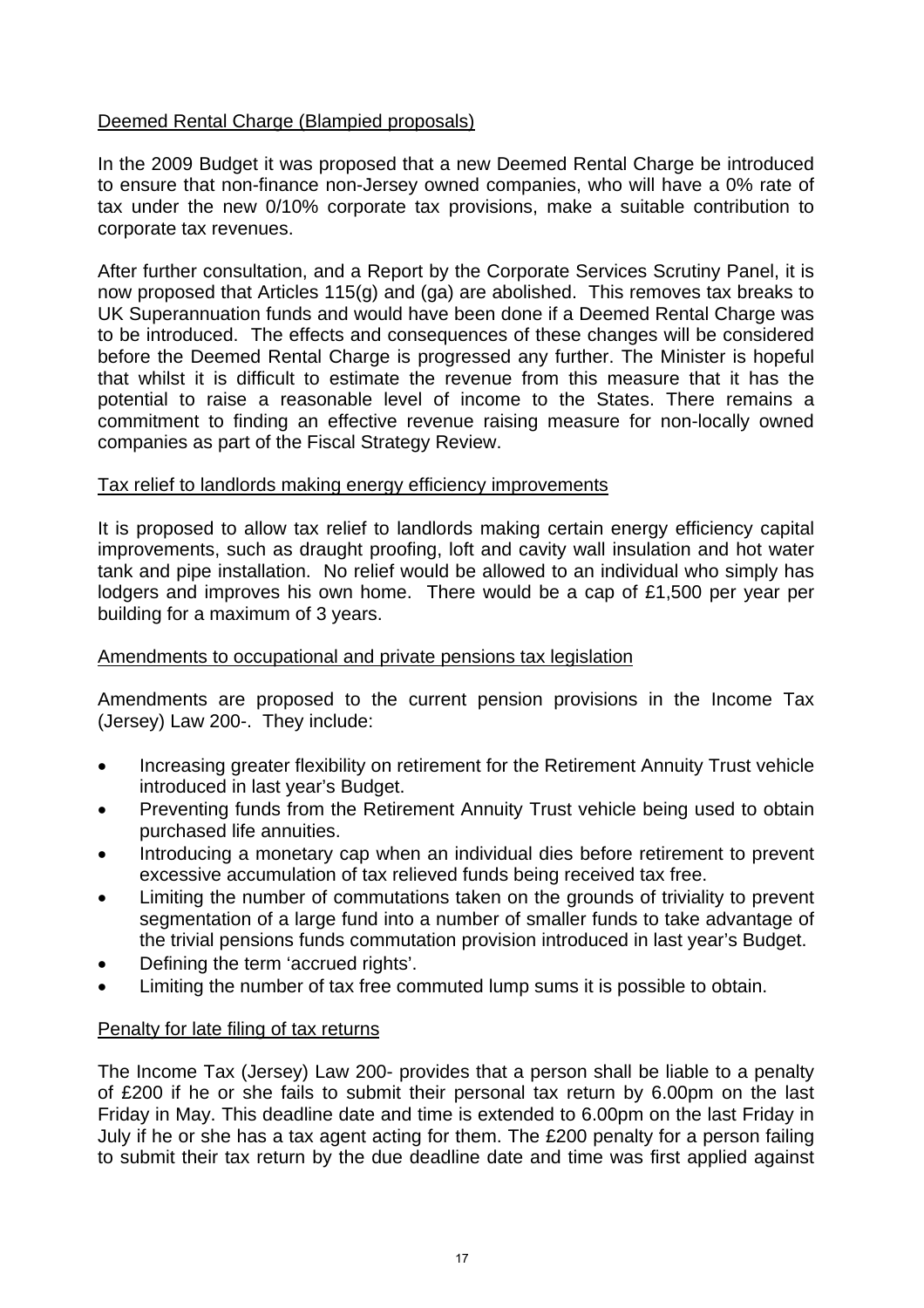the 2004 income tax return forms. The level of the penalty has remained unchanged since it was first introduced.

It is proposed that this penalty be increased by £50 to £250. It is estimated that a total £75,000 additional penalties would be charged each year if the penalty was increased by a further £50.

#### Closing a loophole in the 0/10% tax provisions

Where an individual owns shares in a personal services company, he is liable to tax under the attribution rules. If he owns the shares of such a company through a trust, then the attribution rules do not apply, but the more favourable deemed distribution rules. It is proposed that this loophole is closed.

#### Extending the definition of "ownership of shares" under the 0/10% tax provisions

It is proposed to amend the Income Tax (Jersey) Law 200- to extend the definition of 'ownership of shares' to include different types of partnerships and foundations.

#### Amending the title of 'Comptroller of Income Tax' to 'Comptroller of Taxes'

In the light of the changing responsibilities of the Comptroller in recent years, to include indirect (GST) and other tax collection (EUSD retention tax) responsibilities, it is proposed that the title of 'Comptroller of Income Tax' is amended to 'Comptroller of Taxes' with consequent amendments made to all other Laws and agreements.

#### Tax treatment of Foundations

There are currently no specific provisions in the Income Tax (Jersey) Law 200- for the tax treatment of Foundations established under the Foundations (Jersey) Law. It is proposed that the Law is amended to tax these Foundations at the rate of 0% which is similar to non financial service companies taxed at the rate of 0% under the 0/10% income tax provisions.

#### Companies limited by guarantee

A company limited by guarantee has members as opposed to shareholders and these members would not be subject to the 0/10% shareholder taxation provisions. It is proposed that an amendment to the Income Tax Law is made to ensure that the Jersey resident members of a company limited by guarantee and carrying on a trade or commercial activity will be subject to the income tax provisions similarly applied to shareholders in a company under the 0/10% shareholder taxation provisions.

#### Repayment of tax deducted at source on dividends

Non financial services companies are taxed at the rate of 0%. It is proposed that an amendment is made to the Income Tax (Jersey) Law 200- to ensure that non financial services companies cannot claim a full repayment of any tax deducted on a dividend paid to them on the grounds that their income is taxed at the rate of 0%. Any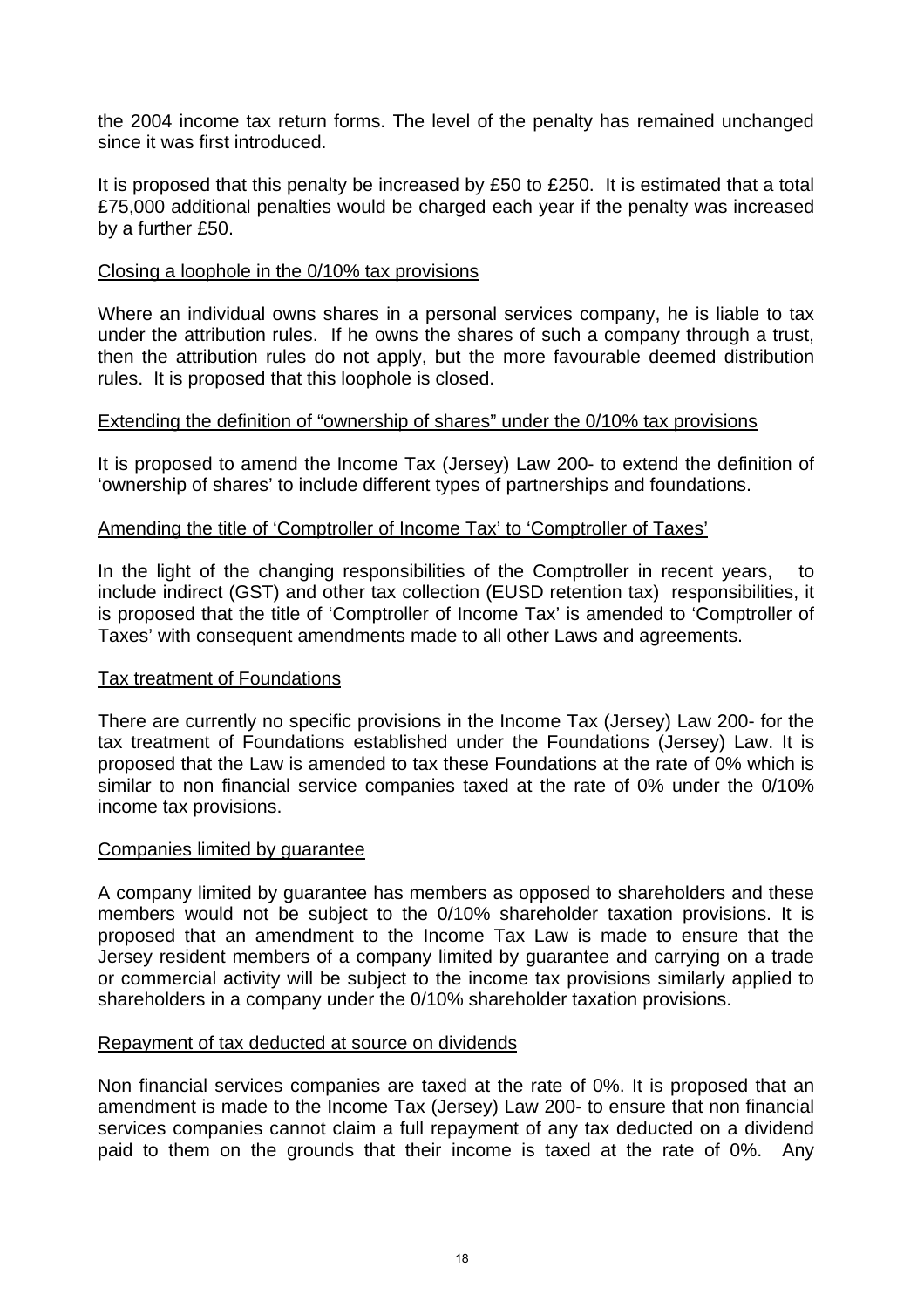repayment of tax must be restricted to the management expenses that the company is entitled to claim under the Income Tax (Jersey) Law 200-.

#### Definition of a trading company

The current definition of a trading company provides that a holding company may, under certain circumstances, be treated as a trading company. The effect of this is that the holding company is subject to the 0/10% distribution provisions as opposed to the attribution provisions. It is proposed that an amendment is made to the Income Tax Law to ensure that the definition of a trading company cannot include a company which merely holds a significant interest in the share capital of another company.

#### Deemed dividends and deemed final dividends

One of the tax trigger events which brings into charge to tax a deemed dividend or a deemed final dividend is when an individual disposes of his holding of ordinary shares in a 10% or 0% rate company so that he no longer owns more than 2%. It is proposed that the relevant provisions of the Income Tax Law are amended to capture a deemed dividend and deemed final dividend whenever there is a disposal of ordinary shares by an individual holding more than 2% of the ordinary share capital of the company.

#### Bring into line powers, offences and penalties in the Income Tax and Goods and Services Tax (GST) Laws

The powers, offences and penalties set out in the GST Law are more extensive and punitive than those that exist in the Income Tax Law. It is proposed that both Laws should be brought into line.

#### Future Proposals – Tax exemption for certain funds

Under the current Income Tax Law, most collective investment funds are subject to tax at 0%. Other jurisdictions treat certain fund vehicles as tax exempt. In order to provide certainty of treatment of these vehicles and to ensure Jersey remains competitive in this sector, an amendment to the Income Tax Law is being drafted to exempt certain collective investment vehicles from taxation rather than subjecting them to tax at 0%. Subject to approval by the States of Jersey, the intention is to introduce the amended law effective from 1 January 2010 as there are no tax consequences to this amendment.

Those fund services businesses and certain functionaries of collective investment funds who are currently treated as financial services companies, as defined in the Income Tax Law, will continue to be so treated and liable to tax at 10%.

#### Future Proposals - Share options and share awards

There is currently no specific legislation in the Income Tax Law on the tax treatment of share options and share awards granted by employers to employees or office holders in employment. The subject is complex and confusing to individuals who are subject to receiving assessments on share options and awards. The schemes are constantly changing as employers seek new ways in which they can reward their staff and office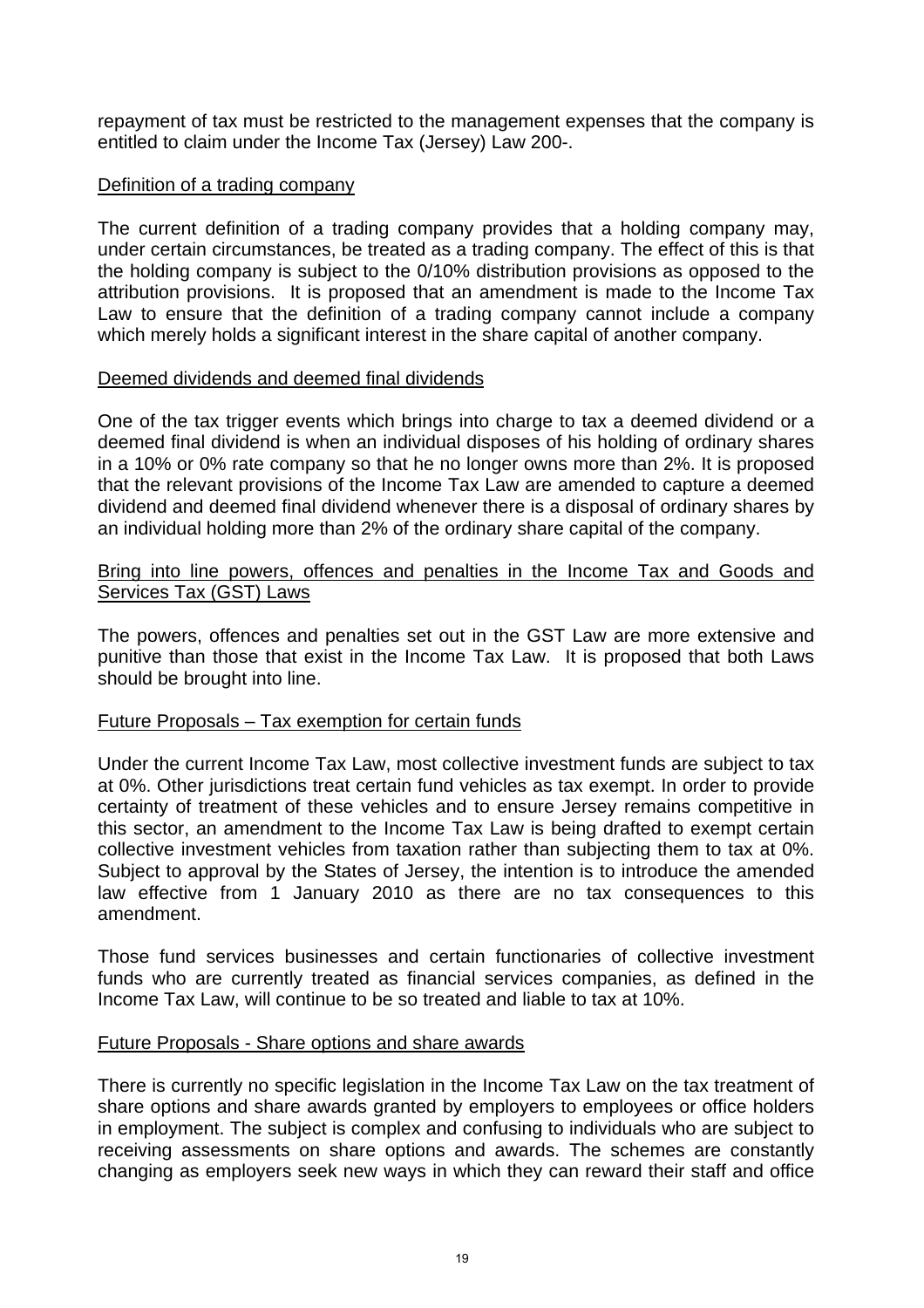<span id="page-20-0"></span>holders in the light of the current economic climate. Pending permission by the Minister for Treasury and Resources, the Income Tax Office will issue a consultation paper on changes to the tax treatment of share options and share awards.

#### Electronic Tax Returns

In April this year, the Comptroller of Income Tax was regrettably forced to postpone the introduction of Electronic Tax Returns. This was simply due to the significant operational and administrative pressures associated with the wide range of other initiatives that the Income Tax department have been dealing with. In recent years the Income Tax department has had to deal with the new 0/10% structure, "20 means 20", ITIS, a new Goods and Services Tax and various Tax Information Exchange Agreements (TIEAs). The Comptroller is hoping to be able to offer Electronic Tax Returns from 2012.

#### **Exemptions and Allowances**

**Exemptions** 

There are no proposals to change the Income Tax Exemption limits for 2010 which will affect individuals and tax revenues in 2011.

#### **Figure 4.1 Exemption Thresholds for Year of Assessment 2009 and 2010**

| <b>Exemptions and Allowances</b> | Year of<br><b>Assessment</b><br>2009 | Year of<br><b>Assessment</b><br>2010 |
|----------------------------------|--------------------------------------|--------------------------------------|
| <b>Exemptions</b>                |                                      |                                      |
| - Single Person                  | £12,650                              | £12,650                              |
| - Single Person (aged 63+)       | £14,110                              | £14,110                              |
| - Married Couple                 | £20,280                              | £20,280                              |
| - Married Couple (aged 63+)      | £23,220                              | £23,220                              |

Allowances

The allowances for year of assessment 2009 and 2010, as proposed under the "20 means 20" measures, are shown in Figure 4.2 for illustrative purposes. This illustrates that for taxpayers affected by the '20 means 20' measures the allowances reduce by one fifth each year starting from year of assessment 2007 through to year of assessment 2011. However, for the purposes of assessment of taxpayers under the 27% marginal rate, all tax allowances remain unchanged.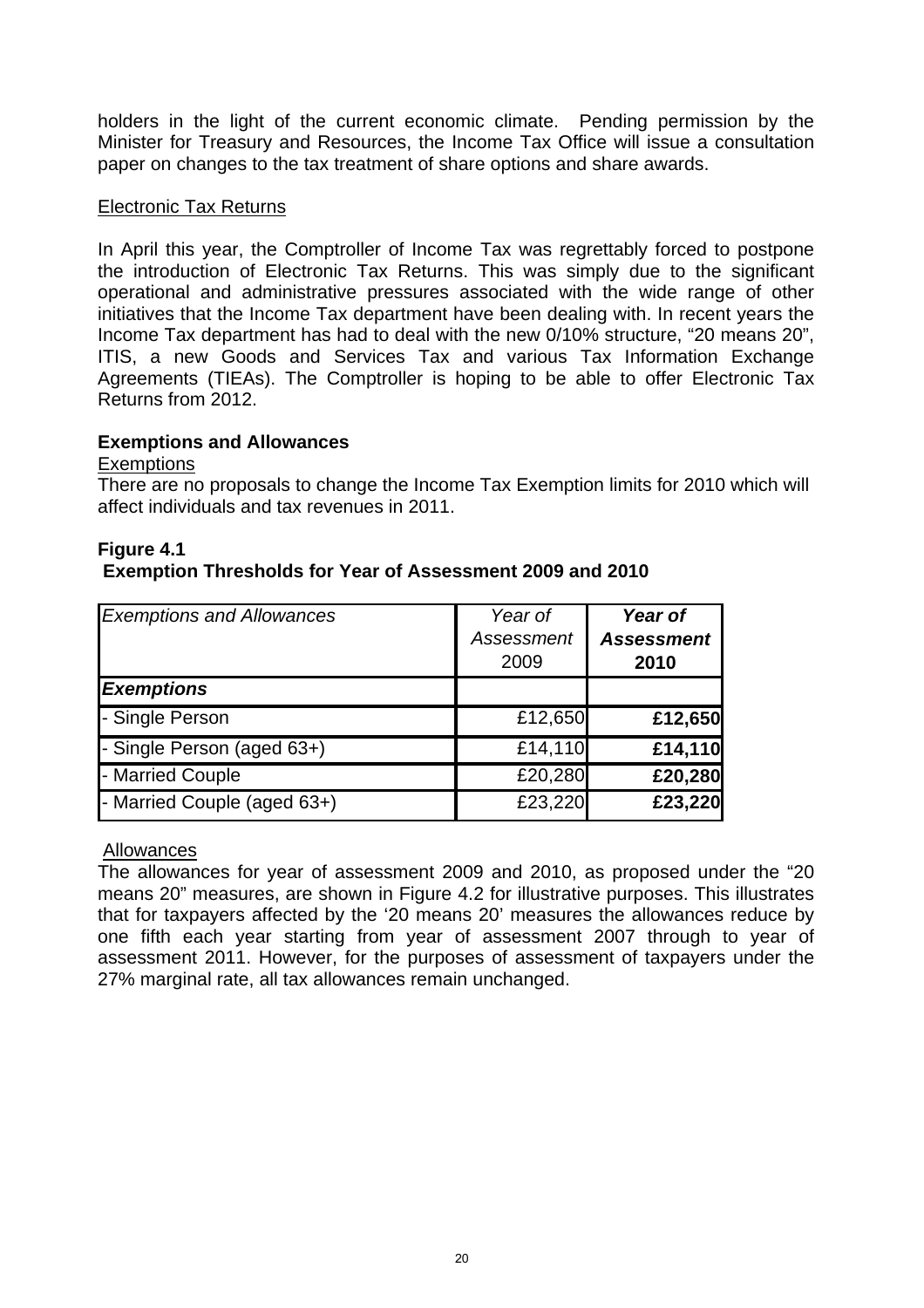| I TUDUSU ANUWANGO IUI TUATUT ASSOSSINGIN LUUS ANU LUTU |              |              |                   |                   |  |  |  |  |  |
|--------------------------------------------------------|--------------|--------------|-------------------|-------------------|--|--|--|--|--|
| Allowances                                             | Year of      | Year of      | Year of           | Year of           |  |  |  |  |  |
|                                                        | Assessment   | Assessment   | <b>Assessment</b> | <b>Assessment</b> |  |  |  |  |  |
|                                                        | 2009         | 2009         | 2010              | 2010              |  |  |  |  |  |
|                                                        | (at Marginal | (at Standard | (at Marginal      | (at Standard      |  |  |  |  |  |
|                                                        | 27% rate)    | 20% rate)    | 27% rate)         | 20% rate)         |  |  |  |  |  |
|                                                        |              |              |                   |                   |  |  |  |  |  |
| - Single Person                                        | N/A          | £1,040       | N/A               | £520              |  |  |  |  |  |
| - Married Person                                       | N/A          | £2,080       | N/A               | £1,040            |  |  |  |  |  |
| - Earned Income (max)                                  | N/A          | £1,360       | N/A               | £680              |  |  |  |  |  |
| - Wife's Earned Income (max)                           | £4,500       | £1,800       | £4,500            | £900              |  |  |  |  |  |
| - Child Allowance                                      | £3,000       | £3,000       | £3,000            | £3,000            |  |  |  |  |  |
| -Child Allowance (higher education)                    | £6,000       | £6,000       | £6,000            | £6,000            |  |  |  |  |  |
| - Additional Allowance*                                | £4,500       | £4,500       | £4,500            | £4,500            |  |  |  |  |  |

#### **Figure 4.2 Proposed Allowances for Year of Assessment 2009 and 2010**

 *\*for people with single-handed responsibility for children* 

#### **TAX FACTS**

The following **Tax Facts** provide an illustration of the existing personal tax structure and also provide relative comparisons against other jurisdictions.

The tax threshold, i.e. the point above which an individual starts to pay income tax, is determined by the individual's personal circumstances. For example, a married couple, who are both working and have two children (one at university) paying mortgage interest of £7,500, do not become liable to income tax in 2009 until their income exceeds £41,280. For 2010 this would remain the same under the current proposals, calculated as follows:

|                                 | 2009    | 2010    |
|---------------------------------|---------|---------|
| <b>Married Couple Exemption</b> | £20,280 | £20,280 |
| Wife's Earned Income (max)      | £4,500  | £4,500  |
| <b>Child Allowance</b>          | £3,000  | £3,000  |
| Child Allowance (higher)        | £6,000  | £6,000  |
| Mortgage Interest               | £7,500  | £7,500  |
|                                 | £41,280 | £41,280 |

#### **Comparisons**

The historically generous tax thresholds in Jersey mean that many Islanders still pay less tax than in most neighbouring territories.

The **income tax payable by a married couple** in 2009 with a joint income of £40,000, without children or a mortgage, is as follows:

| Isle of Man    | £2,208 |
|----------------|--------|
| <b>Jersey</b>  | £4,371 |
| Guernsey       | £4,520 |
| United Kingdom | £5,893 |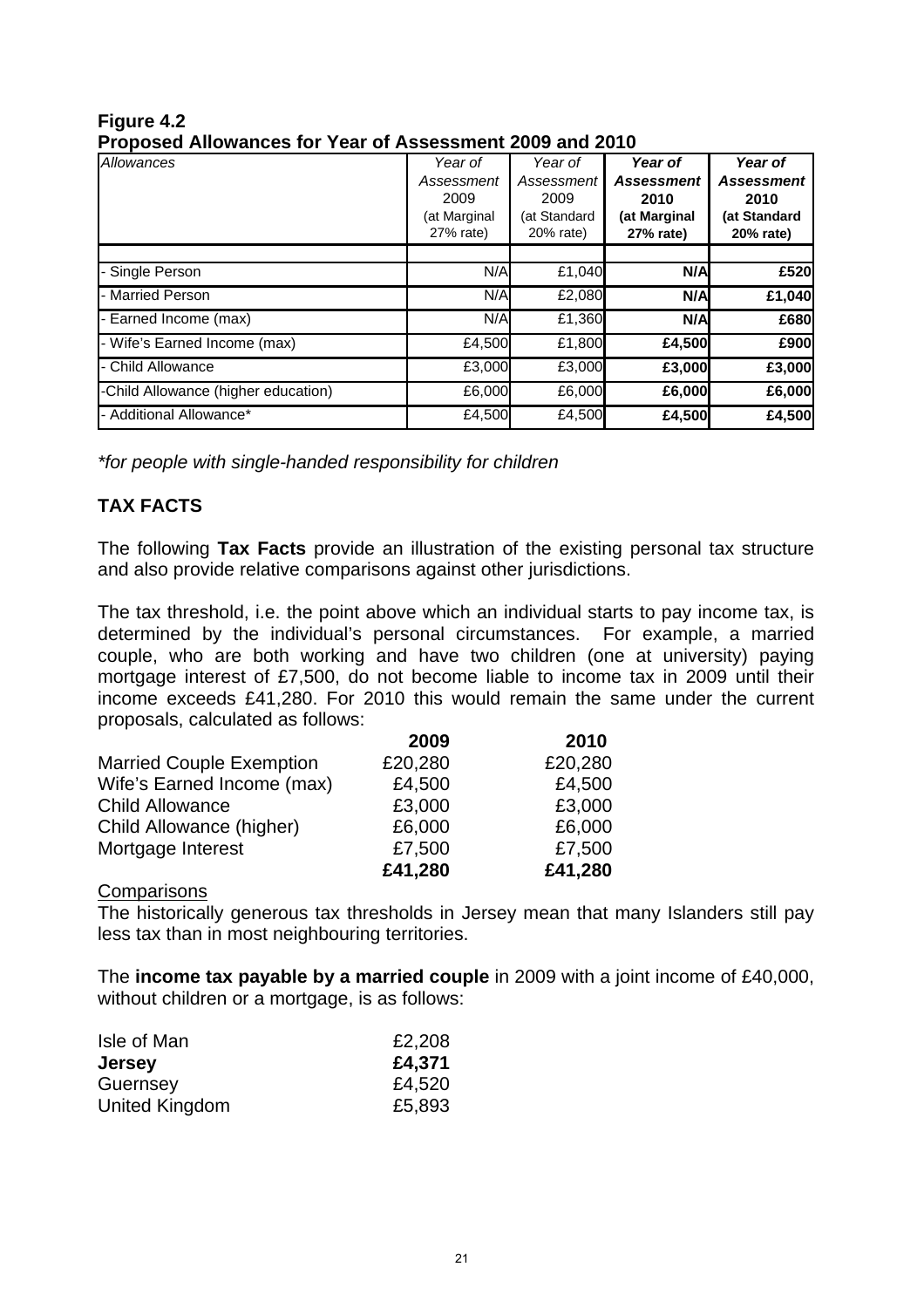<span id="page-22-0"></span>The **income tax payable by a married pensioner** in 2009 (aged 63+) with an income of £25,000, without a mortgage, is as follows:

| Isle of Man    | £260   |
|----------------|--------|
| <b>Jersey</b>  | £780   |
| Guernsey       | £880   |
| United Kingdom | £2,510 |

The figures in respect of the Isle of Man reflect the introduction of an age allowance of £2000 for 2008/2009 per person provided the taxpayer attained the age of 65 prior to the beginning of the tax year. The Isle of Man also has VAT at 17.5%.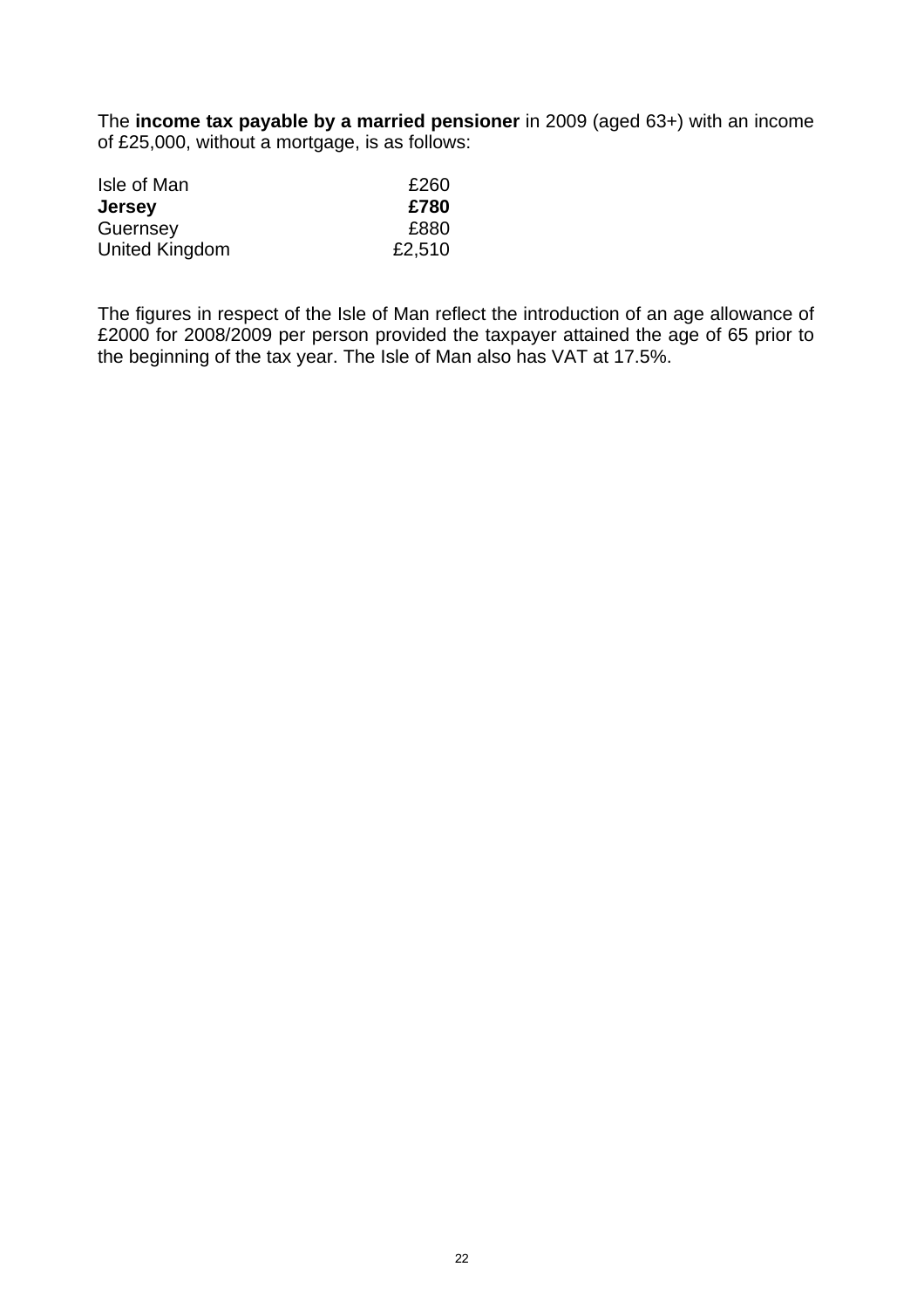### **5**. **GOODS AND SERVICES TAX PROPOSALS (approved as lodged)**

The Goods and Services Tax Law and Regulations have been in place for over a year and based on the experience of operating under the current regime a number of proposals are made in this Budget. These consist of:

- Business facilitation and administrative measures;
- Anti-avoidance measures; and
- Alignment between the GST and Income Tax legislation.

Business facilitation and administrative measures

- To make it clear that the activities of trade unions, professional bodies and similar organisations in relation to the welfare and education of their members shall not be taken to be a business activity, notwithstanding that a subscription may be payable.
- To remove the transfer of a business as a going concern from the charge to GST (currently within the charge, at zero rate) reducing a burden on some business at no cost to the Treasury.
- To allow for the issue of an invoice in the same month as a supply to determine the time of supply, and **an anti-forestalling measure**, preventing businesses enjoying transitional zero rating relief on long-term contracts from artificially extending the relief by forward invoicing for several years.
- To remove the consequence of having to register for GST solely on sale of land or immoveable property held as an asset.
- To clarify the provisions in relation to the supply of a dwelling.
- To vary the place of supply for specified services. Mirrors changes in EU VAT legislation effective 1 January 2010 to remove scope for double or non-taxation, and give Jersey and overseas businesses operating in Jersey one set of provisions to follow.
- To simplifying procedures for applications and payments of GST refunds to charities.
- To set out a framework for refunding GST to non-established businesses (for example, GST incurred on attending a conference in Jersey). Reciprocates an EU scheme for refund of VAT to businesses with no establishment in the EU. This scheme requires reciprocity, thus the measure protects the right of jersey businesses to refunds of VAT.
- To introduce a Charity and Education facilitation measure to clarify the current law and extend exemption from GST to Higher Education.

Anti-avoidance measures

- To extend provisions of Article 30 to prevent a GST-registered business importing services for an unregistered connected person at no GST cost to the latter.
- To prevent an International Services Entity (ISE) claiming relief from GST on goods or services received not for a business activity of the ISE (e.g. private purchases).

#### **Alignment**

- To introduce equivalent penalties within the Income Tax and GST legislation.
- To align time limits on power of assessment with Income Tax (Jersey) Law 1961.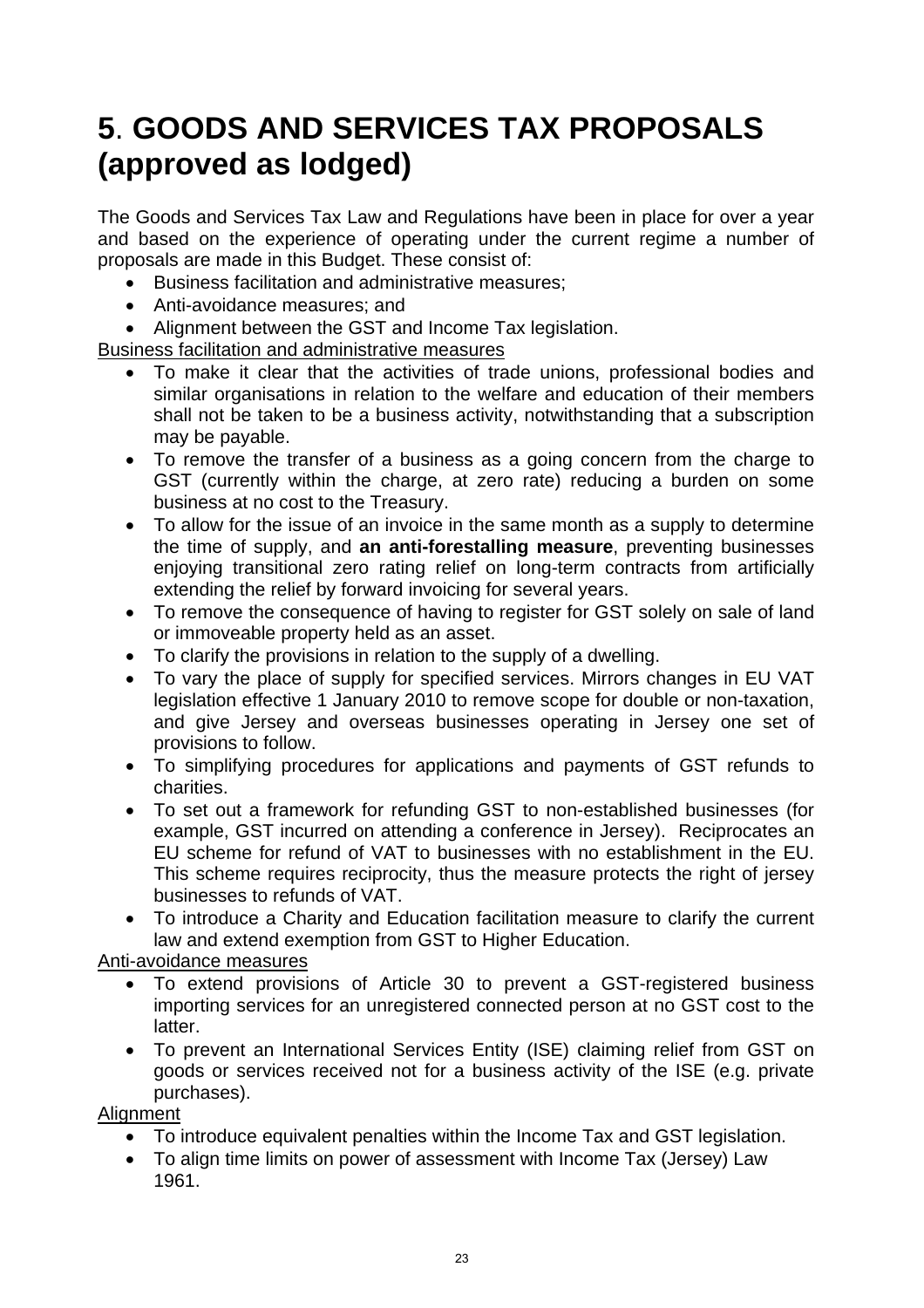### <span id="page-24-0"></span>**6**. **IMPÔTS DUTY PROPOSALS (as amended)**

#### **Background**

Each year, in advance of the Budget, the proposals for Alcohol and Tobacco impôts duties are reviewed against the prevailing economic conditions, the States financial position and the agreed States Strategies on Alcohol and Tobacco.

The Minister's proposals for 2010 are consistent with these strategies and also take account of the spending proposals agreed in the 2010 Business Plan.

The spending proposals included £2 million of environmental initiatives, which require an equivalent sum in environmental taxes to be raised in 2010. The States also approved in the Business Plan an additional £1.6 million for pressures in the Health and Social Services department above the original spending limits.

#### **Proposals for 2010 – rejected by the States**

It should be noted that the long-term trend of revenue from impôts duty is declining, which reflects the balance between the objectives of the States Alcohol and Tobacco strategies to reduce consumption, and that of raising additional revenue from increasing impôts duties. Consequently, annual increases in duty, at least in line with inflation, are fundamental to maintain the current level of revenues in the future, whilst reducing consumption.

The Minister is continuing the policy of including the proposed duty increases in the Budget Statement ahead of Budget Day, and the proposals for 2010 are indicated in Figure 6.1. The Minister continues with this consistent policy in relation to increases in duty, and importers now expect increases at budget time and make any decision regarding extra stocks accordingly.

As is now customary it is proposed that this year's increases in duty will not take effect until midnight on 31<sup>st</sup> December 2009.

The Minister has consulted with the Health and Social Services and Economic Development departments and the Council of Ministers who are in support of the Budget proposals.

#### **Alcohol – proposals were rejected by the States**

The Minister is proposing an increase of 6.2% in impôt duty on alcohol which is above the current RPI and will make a contribution of £0.7 million to funding the additional expenditure of £1.6 million approved in the 2010 Business Plan.

The Health and Social Services Department consider that as Jersey has one of the highest recorded consumption rates of alcohol per litre per head and it is their stated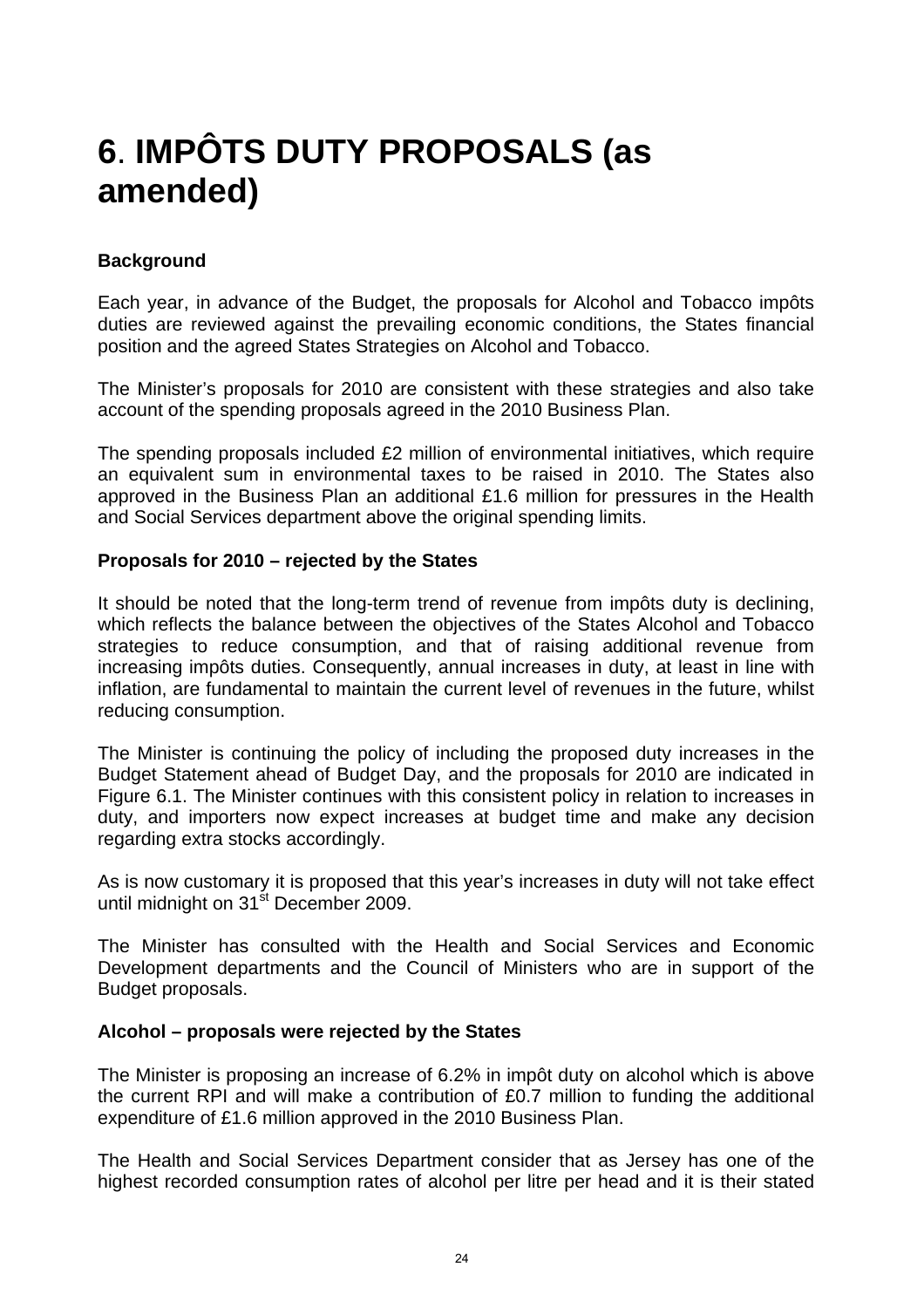strategic aim to reduce consumption and therefore reduce related harm, the level of duty on all alcohol should be raised above the rate of inflation. The Treasury Minister will also be supporting the Health Minister in responding to health concerns relating to alcohol by developing new strategies and at the same time to consider a policy which would seek to bring duty and tax on alcohol in line with UK levels over the next three to four years. In this respect the Treasury Minister would support the Health Minister in an initiative to review the existing Alcohol strategy.

The States Economics Unit consider that a modest increase in impôt duty on alcohol is unlikely to work against the Island's economic interests and may in fact work in its favour as a moderate increase will not significantly harm the hospitality industry or local beverage producers and should serve to raise money for the States.

#### **Tobacco – proposals were rejected by the States**

In respect of tobacco and, consistent with the existing States tobacco strategy, the Minister is proposing to pursue a policy to harmonise tobacco duty with tax and duty rates in the UK. Further, as a result of the decisions in the 2010 Business Plan to approve an additional £1.6 million for Health and Social Services Department, the Minister intends to propose higher increases in tobacco duty to recover this increase from revenues.

The proposals are to increase tobacco duties by 9.7%, well above the RPI, which will make a contribution of £0.9 million to the additional spending of £1.6 million approved and with similar increases in the next two year's Budgets will achieve a harmonisation in tax and duty with current UK rates. This will need reviewing based on any increases agreed in the UK over the period.

The increase in tobacco duty is intended to discourage consumption and the Health and Social Services Department believe that the policy is having success.

Undoubtedly the high cost of tobacco is playing an important part in reducing consumption but there is also evidence to show that both local people and visitors are increasingly turning to duty free sources for their tobacco supplies. The Customs and Immigration Service are monitoring this activity and personal importations in excess of the allowance continue to be detected. There is however at this time no evidence or intelligence to suggest that there has been a marked increase in passengers evading impôts duty by exceeding their statutory allowances or that commercial quantities of cigarettes are being smuggled into the Island.

#### **Fuel – proposals were rejected by the States**

The Minister is proposing an increase of 9.8% for 2010. This level of increase is intended to provide £1.5 million towards the £2 million of environmental initiatives approved in the 2010 Business Plan and also to provide £0.5 million as a contribution to general revenues.

The balance of the £2 million environmental initiatives will be funded from a Vehicle Emissions Duty (VED) from September 2010 which is described at Section 8.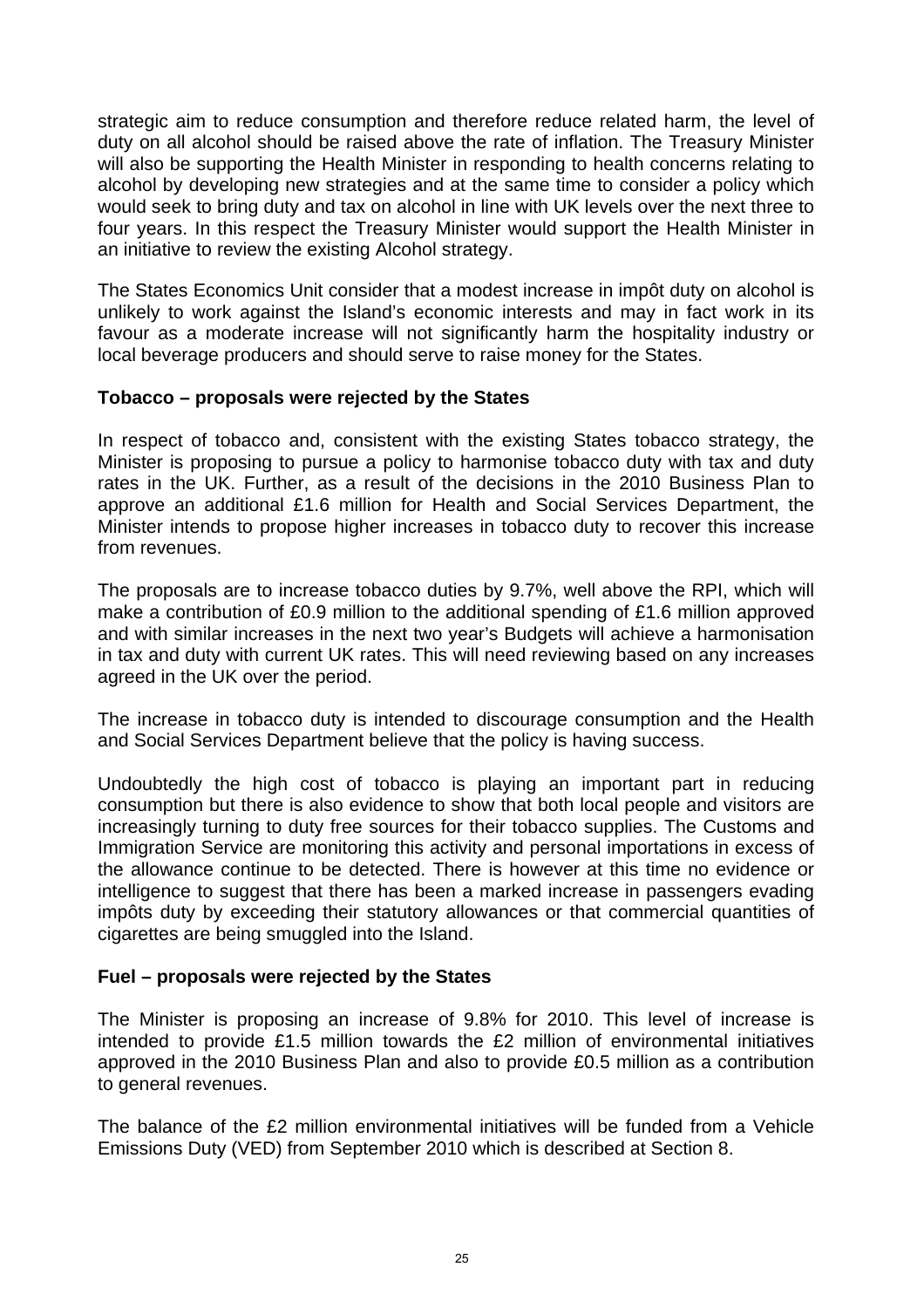<span id="page-26-0"></span>The Minister will continue to consider all issues regarding the duty on fuel and also hydrocarbon oil. The Minister is determined to pursue, together with the Economic Development Minister, the issue of high price margins in monopoly markets. There still appears to be significant scope to encourage competition to reduce the retail price of fuel in Jersey as can be seen by the relative margins within the retail price between Jersey and the UK in Figure 6.3. The Minister will continue to support the work of the Economic Development department to pursue initiatives to encourage and increase competition.

#### **Marine Fuel**

In the 2009 Budget it was stated that the Minister would re-examine the duty concession with the Economic Development Minister in the context of the marine leisure industry.

The Minister has done this and the outcome is that a financial return has been required from the Harbours Trading Account of £200,000 in 2010; this is an initial contribution and equivalent to about a third of the marine fuel duty concession. This financial contribution was agreed as part of the Business Plan.

#### **Detailed Duty Increases for 2010**

#### **Figure 6.1**

#### **Duty Increases Proposed for 2010 – these were rejected by the States following an amendment by Deputy Power**

|                          | <b>Current duty</b> | Proposed duty | Increase<br>(rejected) |
|--------------------------|---------------------|---------------|------------------------|
|                          |                     |               |                        |
| Litre of Whisky $@$ 40%  | £9.37               | £9.95         | $+6.2%$                |
| Bottle of table wine     | £1.12               | £1.19         | $+6.2%$                |
| Pint of beer <5% alcohol | £0.28               | £0.30         | $+6.2%$                |
| Pint of beer >5% alcohol | £0.42               | £0.45         | $+6.2%$                |
| 20 King Size cigarettes  | £3.15               | £3.45         | $+9.7%$                |
| Litre of diesel          | £0.41               | £0.45         | $+9.8%$                |
| Litre of unleaded petrol | £0.41               | £0.45         | $+9.8%$                |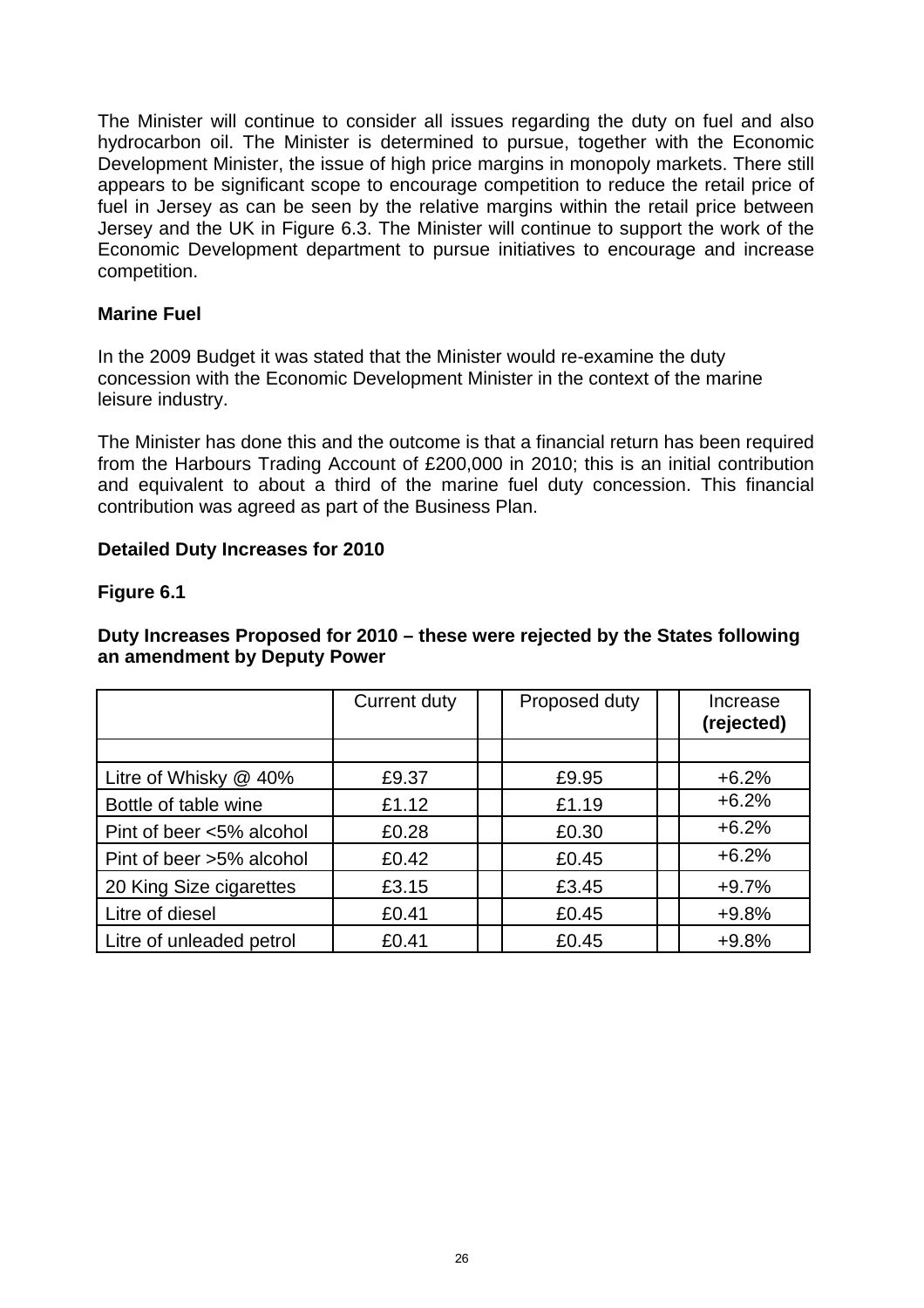<span id="page-27-0"></span>**Comparisons with neighbouring jurisdictions** 

|                           | Jersey<br>Including GST | Guernsey | UK<br>Including VAT | France<br>Including TVA |
|---------------------------|-------------------------|----------|---------------------|-------------------------|
|                           |                         |          |                     |                         |
| Litre of whisky @ 40%     | £9.88                   | £8.41    | £11.08              | £7.51                   |
| Bottle of table wine      | £1.24                   | £1.34    | £2.20               | £0.83                   |
| Pint of beer < 5% alcohol | £0.36                   | £0.34    | £0.79               | £0.64                   |
| Pint of beer > 5% alcohol | £0.51                   | £0.34    | £0.87               | £0.72                   |
| 20 king size cigarettes   | £3.31                   | £2.60    | £4.30               | £3.05                   |
| Litre of unleaded petrol  | £0.43                   | £0.31    | £0.67               | £0.72                   |
| Litre of diesel           | £0.44                   | £0.31    | £0.67               | £0.55                   |

#### **Figure 6.2**

**A Comparison of Typical 2009 Tax and Duty Levels for a Range of Commodities** 

Note: The prices shown are based on a narrow range of sources, but are for equivalent products. There will be considerable price variations in each jurisdiction, especially for wine and beer. Fuel prices are also extremely volatile at present and are subject to rapid change.

#### **Figure 6.3 2009 Retail Price Margins – Comparisons with the UK (June 2009)**

|                                                              |   | Jersey<br>Retail | Jersey<br>Duty |          | <b>GST</b> |                 | Price net<br>0f |                        | Duty and<br>GST as % |   | UK Retail<br>price | UK Duty |          | <b>VAT</b> |        |   | Price net<br><b>of</b> | Duty and<br>VAT as % |
|--------------------------------------------------------------|---|------------------|----------------|----------|------------|-----------------|-----------------|------------------------|----------------------|---|--------------------|---------|----------|------------|--------|---|------------------------|----------------------|
|                                                              |   | Price            |                |          |            |                 |                 | Duty and<br><b>GST</b> | of price             |   |                    |         |          |            |        |   | Duty and<br><b>VAT</b> | of price             |
| Litre of whisky                                              |   |                  |                |          |            |                 |                 |                        |                      |   |                    |         |          |            |        |   |                        |                      |
|                                                              |   | £17.39           | £              | 9.37     | £          | 0.51            | £               | 7.51                   | 57%                  |   | £15.48             | £       | 9.06     | £          | 2.02   | £ | 4.40                   | 72%                  |
| Pint of beer                                                 |   |                  |                |          |            |                 |                 |                        |                      |   |                    |         |          |            |        |   |                        |                      |
| $< 5\%$                                                      |   | $£$ 2.90         |                | £ 0.28   | £          |                 |                 | $0.08$ £ 2.54          | 12%                  |   | $£$ 2.80           |         | $£$ 0.42 |            | £ 0.37 |   | $£$ 2.01               | 28%                  |
| 20 king size                                                 |   |                  |                |          |            |                 |                 |                        |                      |   |                    |         |          |            |        |   |                        |                      |
| cigarettes                                                   | £ | 5.44             |                | £ $3.15$ |            | £ $0.16$ £ 2.13 |                 |                        | 61%                  | £ | 5.45               |         | £ $3.59$ | £          | 0.71   | E | 1.15                   | 79%                  |
| Litre of                                                     |   |                  |                |          |            |                 |                 |                        |                      |   |                    |         |          |            |        |   |                        |                      |
| unleaded petrol                                              | £ | $0.79$ £         |                | 0.41     | £          | $0.02$ £        |                 | 0.36                   | 54%                  | £ | 0.96               | £       | 0.54     | £          | 0.13   | E | 0.29                   | 70%                  |
| These figures are before the impact of the budget proposals. |   |                  |                |          |            |                 |                 |                        |                      |   |                    |         |          |            |        |   |                        |                      |

Figure 6.3 illustrates that in all the above examples of dutiable products the proportion of price made up by duty and tax is significantly lower in Jersey than the UK. Even allowing for other cost factors in Jersey there would still appear to be a much greater margin in the retail price of products in Jersey than exists in the UK.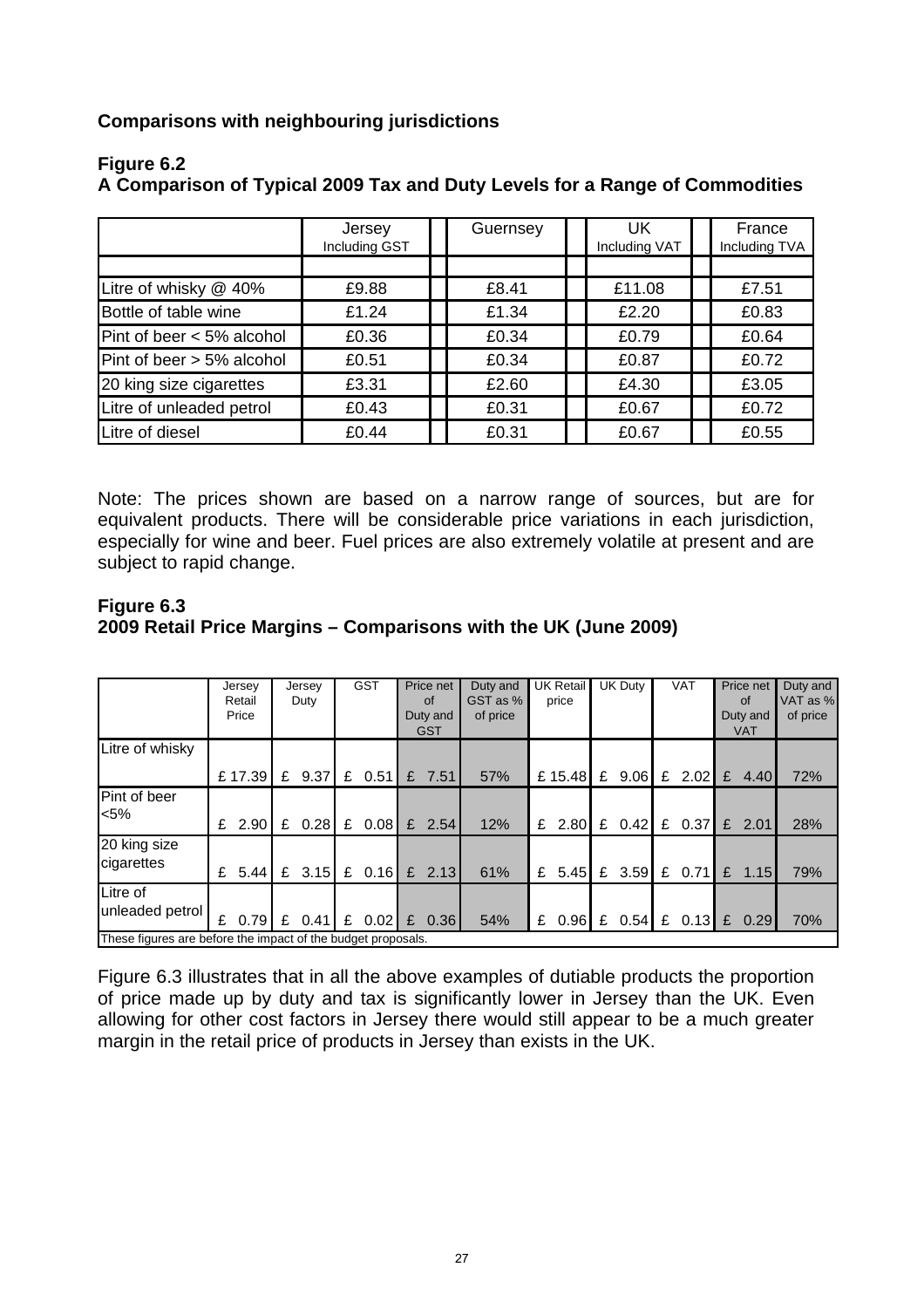### <span id="page-28-0"></span>**7. STAMP DUTY PROPOSALS (approved as lodged)**

#### **Background**

It had been the Minister's intention to begin an in-depth review of Stamp Duty during 2009 but activity on a number of other initiatives; particularly the discretionary fiscal stimulus and most recently early work on the new Fiscal Strategy Review have delayed this.

The focus of activity has been on finalising the preparations for the implementation of the new Land Transactions Tax, which is now proposed for January 2010.

The various issues relating to stamp duty will now be considered as part of the Fiscal Strategy Review over the course of the next twelve months, including the recommendation of the Corporate Services Scrutiny Panel to consult further on commercial property share transfer transactions.

#### **Proposals for Stamp Duty in 2010**

The Minister is proposing that Stamp Duty rates are frozen for a further year, ahead of the Fiscal Strategy Review, and recognising the fairly fragile state of the local housing market. Stamp duty revenues have not fallen off by quite the extent expected, as a result of house prices holding up, even though the turnover of properties is reduced from recent years.

| <b>Property Value (£)</b> | <b>Current Duty Rate (%)</b> |
|---------------------------|------------------------------|
| $0 - 50,000$              | 0.50                         |
| $50,001 - 300,000$        | 1.50                         |
| $300,001 - 500,000$       | 2.00                         |
| $500,001 - 700,000$       | 2.50                         |
| >700.001                  | 3.00                         |

#### **Figure 7.1 – Stamp Duty Rates for 2010**

#### **Discount for First-Time Buyers**

A discount is available to a first-time buyer purchasing a property up to £400,000 and for any buyer through the "Jersey Homebuy" scheme. These same discounts and exemptions will apply for share transfer transactions under the proposed Land Transactions Tax.

#### **Land Transactions Tax (Share Transfer)**

In July 2008 the States approved the draft Law to introduce Land Transactions Tax, as announced in the 2008 Budget. This Tax will ensure that all residential share transfer property transactions in Jersey attract tax at a rate exactly equal to the stamp duty which would have been paid on the purchase of a freehold property. Associated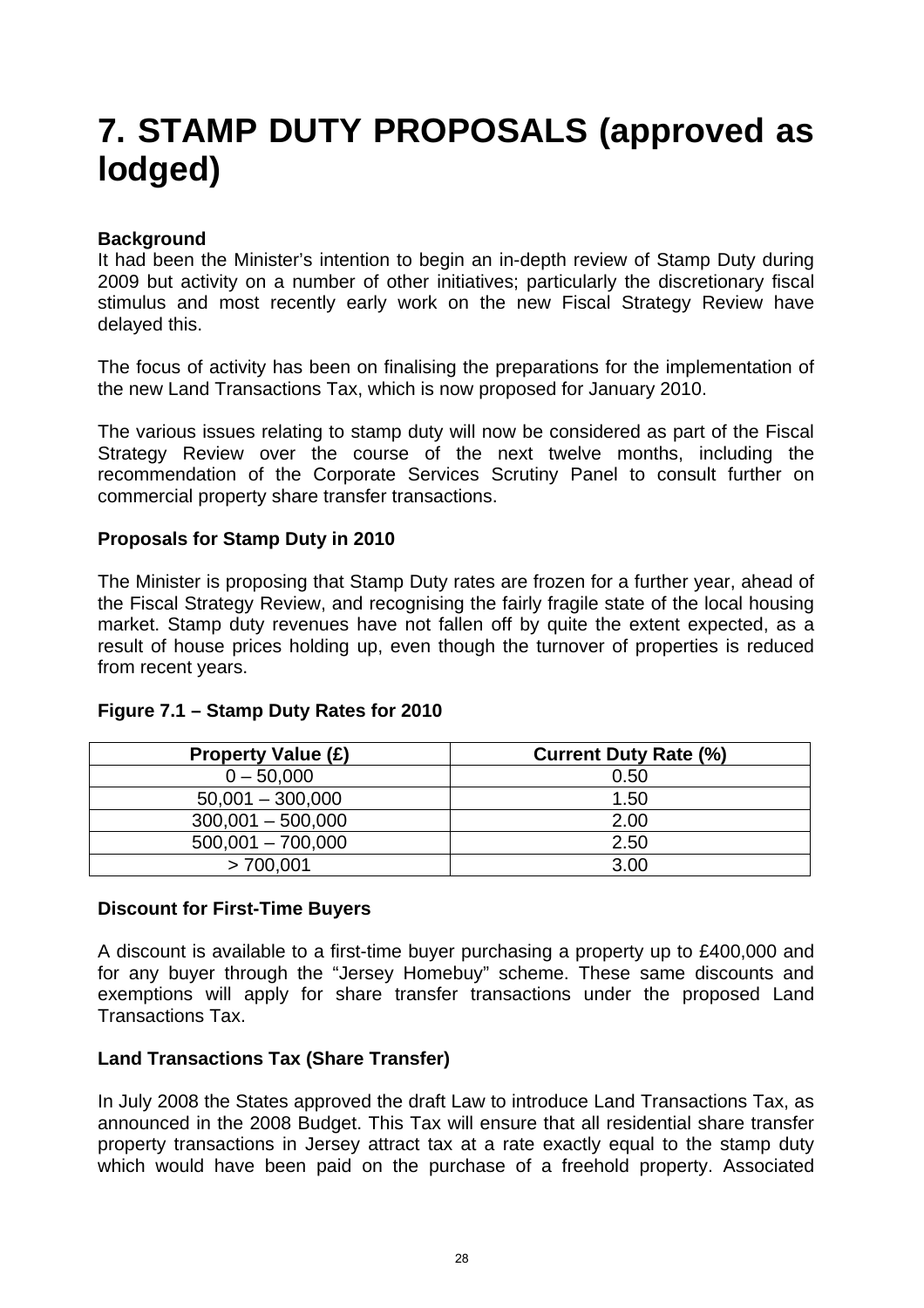borrowing will also be taxed, in the same way as stamp duty is paid for borrowing on freehold properties and similar provisions to provide exemptions and discounts to firsttime buyers also apply.

The draft Law has now been approved by the Privy Council in the UK and can therefore be brought into effect from January 2010. Systems are already in place to collect the tax and information is available on the Income Tax area of the States' website.

Since limited data is available on share transfer transactions, the estimated yield of £1 million per year is a prudent estimate at this stage.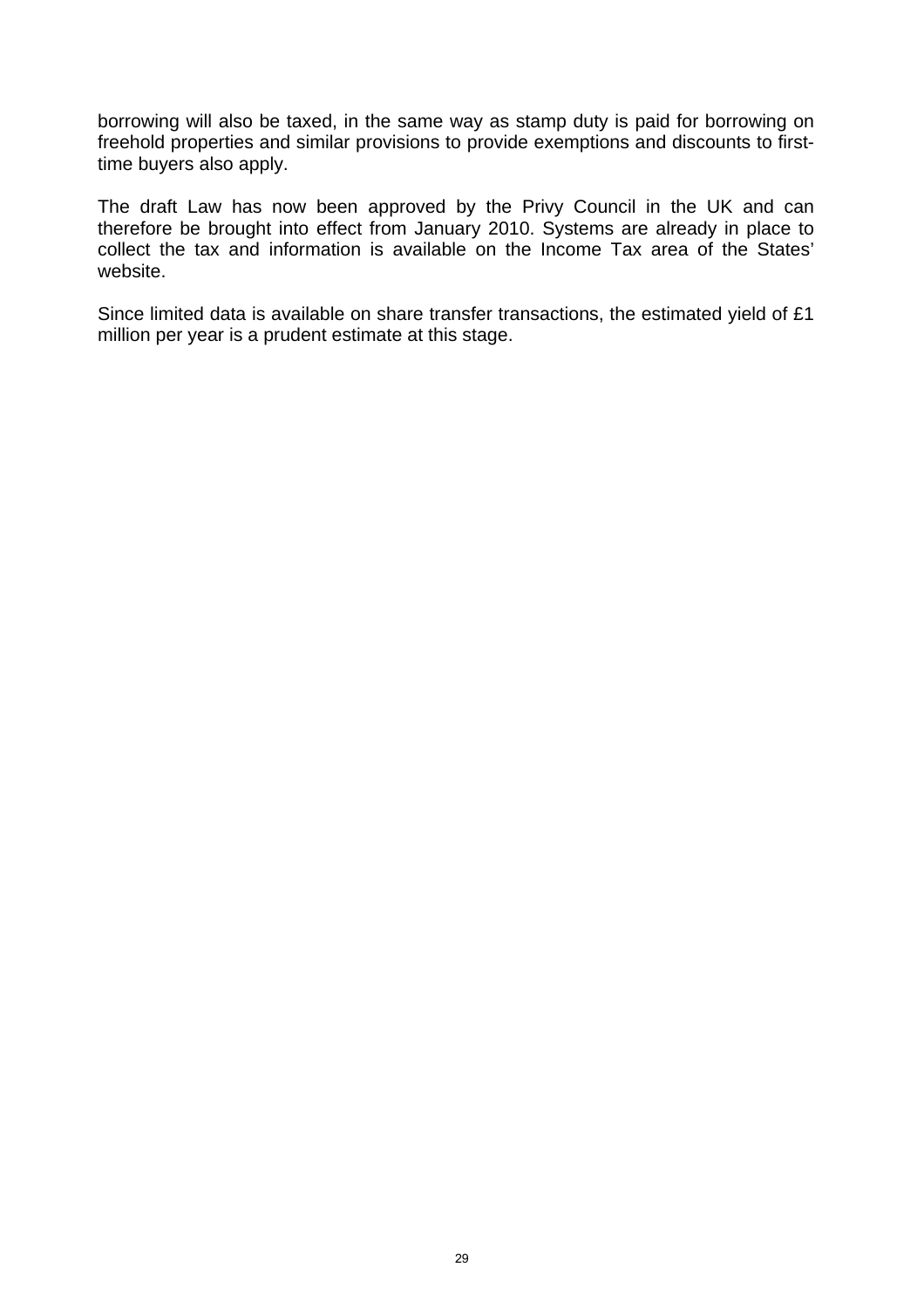### <span id="page-30-0"></span>**8. FUNDING ENVIRONMENTAL INITIATIVES (as amended)**

#### **Background**

As part of the Fiscal Strategy debate (P.44/2005) the States agreed to the investigation of potential environmental taxes on waste, motor transport and energy.

In addition the Minister for Planning and Environment was asked to advise on an environmental tax that could replace Vehicle Registration Duty. A proposal for a Vehicle Emissions Duty (VED) was brought to the States in May 2008, alongside the introduction of GST and the promised withdrawal of VRD, but at that juncture the States decided not to introduce the proposals. The States requested that progress be made on a package of environmental tax and spend initiatives.

In the 2009 Business Plan debate (P113/2008) environmental expenditure relating to energy efficiency, waste recycling and sustainable transport was supported by the States. This expenditure is being met from cash limits for 2009, but for 2010 and beyond the States decided that the expenditure would be dependent upon the introduction of an environmental tax, following further public consultation.

At the Council of Ministers meeting on 27th April 2009, the general view was that the 2009 level of expenditure of £2 million on particular energy, waste and transport initiatives should be maintained into 2010 and beyond, and that any additional expenditure should be delayed at least until the economic situation improves. This has been reflected in the draft Annual Business Plan 2010 and is consistent with the consultation results which are summarised below.

#### **Public consultation**

The public consultation on States environmental initiatives took place from 11th May to 6th July 2009. 199 responses were received in total. Approximately 35 responses were received by email and post, and over 160 responded to the online survey.

Overall, responses were:

- Divided as to whether an environmental tax should be put in place to allow the environmental initiatives to continue.
- Somewhat negative as to whether further environmental initiatives should be put in place and funded by environmental taxes.
- Divided as to whether an environmental tax should be in the form of a Vehicle Emissions Duty (VED), an increase in fuel duty or a combination of both.
- In favour of a VED that increases in equal or increasing amounts as a vehicle's  $CO<sub>2</sub>$  emissions increase rather than a VED that does not.

The views expressed by those individuals and interest groups who took part are important because they give useful insights into some of the views held by some parts of the Island's population. However, due to the small number of respondents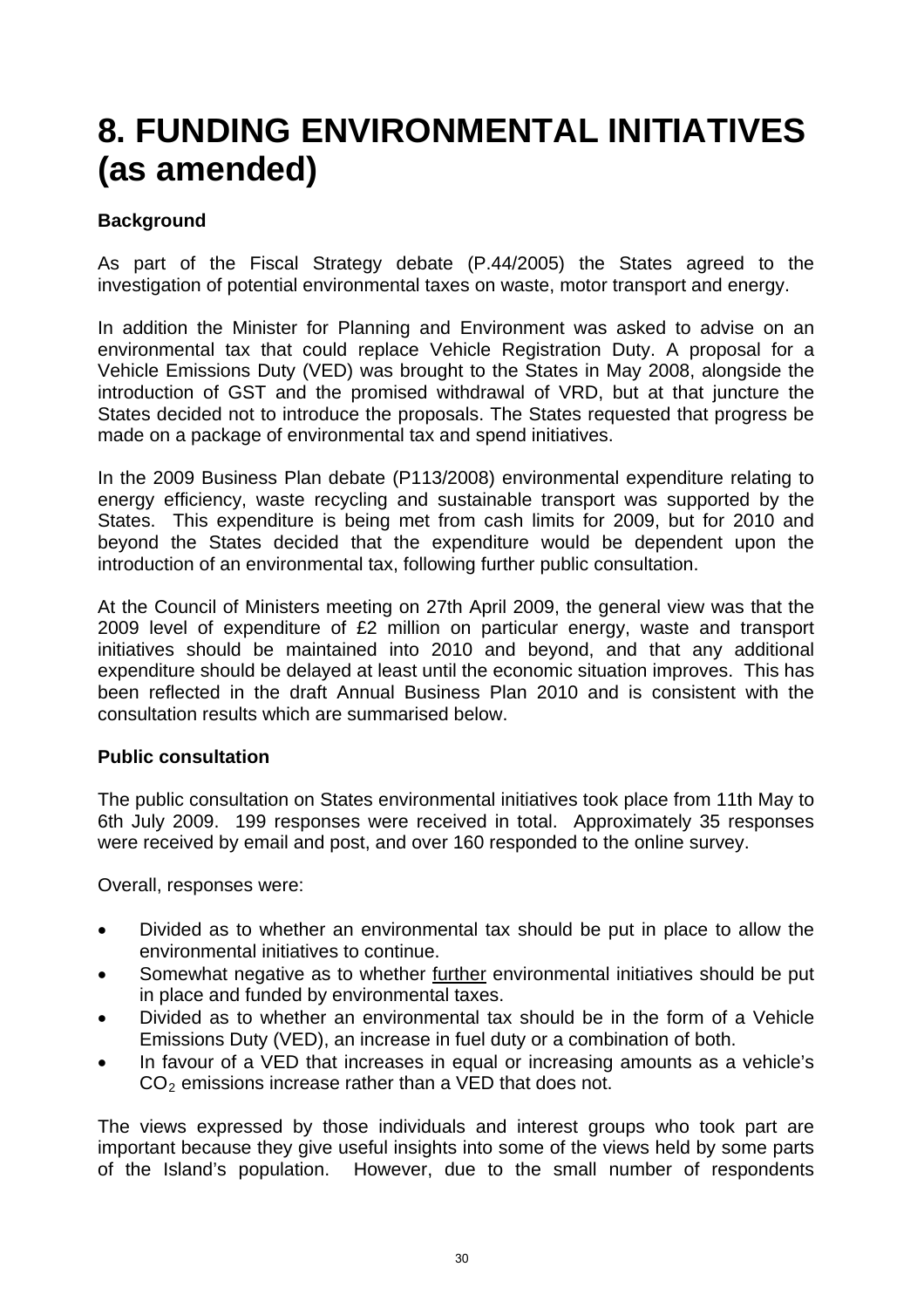<span id="page-31-0"></span>completing the survey (less than 0.2% of the population) and the fact that they were not randomly selected, their views do not reflect those of Islanders as a whole.

#### **Vehicle Emissions Duty (VED) proposal**

Environmental issues are very important. The States has recognised this by committing to an environmental agenda in the Strategic Plan that involves protecting the unique natural beauty of the Island, reducing waste and energy usage and meeting our global responsibilities (in particular with regard to carbon emissions and sustainable energy).

The level of commitment to achieve this through spending in the next few years forms part of the agreed Annual Business Plan for 2010. £2 million of this spend would need to be funded by an environmental tax if it is to continue in future years.

The Minister is proposing that VED is introduced in September 2010 at a low level that will raise approximately £2 million in a full year. **An** increase of an additional 3 pence per litre on fuel duty **was proposed but rejected by the States** so that **£0.5 million**  is raised in 2010 **which is less than** the approved spending on environmental initiatives.

It is proposed that VED will be payable when a vehicle is first registered in Jersey. In the main, duty rates will be calculated on a vehicle's  $CO<sub>2</sub>$  emissions, but these details are only available for vehicles registered on or after 1<sup>st</sup> March 2001. For all other vehicles the duty rates will be calculated on engine size.

For vehicles with low  $CO_2$  emissions (less than 121 g/  $CO_2$ /km) or small engine size (below 1001cc) a zero rate of duty is proposed.

The proposed rates of Vehicle Emission Duty are as detailed in the figures below.

| Figure 8.1                                                              |  |
|-------------------------------------------------------------------------|--|
| <b>Proposed Rates for Vehicle Emission Duty based on Emissions Data</b> |  |

| Manufacturer's<br>$CO2$ Emission<br>specifications<br>$(g/CO_2/km)$ | Vehicle first<br>registered in<br>Jersey, or first<br>registered outside<br>Jersey one year or<br>less ago | Vehicle first<br>registered outside<br>Jersey more than<br>one but less than 2<br>years ago | <b>Vehicle first</b><br>registered outside<br>Jersey more than 2<br>but less than 3<br>years ago | <b>Vehicle first</b><br>registered outside<br>Jersey 3 years or<br>more ago |
|---------------------------------------------------------------------|------------------------------------------------------------------------------------------------------------|---------------------------------------------------------------------------------------------|--------------------------------------------------------------------------------------------------|-----------------------------------------------------------------------------|
| 120g or less                                                        | £0                                                                                                         | £0                                                                                          | £0                                                                                               | £0                                                                          |
| $121 - 150g$                                                        | £40                                                                                                        | £25                                                                                         | £20                                                                                              | £15                                                                         |
| $151 - 165g$                                                        | £120                                                                                                       | £80                                                                                         | £60                                                                                              | £50                                                                         |
| $166 - 185g$                                                        | £180                                                                                                       | £115                                                                                        | £90                                                                                              | £70                                                                         |
| $186 - 225g$                                                        | £300                                                                                                       | £195                                                                                        | £150                                                                                             | £120                                                                        |
| $226 - 250g$                                                        | £600                                                                                                       | £390                                                                                        | £300                                                                                             | £240                                                                        |
| 251-300                                                             | £1,000                                                                                                     | £650                                                                                        | £500                                                                                             | £400                                                                        |
| More than 300g                                                      | £1,250                                                                                                     | £815                                                                                        | £625                                                                                             | £500                                                                        |

*Note: Hire vehicles (small passenger carrying vehicles, minibuses or motorcycles) will be charged at 15% of the above rates*)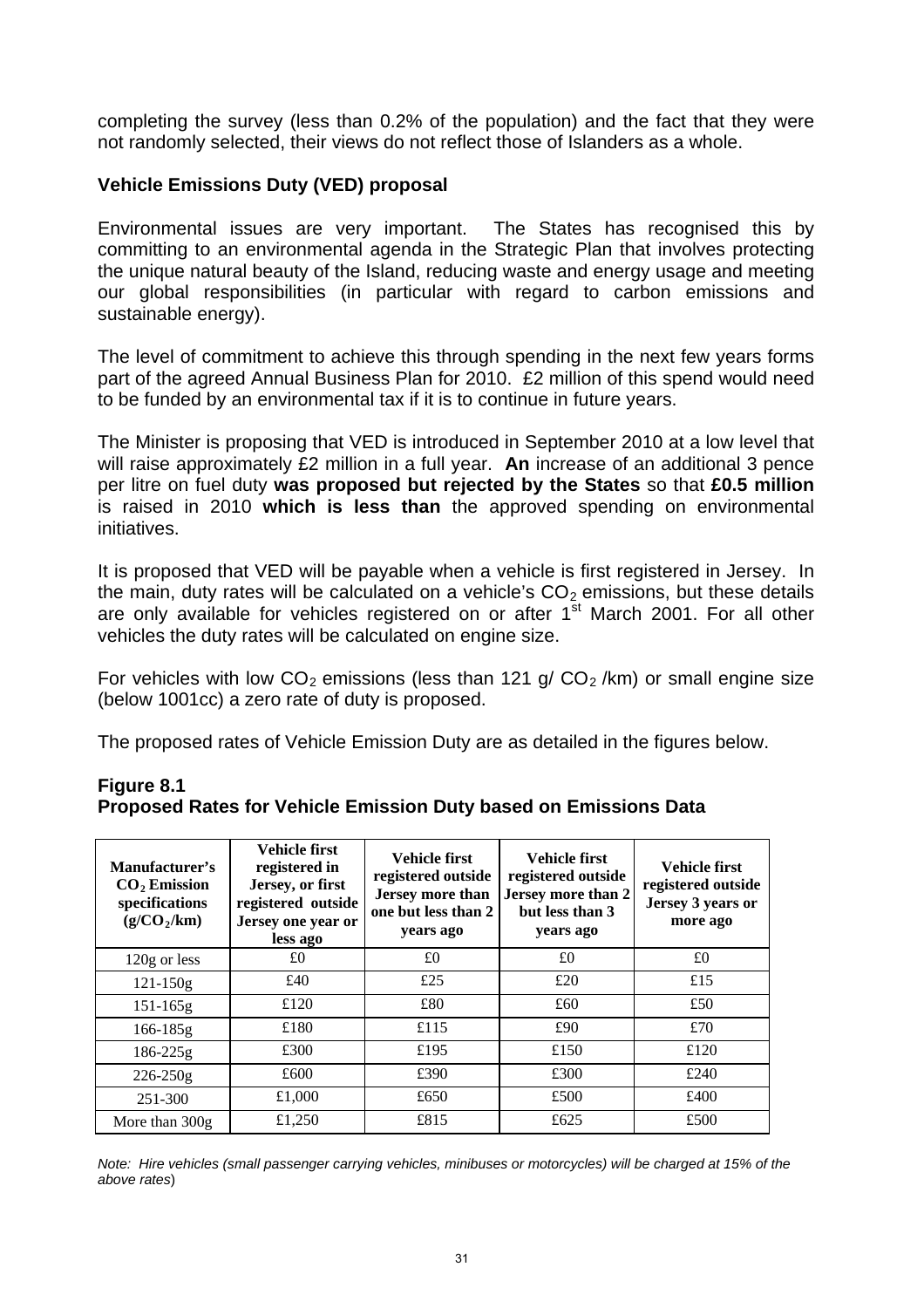#### <span id="page-32-0"></span>**Figure 8.2 Proposed Rates of Vehicle Emissions Duty where no emissions data is available**

| In the absence of<br>$CO2$ Emission data<br>charge by cylinder<br>capacity of engine | Vehicle first<br>registered in<br>Jersey, or first<br>registered outside<br>Jersey one year or<br>less ago | Vehicle first<br>registered outside<br>Jersey more than<br>one but less than 2<br>years ago | Vehicle first<br>registered outside<br>Jersey more than 2<br>but less than 3<br>years ago | Vehicle first<br>registered outside<br>Jersey 3 years or<br>more ago |
|--------------------------------------------------------------------------------------|------------------------------------------------------------------------------------------------------------|---------------------------------------------------------------------------------------------|-------------------------------------------------------------------------------------------|----------------------------------------------------------------------|
| 1000cc or less                                                                       | £0                                                                                                         | £0                                                                                          | £0                                                                                        | £0                                                                   |
| 1001-1400cc                                                                          | £150                                                                                                       | £100                                                                                        | £75                                                                                       | £60                                                                  |
| 1401-1800cc                                                                          | £250                                                                                                       | £165                                                                                        | £125                                                                                      | £100                                                                 |
| 1801-2000cc                                                                          | £380                                                                                                       | £245                                                                                        | £190                                                                                      | £150                                                                 |
| 2001-2500cc                                                                          | £500                                                                                                       | £325                                                                                        | £250                                                                                      | £200                                                                 |
| 2501-3000cc                                                                          | £750                                                                                                       | £490                                                                                        | £375                                                                                      | £300                                                                 |
| 3001-3500cc                                                                          | £1,000                                                                                                     | £650                                                                                        | £500                                                                                      | £400                                                                 |
| More than 3500cc                                                                     | £1,250                                                                                                     | £815                                                                                        | £625                                                                                      | £500                                                                 |

*Note: Hire vehicles (small passenger carrying vehicles, minibuses or motorcycles) will be charged at 15% of the above rates*)

It is proposed that vehicles brought to Jersey by a new resident, hire vehicles, classic vehicles and those modified for disabled people will be eligible for relief or a discount from excise duty. Second-hand imported vehicles will have a reduced duty liability dependent on age and stock-in-trade vehicles can benefit from a suspension of duty for up to twelve months.

#### **Land Development Tax**

In 2008 some initial research was carried out into the options for a Land Development Tax. There are a limited number of opportunities to develop in the Island which means that a tax on windfall gains will not raise significant or stable sums of money each year. In addition designing such a tax is not straightforward and more work needs to be done to show how it could operate efficiently and effectively in practice. This, coupled with increased demands on the Treasury from other workstreams including the Fiscal Stimulus programme for example, has meant that Land Development Tax will be considered as part of the wider Fiscal Strategy Review.

However, we are developing within the Draft Island Plan new policies to ensure that part of the profit derived from the development of land for homes – be it zoned or from other windfall opportunities – contributes towards the community's housing needs for family and affordable homes, through the use of planning obligations.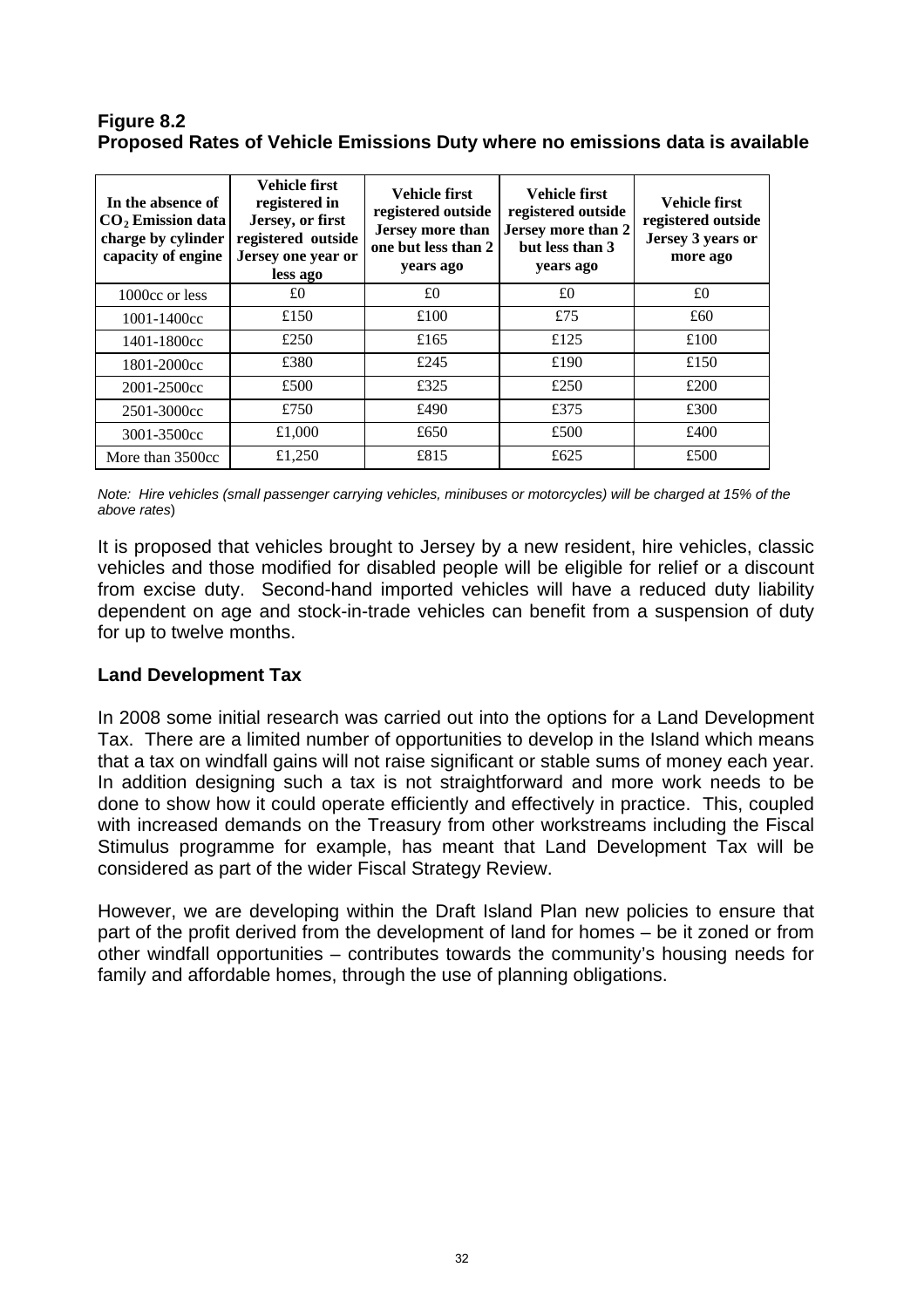### <span id="page-33-0"></span>**9. COMPREHENSIVE SPENDING REVIEW**

The States is faced with a potential permanent shortfall between its income and the cost of providing services - a structural deficit - based on the current forecasts. And the historic pattern of year on year increases above planned spending targets cannot continue if the States is to live within its means. Work has begun to identify an improved process for determining spending levels, drawn from experience in the UK, France, Canada and other countries. This process is intended to run in parallel with a Fiscal Strategy Review to identify fiscal options to address the structural deficit.

A Comprehensive Spending Review (CSR) is a process designed to review government spending in order to set firm cash limits for expenditure which should only be varied in extreme circumstances. Experience shows that if a spending envelope can be signed up to politically then cash limits for a number of years can be set and Ministers and Accounting Officers held to account to them. A further component is to agree savings targets for all departments and require departments to deliver them. The process also identifies the expenditure that can be controlled and recognises that certain expenditure is volatile and influenced by external factors, e.g. social security payments.

Work has begun to outline a possible approach for Jersey that would:

- Replace the current Strategic Plan and Annual Business Plan and adopt a single three-year plan to match the current political cycle. A single process could offer greater opportunity for in-depth review and political engagement.
- Require a total spending limit to be determined politically. This will need to take account of current spending plans, be affordable and require a wide political consensus and commitment.
- Take account of the position in the current political cycle, recognising that the period of spending limits would ideally coincide with a new government. A process leading to the 2011 Business Plan could incorporate many of the new objectives and principles ahead of a full CSR for the new administration and the 2013 Spending Plan.
- Recognise that only a limited number of volatile items can be identified outside the proposed spending limits e.g. social security, high cost court cases.
- Establish realistic contingencies to manage unforeseen expenditure without breaching spending limits.
- Encourage greater flexibility over the three-year spending limits, including a commitment to allow carry forwards from one year to another, and to encourage contingencies within departments to prevent claims on central funds for spending pressures.
- Require a non-negotiable savings target for all departments, possibly at 2% per annum (a level achieved in other jurisdictions), to drive out managed savings.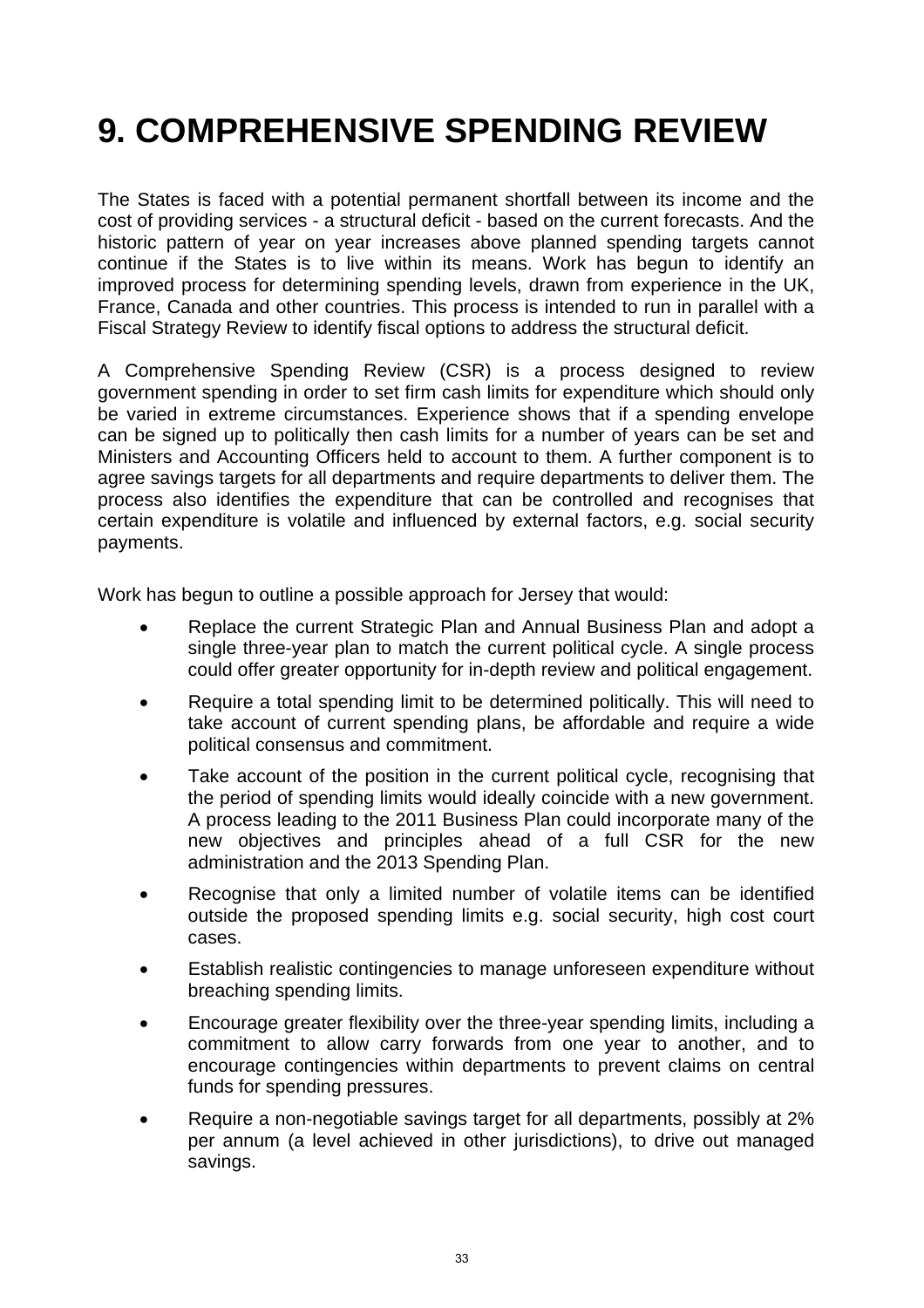- Focus initial in-depth reviews on the three major spending departments (Health, Education, Social Security) to identify where the money is being spent, how effectively it is applied and opportunities to make savings and control costs. Other reviews would include pay and conditions and court and case costs.
- Incorporate the projects to explore options for addressing the challenges of an ageing population, healthcare costs and maintenance of essential infrastructure as identified in the Strategic Plan.

At present there are limited resources identified to undertake the process and in particular the resource to deliver the in-depth reviews which would require a mix of financial input, service experience, independent challenge and central co-ordination.

The preliminary work indicates that there could be major advantages from adopting a three-year CSR process, provided that it is matched by the controls and freedoms to ensure that cash limits are fixed and delivered to. It will also require a wide political consensus and commitment to the initial spending envelope and framework.

The Council of Ministers will be considering the initial proposals for the CSR including the required resources in November.

The Minister will provide an update on the process as part of the Budget Speech in December.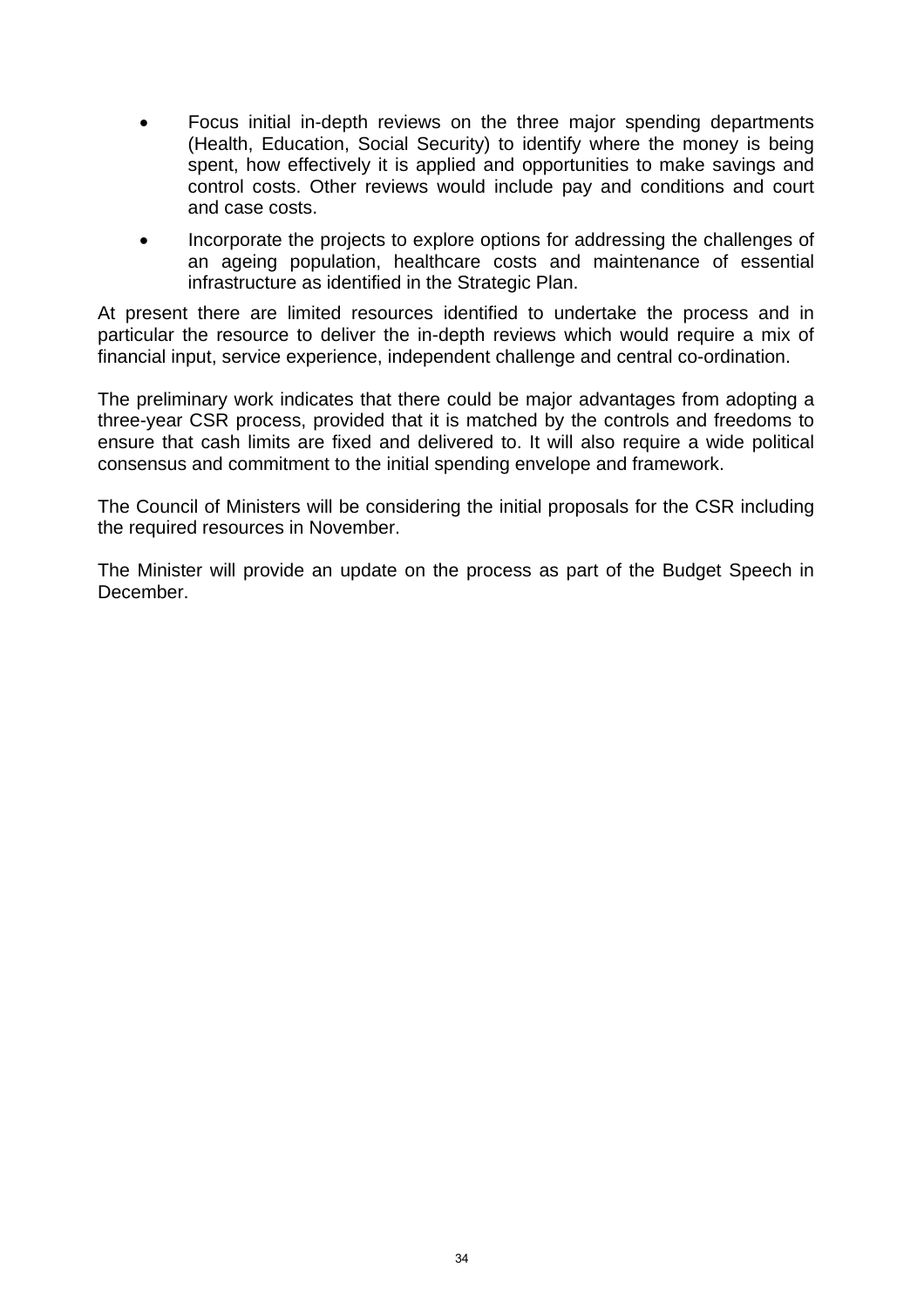### <span id="page-35-0"></span>**10. FISCAL STRATEGY REVIEW**

#### **Background**

In August, when the Treasury Minister announced his plans to restructure the Treasury and Resources Department, he also committed to a review of the Island's Fiscal Strategy. In October the terms of reference for the review were published.

#### **Need for the review**

There are a number of reasons for the review to take place.

#### Possibility of a structural deficit in public finances

The global financial crisis and the subsequent turmoil has adversely affected economies all around the world. Consequently, the world economy is expected to contract in 2009 for the first time in over 60 years.

Jersey is also feeling the effects of the turmoil. The Fiscal Policy Panel forecast that economic activity as measured by Gross Value Added (GVA) will "*shrink by 4 to 6% in 2009 and shrink by a further 1 to 3% in 2010"* and are due to update this assessment in November. The States has prepared a targeted, timely and temporary stimulus to the economy funded from the Stabilisation Fund.

Despite this, States' financial forecasts show that there will be a risk of a structural deficit in the region of £50m per year from 2012 onwards, assuming the economy returns to a trend rate of growth after 2010. This forecast is subject to a degree of uncertainty in both directions, but there is enough evidence to suggest that a structural deficit of some level will remain once the Island's economy recovers.

#### Spending pressures

The States Strategic Plan 2009 – 2014 has identified a number of spending pressures that will require funding streams in the future. These include:

- the implications of an ageing population;
- the rising cost of health care:
- investment in sewage and solid waste infrastructure; and
- increasing the maintenance spend on States buildings (including schools and hospitals).

Any fiscal strategy needs to ensure that it takes account of these additional funding streams in order to ensure that the strain on the economy is sustainable.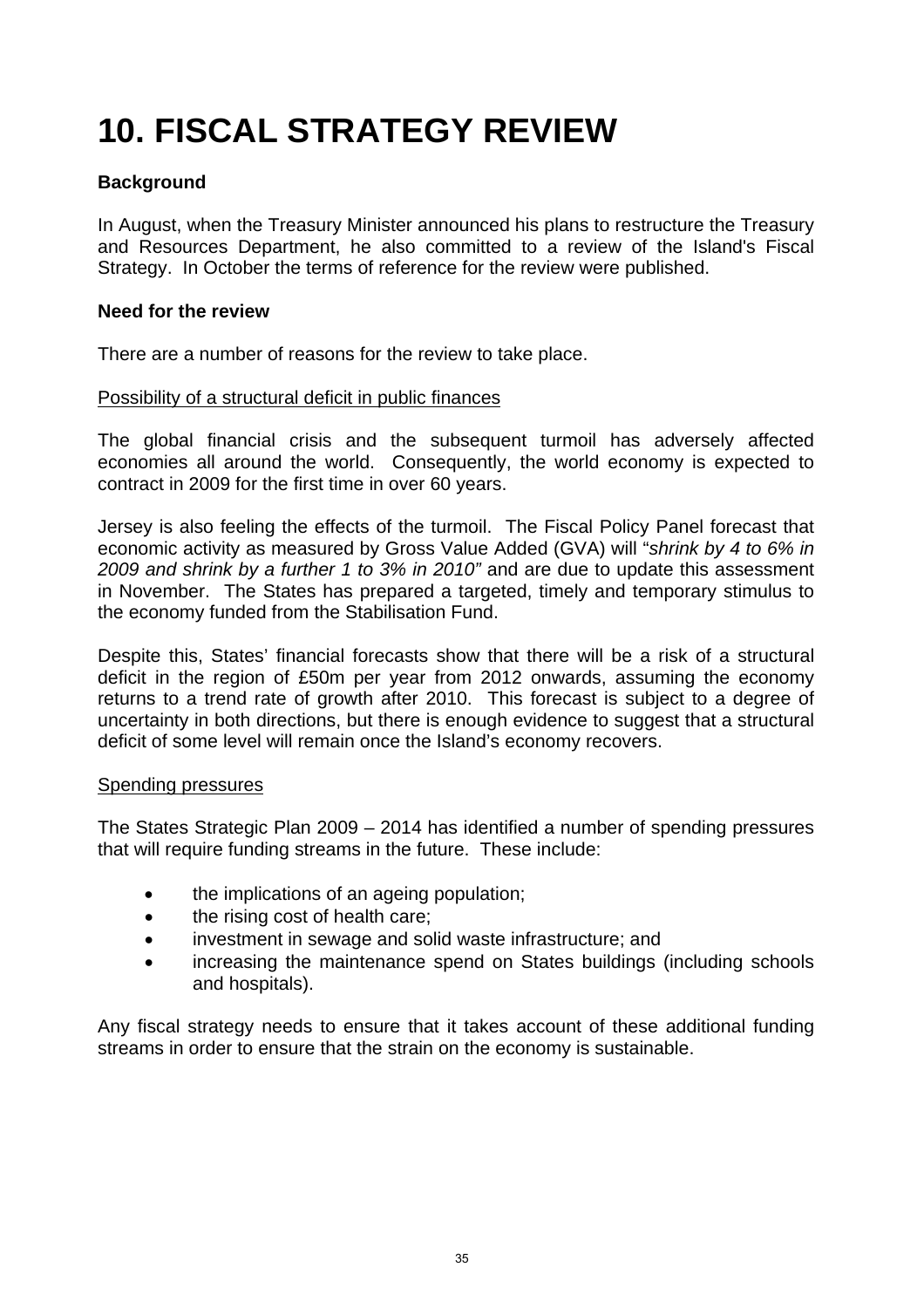#### Stabilisation Fund

Beyond 2011 the Stabilisation Fund is likely to have been fully deployed on economic stimulus during the downturn. During the next upturn, another challenge will be to run surpluses to allow for the Stabilisation Fund to be replenished.

#### International changes

As a result of the global financial crisis, international standards and norms for taxation are changing rapidly and there is likely to be pressure on Jersey's business tax regime in the coming years.

Jersey will need to continue to ensure compliance with international standards to differentiate itself from the competition and ensure the continued success of the Island's economy.

#### **Objectives of the review**

The review will develop, consult on and then bring to the States a fiscal strategy in time for the 2011 Budget that will:

- ensure sustainable public finances and support economic objectives;
- plan for potential future changes in global fiscal norms and the possible impact on Jersey;
- address the potential structural deficit once the economy has recovered;
- fund essential public services; and
- take account of funding sources for the future spending pressures.

#### **Work planned**

#### Assess options to reduce expenditure: Comprehensive Spending Review

The review will take account of the options for constraining or reducing expenditure, for example through prioritising and reducing public services and achieving additional efficiency improvements.

The detailed work in this respect will flow from the introduction of a Comprehensive Spending Review process (CSR) see Section 9.

#### Assess options to increase income

The review will also consider all options to increase income in order to meet the future costs of public services, including fiscal changes (through more revenue from tax or charges) and increasing income in other ways, such as through economic and productivity growth sustained above trend levels.

These options will be analysed on the basis of how much they could contribute, the distributional consequences (who pays), efficiency considerations, administrative simplicity and impact on competitiveness.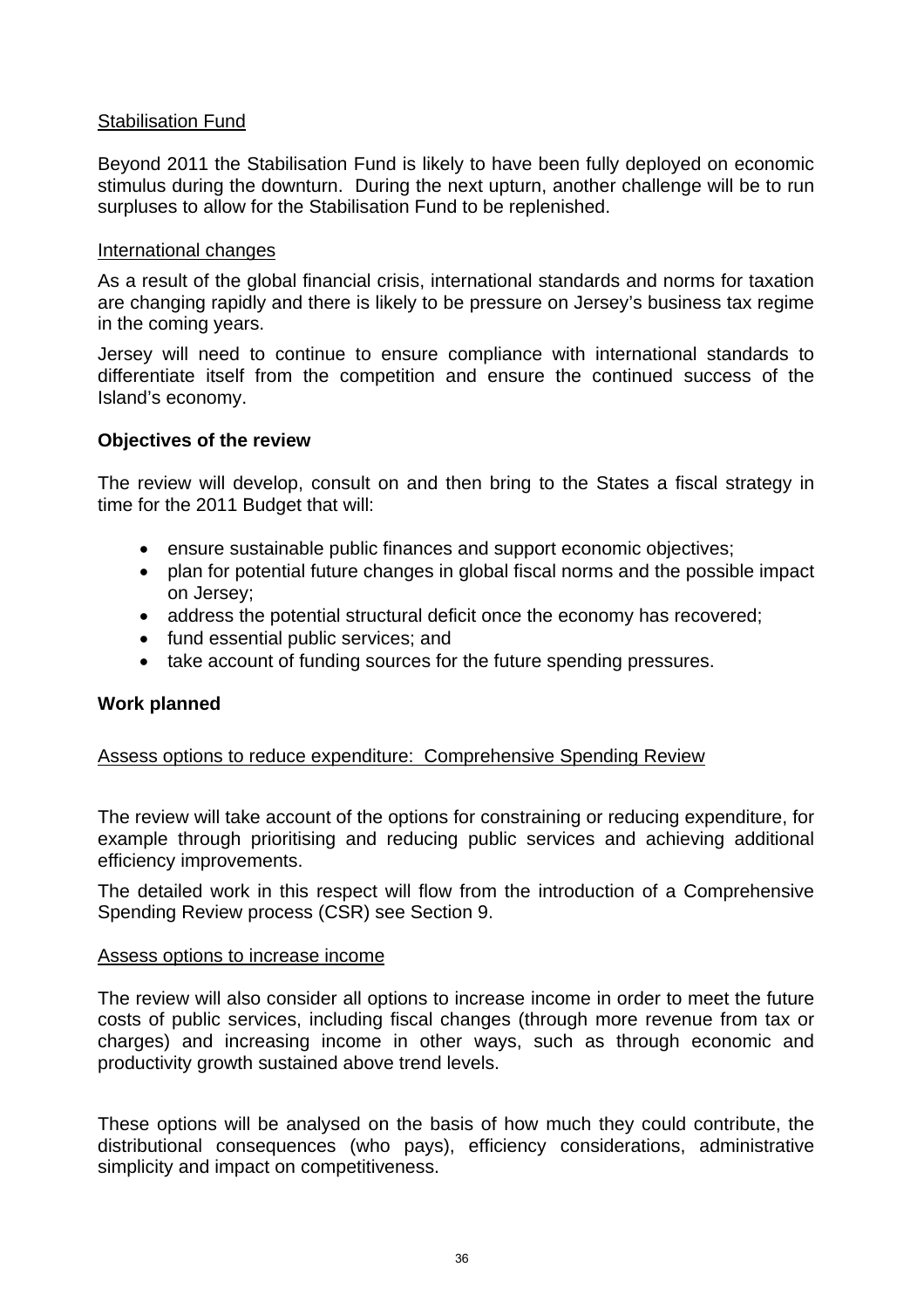#### 0/10% review

The unprecedented changes in the world economy are leading many countries to reappraise their tax systems.

New international and European norms for taxation are evolving rapidly and whilst the EU Code of Conduct Group on Business Taxation agreed the 0/10% taxation rates of the Isle of Man back in 2006, the world has moved on rapidly since then.

It is important we are ready and able to respond to these changes.

We have worked well, with the UK's support, in implementing the 0/10% corporation tax system. It is clear that we will need to continue to work in partnership with the UK on engagement with EU Member States so we can maintain a viable and competitive tax system supported by our European neighbours.

The Treasury Ministers of Jersey and Guernsey will work closely together on the review, both to share resources and costs, and to ensure strategies are developed that are right for our circumstances and which are complimentary.

#### **Structure and timing**

In the coming months the options and ongoing progress with research and assessment will be discussed with a Steering Group made up of a group of States members, lead by the Treasury Minister. The Corporate Services Scrutiny Panel will be engaged throughout.

There will be a States Members and Public consultation process which will take place from June 2010 to August 2010 and after consultation, proposals will be taken to the Council of Ministers then the States for approval for the 2011 Budget.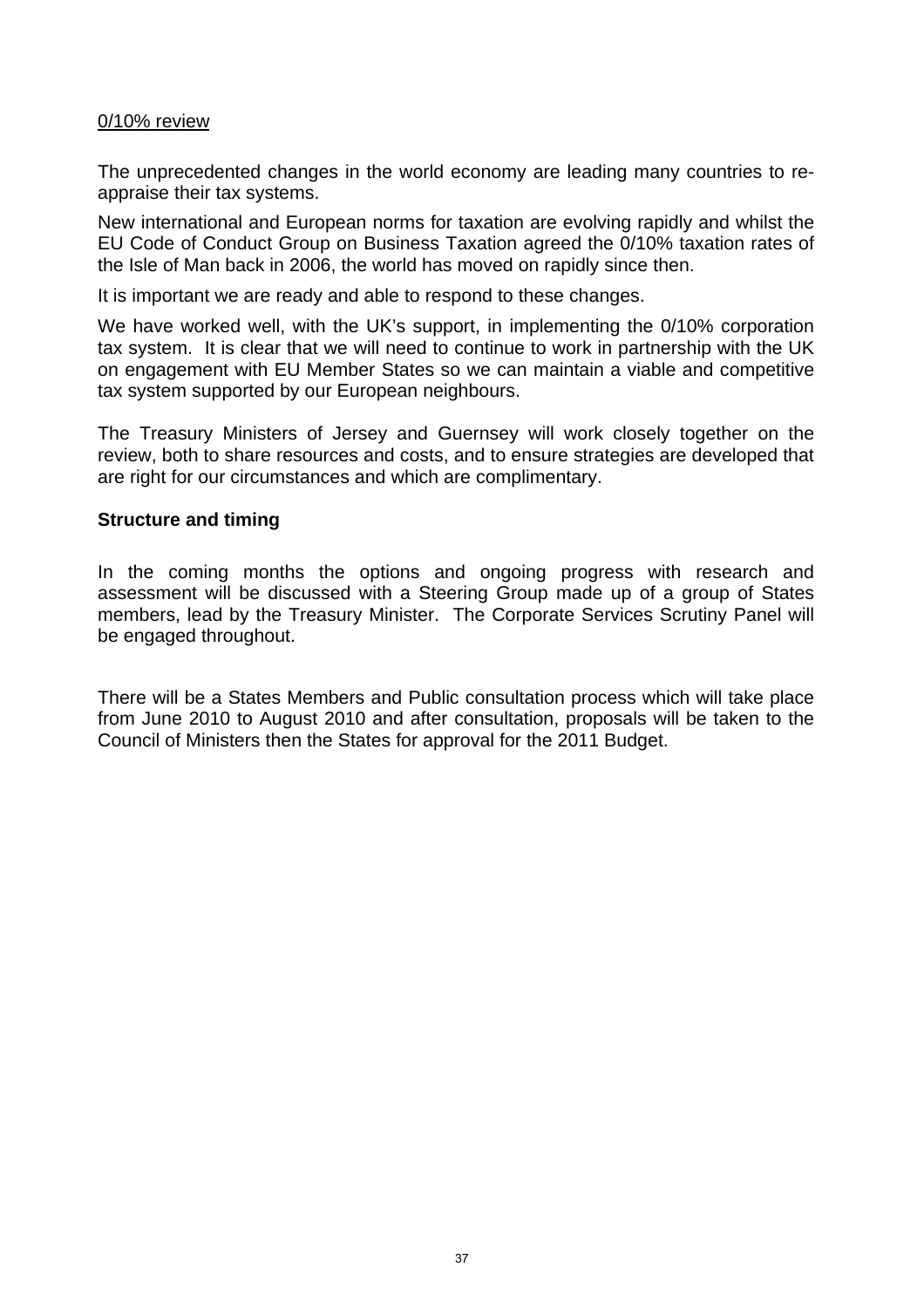### <span id="page-38-0"></span>**11. FINANCIAL AND MANPOWER IMPLICATIONS (as amended)**

#### **Financial Implications**

The financial implications of the Budget proposals are summarised in the financial forecast at Figure 3.2 and in detail are as follows:

- Income Tax
	- o Increased penalty for late filing of tax returns £75,000;
	- $\circ$  The removal of Article 115(g) and 115(ga), whilst it is difficult to estimate precisely the exact revenue from this measure it has the potential to raise a reasonable amount of income to the States.
- Impôts Duty
	- o The proposal to increase impôts duties is estimated to generate additional States income of £4.25 million in 2010. this is made up of:
		- £1.5 million from fuel duty raised as a contribution to the environmental initiatives approved;
		- £1.6 million from alcohol and tobacco duty as a consequence of the additional spending approvals from the 2010 Business Plan;
		- £1.15 million in line with the level of increase on all impôts duties anticipated in the financial forecasts based on States policies.

#### **The increases in impôt duties were rejected by the States**

- o The proposed Vehicle Emissions Duty (VED) from September 2010 would raise an estimated £0.5 million in 2010 and in the order of £2 million in a full year.
- Stamp Duty
	- o The introduction of the proposed Land Transactions Tax is estimated to generate additional tax revenues of at least £1 million in a full year.

#### **Manpower Implications**

The proposals within the Budget Statement 2010 will be implemented without any increase to current approved manpower levels.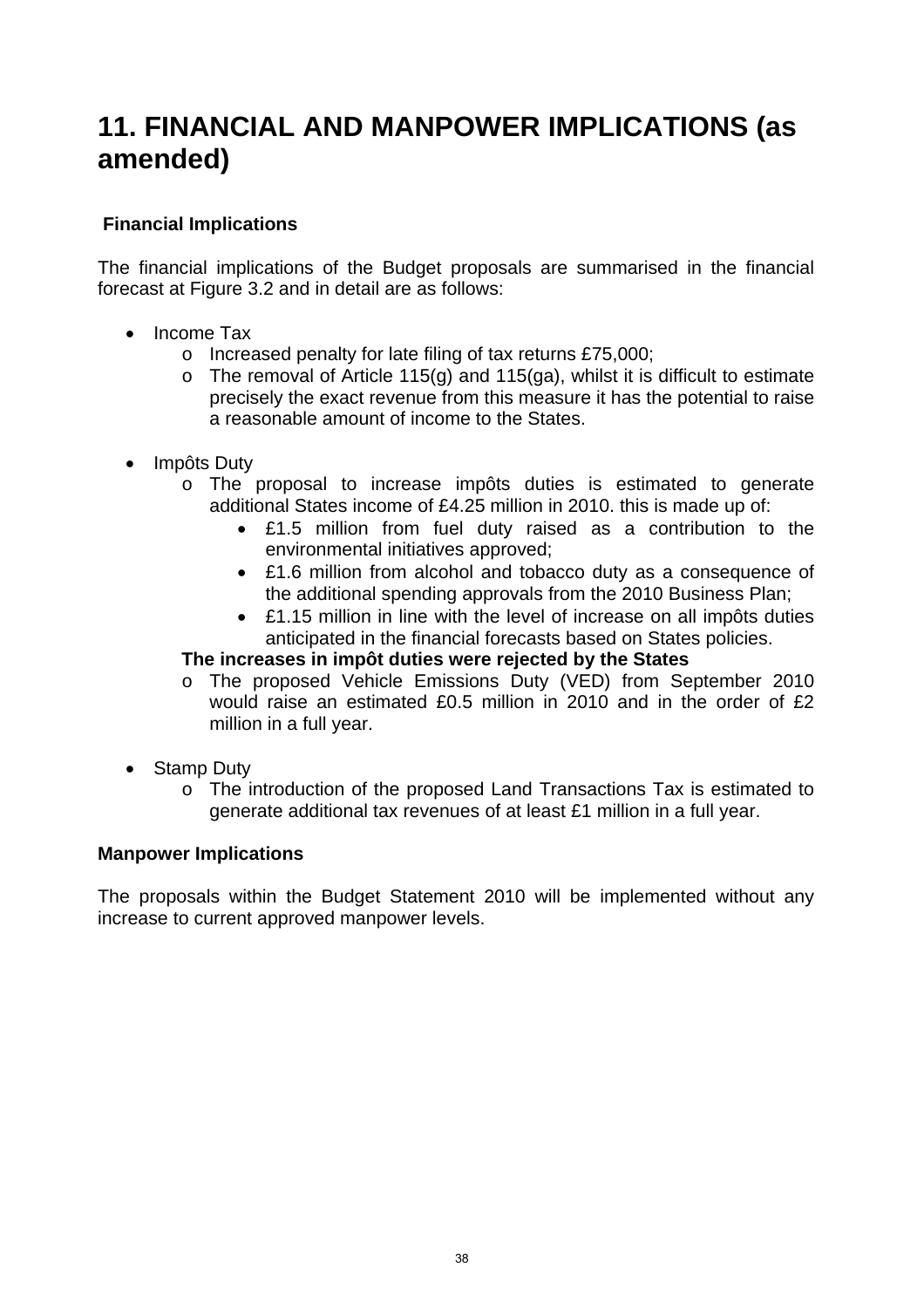# <span id="page-39-0"></span>**SUMMARY TABLES**

## **BUDGET STATEMENT 2010 AS AMENDED 10.12.09**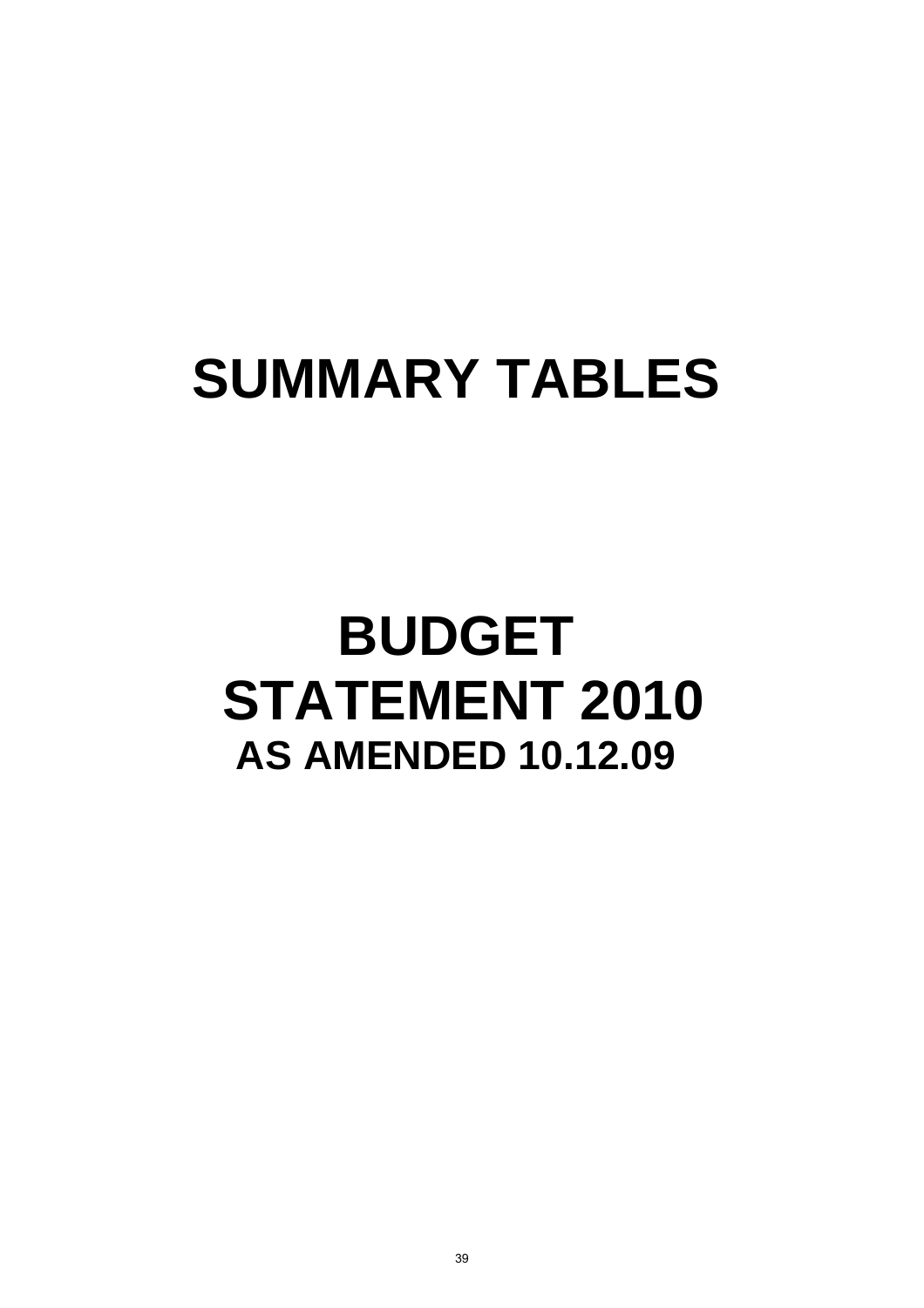### **SUMMARY TABLE A: (as amended) STATES INCOME 2010**

|              |                         | States Income Analysis - Sources of Income         |              |
|--------------|-------------------------|----------------------------------------------------|--------------|
| 2008         | 2009                    |                                                    | 2010         |
| Actual       | <b>Revised Estimate</b> |                                                    | Estimate     |
| £            | £                       |                                                    | £            |
|              |                         | <b>Income Tax</b>                                  |              |
| 225,300,000  | 243,000,000             | Employees                                          | 241,000,000  |
| 40,500,000   | 37,000,000              | Self Employed and Investment Holders               | 31,000,000   |
| 232,400,000  | 208,000,000             | Companies                                          | 119,000,000  |
| 498,200,000  | 488,000,000             | <b>Total Income Tax</b>                            | 391,000,000  |
| 32,214,000   | 50,000,000              | <b>Goods and Services Tax</b>                      | 51,250,000   |
|              |                         |                                                    |              |
|              |                         | <b>Impôts Duty</b>                                 |              |
| 4,008,000    | 4,120,000               | Impôts on Spirits                                  | 3,950,000    |
| 5,863,000    | 6,330,000               | Impôts on Wines                                    | 6,330,000    |
| 743,000      | 800,000                 | Impôts on Cider                                    | 820,000      |
| 5,094,000    | 5,340,000               | Impôts on Beer                                     | 5,190,000    |
| 12,715,000   | 13,780,000              | Impôts on Tobacco                                  | 12,540,000   |
| 20,470,000   | 20,700,000              | Impôts on Motor Fuel                               | 20,700,000   |
| 235,000      | 150,000                 | Impôts on Goods Imported                           | 150,000      |
| 674,000      |                         | Vehicle Registration Duty                          | 500,000      |
| 49,802,000   | 51,220,000              | <b>Total Impôts Duty</b>                           | 50,180,000   |
| 23,998,000   | 19,500,000              | <b>Stamp Duty</b>                                  | 22,000,000   |
| 604,214,000  | 608,720,000             | <b>Total Taxation Revenue</b>                      | 514,430,000  |
| 10,183,000   | 10,560,000              | <b>Island Rate</b>                                 | 10,850,000   |
|              |                         | <b>Other Income</b>                                |              |
| 10,529,000   | 4,000,000               | <b>Interest on Cash Balances</b>                   | 1,800,000    |
| 13,073,000   | 13,960,000              | <b>Dividends</b>                                   | 11,940,000   |
| 4,400,000    |                         | <b>Financial Services Commission</b>               |              |
|              | 3,710,000               | New Company Fees via Financial Services Commission | 3,700,000    |
| 842,000      | 850,000                 | Income Tax Penalties                               | 1,000,000    |
| 4,298,000    | 1,840,000               | <b>Currency and Coinage Surplus</b>                | 980,000      |
| 4,968,000    | 280,000                 | Interest and Repayments on Loans                   | 170,000      |
| 452,000      | 250,000                 | Financial Returns from States Trading Operations   | 2,900,000    |
| 9,397,000    | 8,900,000               | Commission from European Union Retention Tax       | 5,800,000    |
| 472,000      | 460,000                 | Miscellaneous Income                               | 470,000      |
| 48,431,000   | 34,250,000              | <b>Total Other Income</b>                          | 28,760,000   |
| £662,828,000 | £ 653,530,000           | <b>Total States Income</b>                         | £554,040,000 |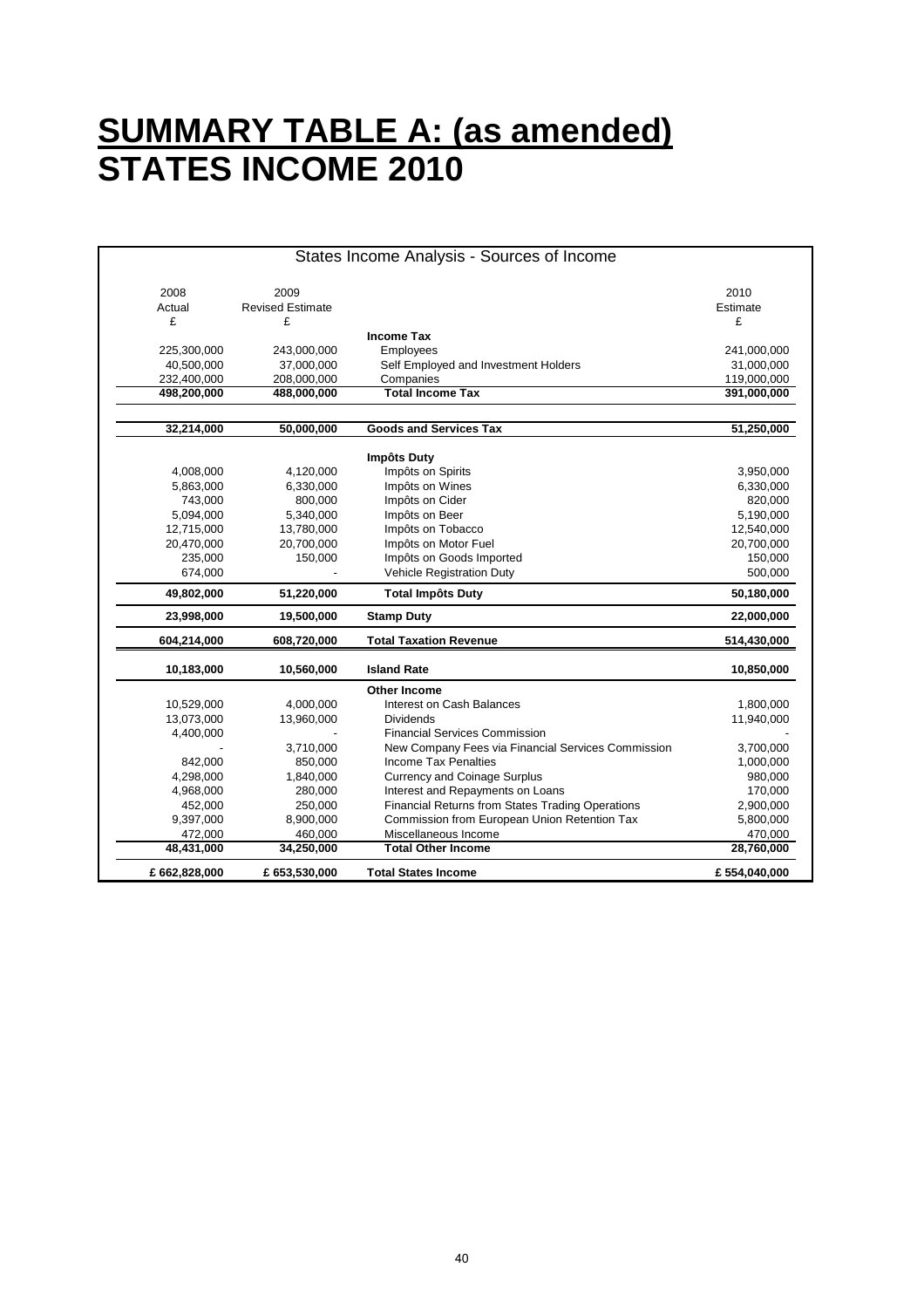### **SUMMARY TABLE B: STATES NET EXPENDITURE 2010-2014**

|                                                                              | 2010        | 2011        | 2012              | 2013        | 2014        |
|------------------------------------------------------------------------------|-------------|-------------|-------------------|-------------|-------------|
|                                                                              | Expenditure | Expenditure | Expenditure       | Expenditure | Expenditure |
| <b>States Funded Bodies</b>                                                  | Allocation  | Allocation  | Allocation        | Allocation  | Allocation  |
|                                                                              |             |             | ---- Indicative - |             |             |
|                                                                              | £'000       | £'000       | £'000             | £'000       | £'000       |
| <b>Ministerial Departments</b>                                               |             |             |                   |             |             |
| <b>Chief Minister</b>                                                        | 20,397      | 20,409      | 20,296            |             |             |
| - Grant to the Overseas Aid Commission                                       | 8,055       | 8,458       | 8,881             |             |             |
| Economic Development                                                         | 15,880      | 16,009      | 14,486            |             |             |
| Education, Sport and Culture                                                 | 99,517      | 101,676     | 103,481           |             |             |
| <b>Health and Social Services</b>                                            | 168,878     | 176,032     | 183,806           |             |             |
| Home Affairs                                                                 | 46,067      | 47,305      | 48,273            |             |             |
| Housing                                                                      | (23, 287)   | (23, 953)   | (22, 881)         |             |             |
| Planning and Environment                                                     | 6,824       | 6,870       | 6,795             |             |             |
| Social Security                                                              | 171,599     | 182,385     | 176,740           |             |             |
| <b>Transport and Technical Services</b>                                      | 27,610      | 29,038      | 30,466            |             |             |
| <b>Treasury and Resources</b>                                                | 57,414      | 58,583      | 60,741            |             |             |
| Non Ministerial States funded bodies                                         |             |             |                   |             |             |
| - Baliff's Chambers                                                          | 1,260       | 1,291       | 1,321             |             |             |
| - Law Officers' Department                                                   | 6,190       | 6,340       | 6,490             |             |             |
| - Judicial Greffe                                                            | 3,982       | 4,080       | 4,176             |             |             |
| - Viscount's Department                                                      | 1,422       | 1,457       | 1,492             |             |             |
| - Official Analyst                                                           | 600         | 615         | 629               |             |             |
| - Office of the Lieutenant Governor                                          | 743         | 761         | 779               |             |             |
| - Office of the Dean of Jersey                                               | 25          | 25          | 26                |             |             |
| - Data Protection Commission                                                 | 223         | 229         | 234               |             |             |
| - Probation Department                                                       | 1,604       | 1,644       | 1,683             |             |             |
| - Comptroller and Auditor General                                            | 739         | 757         | 774               |             |             |
| States Assembly and its services                                             | 5,126       | 5,258       | 5,382             |             |             |
|                                                                              |             |             |                   |             |             |
|                                                                              |             |             |                   |             |             |
| <b>Net Revenue Expenditure Allocation</b>                                    | £ 620,867   | £645,267    | £654,071          | £670,200    | £690,200    |
| <b>Capital Expenditure Allocation</b>                                        | £46,087     | £39,118     | £42,518           | £47,038     | £48,306     |
| <b>Total States Net Expenditure Allocation</b>                               | £666,954    | £684,385    | £696,589          | £717,238    | £738,506    |
|                                                                              |             |             |                   |             |             |
| Adjustments to reconcile to Financial Forecasts:                             |             |             |                   |             |             |
| Net Revenue Expenditure Allocation                                           | £ 620,867   | £ 645,267   | £ 654,071         | £ 670,200   | £ 690,200   |
| <b>Repayment of Capital Debt</b>                                             | (E 34,500)  | (E 34,500)  | (E 34,500)        | (£ 34,500)  | (E 34,500)  |
| Net Revenue Expenditure Allocation (as shown in financial                    |             |             |                   |             |             |
| forecasts)                                                                   | £586,367    | £ 610,767   | £ 619,571         | £ 635,700   | £ 655,700   |
| Capital Expenditure Allocation                                               | £46,087     | £39,118     | £42,518           | £47,038     | £48,306     |
| <b>Property Capital Receipts</b>                                             | (E 4,000)   | (£4,000)    | (E 4,000)         | (E 4,000)   | (E 4,000)   |
| <b>Housing Capital Receipts</b>                                              | (£ 10,000)  | (E 14,000)  | (E 20,000)        | (£ 25,000)  | (E 25,000)  |
| Net Capital Expenditure Allocation (as shown in financial                    |             |             |                   |             |             |
| forecasts)                                                                   | £32,087     | £ 21,118    | £18,518           | £18,038     | £19,306     |
|                                                                              |             |             |                   |             |             |
| Total States Net Expenditure Allocation (as shown in<br>financial forecasts) | £ 618,454   | £631,885    | £ 638,089         | £ 653,738   | £ 675,006   |
| Note:                                                                        |             |             |                   |             |             |

*The Overseas Aid Commission expenditure allocation appears as a grant from the Chief Minister's department, solely for the purpose of the expenditure allocations, as it has not yet been established as a States funded body under the Finance Law.*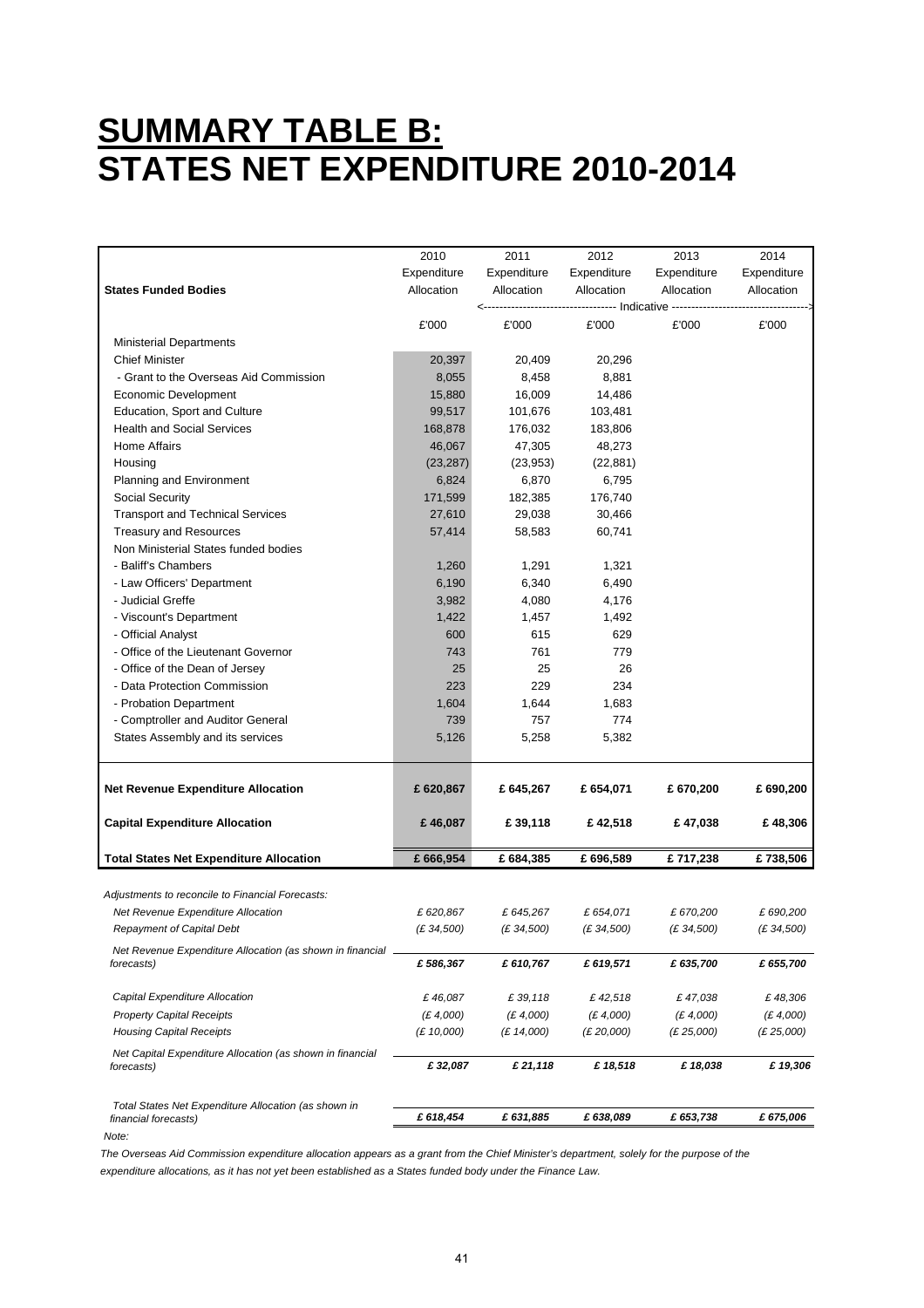### **SUMMARY TABLE C: SUMMARY GRAPHS**





Housing Net Expenditure is a net income of £23 million, represented by £14 million of Gross Expenditure and Income from housing rents of £37 million.